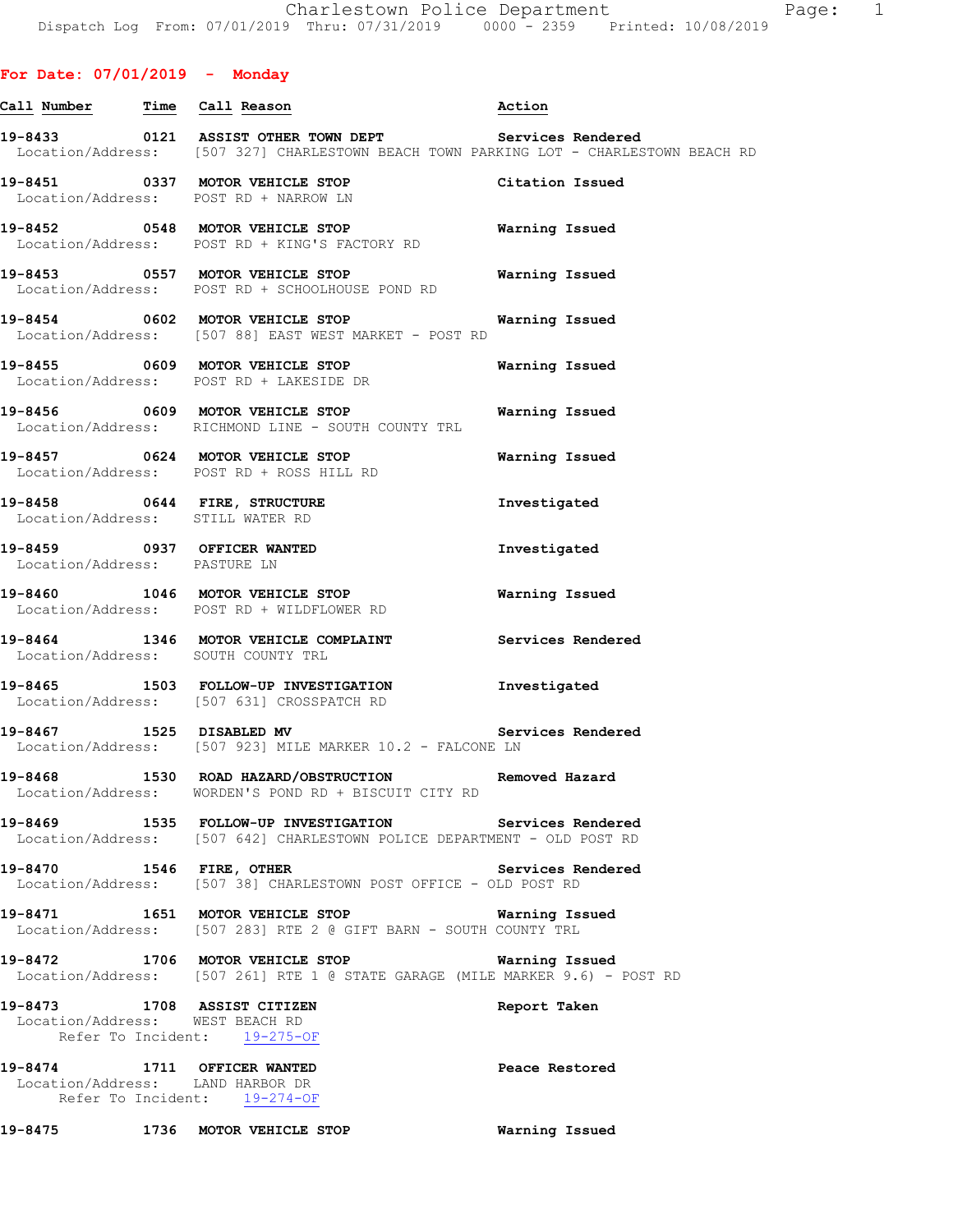|                                                            | Charlestown Police Department<br>Dispatch Log From: 07/01/2019 Thru: 07/31/2019 0000 - 2359 Printed: 10/08/2019                        |                          |
|------------------------------------------------------------|----------------------------------------------------------------------------------------------------------------------------------------|--------------------------|
|                                                            | Location/Address: OLD POST RD + JOHNSON LN                                                                                             |                          |
|                                                            | 19-8477 1754 MOTOR VEHICLE STOP Warning Issued<br>Location/Address: [507 280] RTE 2 @ CROTTY'S GARAGE - SOUTH COUNTY TRL               |                          |
|                                                            | 19-8479 1806 MOTOR VEHICLE STOP Warning Issued<br>Location/Address: [507 276] RTE 2 @ RICHMOND LINE - SOUTH COUNTY TRL                 |                          |
|                                                            | 19-8481 1816 MOTOR VEHICLE STOP Warning Issued<br>Location/Address: [507 276] RTE 2 @ RICHMOND LINE - SOUTH COUNTY TRL                 |                          |
|                                                            | 19-8482 1838 ALARM, BURGLAR<br>Location/Address: SCHOOLHOUSE POND RD                                                                   | Building Checked/Secured |
| Location/Address: MAIZE DR<br>Refer To Incident: 19-279-OF | 19-8483 2103 POLICE INFORMATION Services Rendered                                                                                      |                          |
|                                                            | 19-8484 2113 ANIMAL COMPLAINT Services Rendered Location/Address: [507 404] SOUTH COUNTY TRL                                           |                          |
| Location/Address: MAIZE DR                                 | 19-8485 2127 FOLLOW-UP INVESTIGATION Report Taken<br>Refer To Incident: 19-276-OF                                                      |                          |
|                                                            | 19-8486 2144 DISABLED MV Services Rendered<br>Location/Address: [507 100] RTE 1 @ FIORES (MILE MARKER 8.0) - POST RD                   |                          |
| Location/Address: CARMICHAEL LN                            | 19-8487 2242 OFFICER WANTED<br>Refer To Incident: 19-277-OF                                                                            | Investigated             |
| Location/Address: CARMICHAEL LN                            | 19-8488 2245 PSYCHOLOGICAL EMERGENCY Transported to Hospital                                                                           |                          |
|                                                            | 19-8489 2252 DISTURBANCE/Music/Noise 1nvestigated<br>Location/Address: [507 657] COLUMBIA HEIGHTS OVAL<br>Refer To Incident: 19-278-OF |                          |
| For Date: $07/02/2019$ - Tuesday                           |                                                                                                                                        |                          |

Page:  $2$ 

#### **19-8490 0119 MVA - W/Injury/Fluid/Hazard Investigated**  Location/Address: LEWIS TRL Refer To Accident: 19-74-AC

**19-8496 0226 ASSIST OTHER TOWN DEPT Services Rendered**  Location/Address: [507 31] BLUE SHUTTERS BEACH PARKING LOT - EAST BEACH RD

**19-8498 0242 MOTOR VEHICLE STOP Warning Issued**  Location/Address: POST RD + GENERAL STANTON LN

**19-8500 0435 ASSIST OTHER TOWN DEPT Services Rendered**  Location/Address: [507 49] CHARLESTOWN TOWN BEACH - CHARLESTOWN BEACH RD

**19-8503 0608 MOTOR VEHICLE STOP No Action Required**  Location/Address: [507 66] WILLOWS RESORT - POST RD

**19-8504 0614 MOTOR VEHICLE STOP Warning Issued**  Location/Address: [507 941] DRIVING RANGE - POST RD

**19-8505 0621 MOTOR VEHICLE STOP Citation Issued**  Location/Address: POST RD + CROSS MILLS RD

**19-8506 0715 POLICE INFORMATION Services Rendered**  Location/Address: [507 829] MILL POND DR

**19-8507 0732 ANIMAL COMPLAINT Unfounded**  Location/Address: [507 247] HUNGRY HAVEN RESTAURANT - SOUTH COUNTY TRL

**19-8508 0826 ASSIST OTHER POLICE DEPT Services Rendered**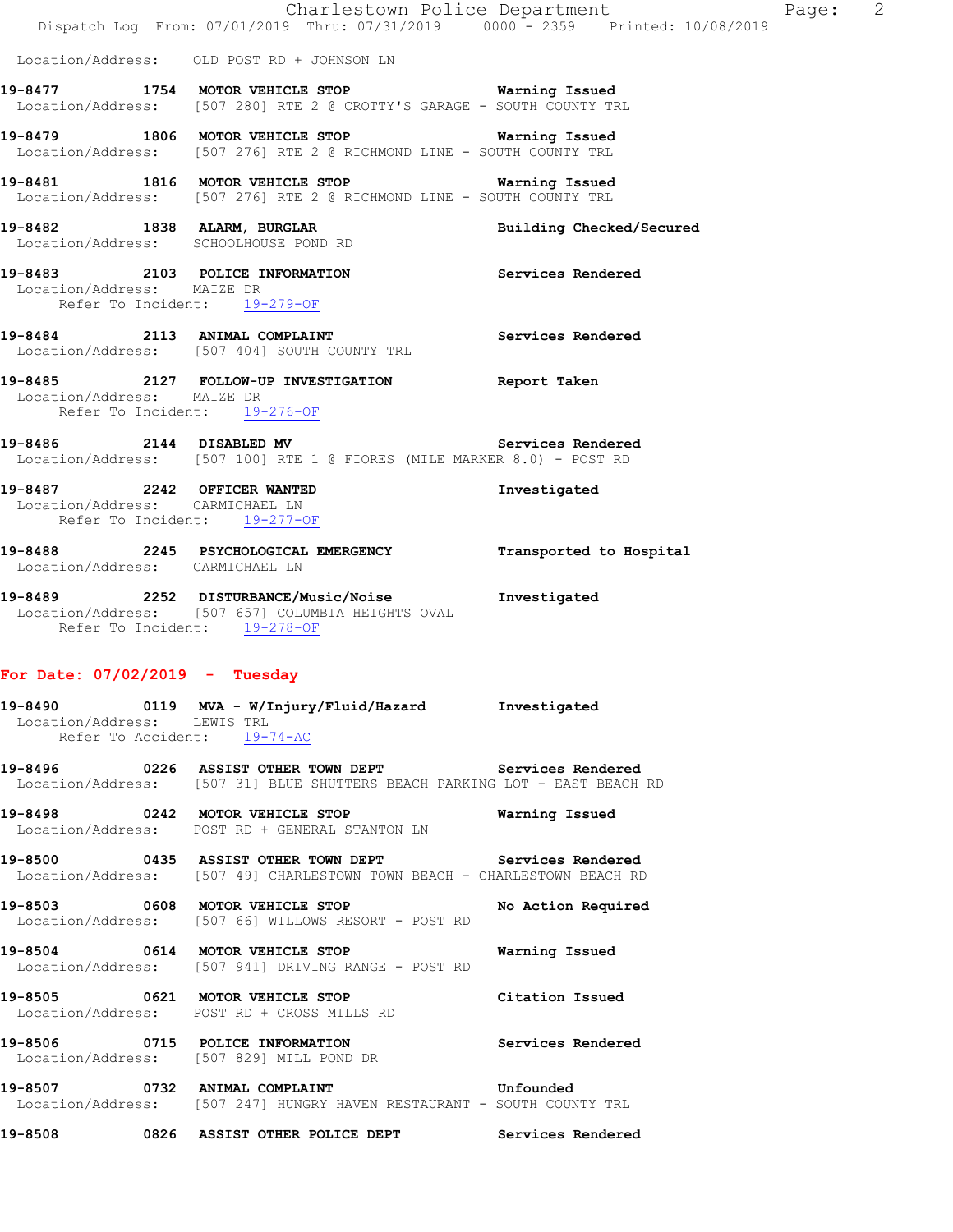Charlestown Police Department Page: 3 Dispatch Log From: 07/01/2019 Thru: 07/31/2019 0000 - 2359 Printed: 10/08/2019 Location/Address: [507 258] RTE 1 @ SOUTH KINGSTOWN LINE (MM 11.4) - POST RD **19-8510 0951 PARKING VIOLATIONS No Action Required**  Location/Address: [507 339] QUONOCHONTAUG POND - WEST BEACH RD **19-8511 0952 MOTOR VEHICLE STOP Arrest(s) Made**  Location/Address: SOUTH COUNTY TRL + LAURI DR Refer To Summons: 19-155-AR Summons: DUCHESNEAU, SAMANTHA A Address: 37 CROSSLAND ST CHARLESTOWN, RI Age: 26 Charges: Driving after denial, suspension or revocation of license - 1st Offense **19-8513 1222 MOTOR VEHICLE COMPLAINT Taken/Refered to Other A**  Location/Address: [507 258] RTE 1 @ SOUTH KINGSTOWN LINE (MM 11.4) - POST RD **19-8515 1239 POLICE INFORMATION Investigated**  Location/Address: [507 20] NINIGRET PARK - PARK LN **19-8516 1357 MVA - Minor Report Taken**  Location/Address: NINIGRET AVE + OCEAN VIEW AVE Refer To Incident: 19-281-OF **19-8517 1545 OFFICER WANTED Investigated**  Location/Address: [507 20] NINIGRET PARK - PARK LN **19-8518 1549 OFFICER WANTED Services Rendered**  Location/Address: [507 687] CAMP WATCHAUG - PROSSER TRL **19-8519 1549 LARCENY Report Taken**  Location/Address: [507 36] CHARLESTOWN MINI-SUPER - OLD POST RD Refer To Incident: 19-282-OF **19-8520 1607 MOTOR VEHICLE STOP Warning Issued**  Location/Address: [507 914] MILE MARKER 6.8 - WILDFLOWER RD **19-8523 1620 FOLLOW-UP INVESTIGATION Investigated**  Location/Address: GARDEN POND DR **19-8524 1622 MOTOR VEHICLE STOP Warning Issued**  Location/Address: SOUTH COUNTY TRL **19-8526 1642 DISABLED MV Services Rendered**  Location/Address: [507 260] RTE 1 @ GENERAL STANTON - POST RD **19-8528 1709 MOTOR VEHICLE STOP Arrest(s) Made**  Location/Address: [507 258] RTE 1 @ SOUTH KINGSTOWN LINE (MM 11.4) - POST RD Refer To Summons: 19-156-AR Summons: FONTAINE, BARBARA A Address: 681 KINGSTOWN RD Apt. #108 WAKEFIELD, RI Age: 83 Charges: Driving after denial, suspension or revocation of license - 1st Offense **19-8529 1729 OFFICER WANTED Investigated**  Location/Address: OLD SHANNOCK RD **19-8530 1906 MOTOR VEHICLE COMPLAINT Could Not Locate**  Location/Address: [507 909] MILE MARKER 5.2 - WEST BEACH RD **19-8534 1955 FIREWORKS/Possession/Use/Other Unfounded**  Location/Address: OLD POST RD **19-8537 2101 ASSIST OTHER TOWN DEPT Services Rendered**  Location/Address: [507 31] BLUE SHUTTERS BEACH - EAST BEACH RD **19-8538 2104 FOUND/LOST PROPERTY Services Rendered**  Location/Address: [507 642] CHARLESTOWN POLICE DEPARTMENT - OLD POST RD **19-8539 2127 MOTOR VEHICLE STOP No Action Required**  Location/Address: [507 269] RTE 1 @ DRIVING RANGE - POST RD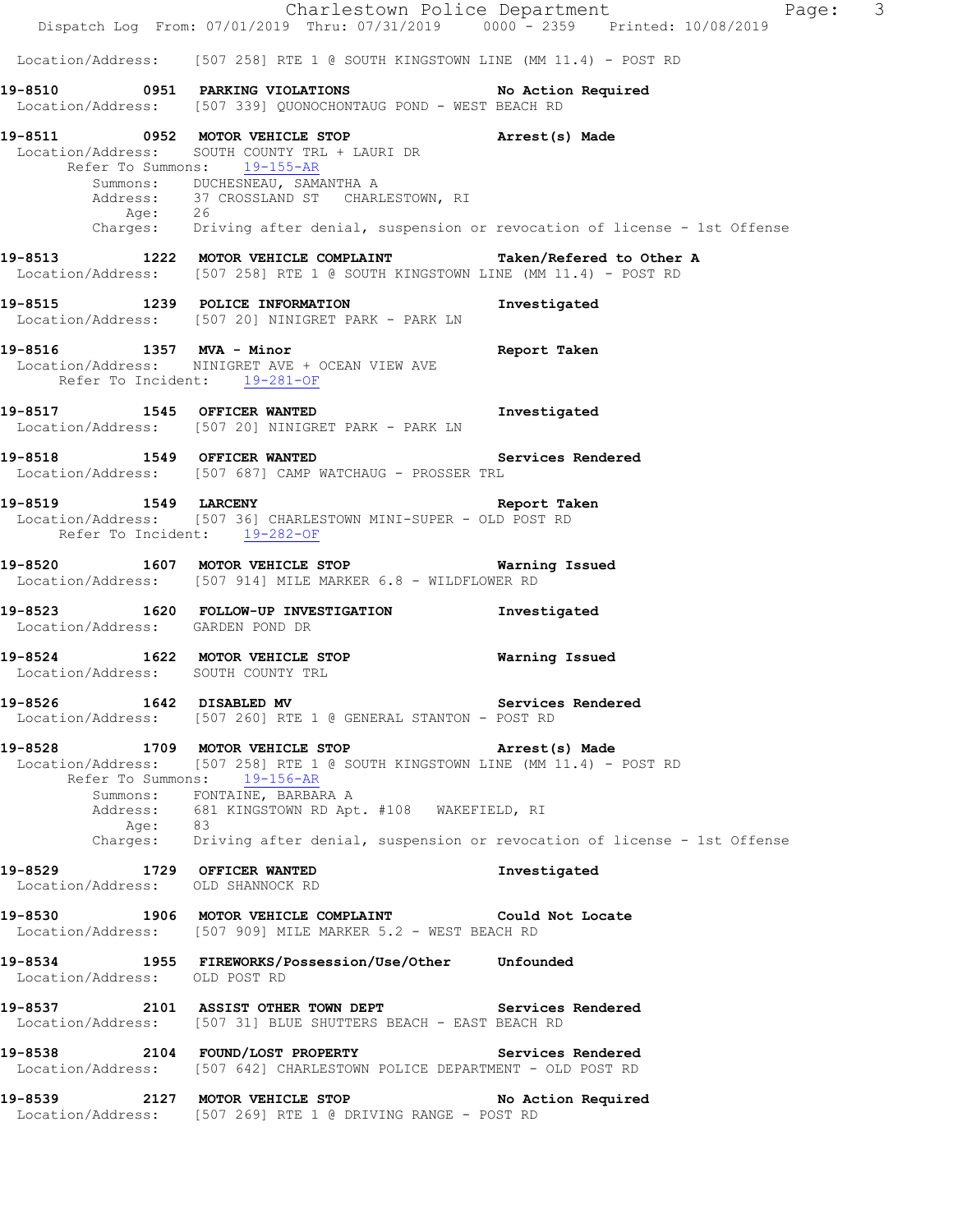|                                    |                                                                                                                                                                                      | Charlestown Police Department<br>Page: 4 |
|------------------------------------|--------------------------------------------------------------------------------------------------------------------------------------------------------------------------------------|------------------------------------------|
|                                    | Dispatch Log From: 07/01/2019 Thru: 07/31/2019 0000 - 2359 Printed: 10/08/2019                                                                                                       |                                          |
|                                    | 19-8541 2143 ASSIST CITIZEN Services Rendered<br>Location/Address: [507 31] BLUE SHUTTERS BEACH - EAST BEACH RD                                                                      |                                          |
|                                    | 19-8542 2146 ASSIST OTHER TOWN DEPT Services Rendered<br>Location/Address: [507 327] CHARLESTOWN BEACH TOWN PARKING LOT - CHARLESTOWN BEACH RD                                       |                                          |
|                                    | 19-8544 2348 MOTOR VEHICLE STOP<br>Location/Address: SK LINE - POST RD                                                                                                               | Warning Issued                           |
|                                    | 19-8550 			 2358 MOTOR VEHICLE STOP 				 Citation Issued<br>Location/Address: [507 100] RTE 1 @ FIORES (MILE MARKER 8.0) - POST RD                                                   |                                          |
| For Date: $07/03/2019$ - Wednesday |                                                                                                                                                                                      |                                          |
|                                    | 19-8554 0010 MOTOR VEHICLE STOP<br>Location/Address: POST RD + KING'S FACTORY RD                                                                                                     | Warning Issued                           |
|                                    | 19-8558 0029 MOTOR VEHICLE STOP<br>Location/Address: POST RD + GENERAL STANTON LN                                                                                                    | Citation Issued                          |
|                                    | 19-8560 0040 MOTOR VEHICLE STOP<br>Location/Address: POST RD + CROSS MILLS RD                                                                                                        | Warning Issued                           |
|                                    | 19-8561 0048 MOTOR VEHICLE STOP <b>Example 19-8561</b> Arrest(s) Made<br>Location/Address: OLD POST RD + ARNOLDA ROUND RD<br>Refer To Summons: 19-157-AR<br>Summons: WHITEHEAD, GREG |                                          |
|                                    | Address: 15 HUNTER HARBOR RD CHARLESTOWN, RI<br>Age: 63<br>Charges: Driving after denial, suspension or revocation of license - 2nd Offense                                          |                                          |
|                                    | 19-8562 0114 MOTOR VEHICLE STOP<br>Location/Address: POST RD + SCHOOLHOUSE POND RD                                                                                                   | Warning Issued                           |
| Location/Address: ROSS HILL RD     | 19-8572 0247 ANIMAL COMPLAINT CONSTANT Could Not Locate                                                                                                                              |                                          |
|                                    | 19-8574 0851 MOTOR VEHICLE STOP <b>Warning Issued</b><br>Location/Address: [507 261] RTE 1 @ STATE GARAGE (MILE MARKER 9.6) - POST RD                                                |                                          |
| 19-8575                            | 0857 ANIMAL COMPLAINT<br>Location/Address: MERGE LANE - POST RD + SOUTH COUNTY TRL                                                                                                   | Services Rendered                        |
| Refer To Incident: 19-283-OF       | 19-8576 		 0905 POLICE INFORMATION 		 Services Rendered<br>Location/Address: [507 642] CHARLESTOWN POLICE DEPARTMENT - OLD POST RD                                                   |                                          |
|                                    | 19-8577 0939 TRAFFIC CONTROL<br>Location/Address: EAST BEACH RD + PARADISE LN                                                                                                        | No Action Required                       |
|                                    | 19-8580 1024 MOTOR VEHICLE STOP 6 Warning Issued<br>Vicinity of: [507 261] RTE 1 @ STATE GARAGE (MILE MARKER 9.6) - POST RD                                                          |                                          |
|                                    | 19-8581 1057 MOTOR VEHICLE STOP 10 Warning Issued<br>Location/Address: POST RD + FALCONE LN                                                                                          |                                          |
|                                    | 19-8583 1109 MOTOR VEHICLE STOP <b>Warning Issued</b><br>Vicinity of: [507 261] RTE 1 @ STATE GARAGE (MILE MARKER 9.6) - POST RD                                                     |                                          |
|                                    | 19-8585 1117 MOTOR VEHICLE STOP <b>WARELL</b> Warning Issued<br>Vicinity of: [507 303] RTE 1 @ SOUTH SHORE MENTAL HEALTH (MM 9.0) - POST RD                                          |                                          |
|                                    | 19-8586 1121 TRAFFIC CONTROL No Action Required<br>Location/Address: [507 321] CHARLESTOWN BEACH - CHARLESTOWN BEACH RD                                                              |                                          |
|                                    | 19-8587 1124 TRAFFIC CONTROL<br>Location/Address: WEST BEACH RD + SUNSET DR                                                                                                          | No Action Required                       |
|                                    | 19-8588 1126 MOTOR VEHICLE STOP 6 Warning Issued<br>Location/Address: POST RD + SCHOOLHOUSE POND RD                                                                                  |                                          |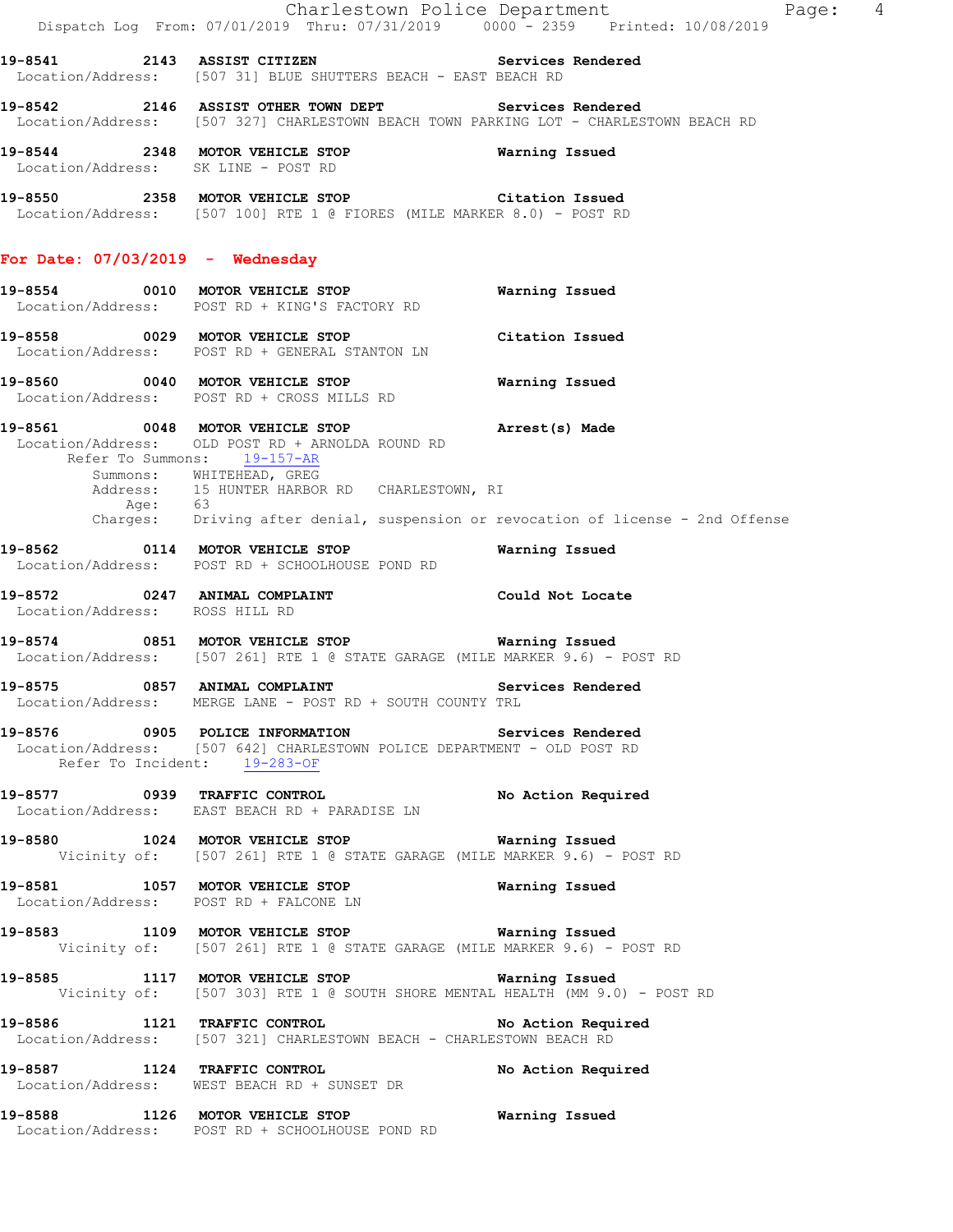**19-8591 1305 MOTOR VEHICLE STOP Warning Issued**  Location/Address: [507 261] RTE 1 @ STATE GARAGE (MILE MARKER 9.6) - POST RD

**19-8592 1341 MOTOR VEHICLE STOP Warning Issued**  Location/Address: POST RD + FALCONE LN

**19-8596 1655 MOTOR VEHICLE STOP Warning Issued**  Location/Address: POST RD + SOUTH COUNTY TRL

**19-8598 1717 CIVIL MATTER Services Rendered**  Location/Address: DRIFTWOOD DR

**19-8599 1730 MOTOR VEHICLE STOP Warning Issued**  Location/Address: POST RD + LAKESIDE DR

**19-8601 1749 DIS CONDUCT / FIGHT Investigated**  Location/Address: CROSSLAND ST Refer To Incident: 19-284-OF

**19-8603 1823 MOTOR VEHICLE STOP Citation Issued**  Location/Address: POST RD + GENERAL STANTON LN

**19-8604 1858 ASSIST OTHER AGENCY Investigated**  Location/Address: [507 24] BURLINGAME - PICNIC AREA - SANCTUARY RD

**19-8605 1950 MOTOR VEHICLE STOP Warning Issued**  Location/Address: WEST BEACH RD

**19-8606 2001 MOTOR VEHICLE STOP Warning Issued**  Location/Address: HOURSE FARM - SHANNOCK RD

**19-8607 2020 MOTOR VEHICLE STOP Warning Issued**  Location/Address: WORDEN'S POND RD

**19-8608 2038 MOTOR VEHICLE STOP Citation Issued**  Location/Address: SHANNOCK RD

**19-8609 2049 ANNOYING PHONE CALLS Investigated**  Location/Address: SHANNOCK RD

**19-8611 2123 COMPLAINT Unfounded**  Location/Address: POWAGET AVE

**19-8614 2136 ASSIST OTHER TOWN DEPT Services Rendered**  Location/Address: [507 327] CHARLESTOWN BEACH TOWN PARKING LOT - CHARLESTOWN BEACH RD

**19-8615 2144 ASSIST OTHER TOWN DEPT Services Rendered**  Location/Address: [507 31] BLUE SHUTTERS BEACH - EAST BEACH RD

**19-8616 2144 MVA - W/Injury/Fluid/Hazard Report Taken**  Location/Address: BISCUIT CITY RD Refer To Accident: 19-75-AC

**19-8617 2148 COMPLAINT Could Not Locate**  Location/Address: [507 896] SURFSIDE AVE

**19-8618 2218 SUSPICIOUS ACTIVITY/VEHICLE Investigated**  Location/Address: [507 276] RTE 2 @ RICHMOND LINE - SOUTH COUNTY TRL

**19-8620 2321 MOTOR VEHICLE STOP Citation Issued**  Location/Address: WEST BEACH RD

#### **For Date: 07/04/2019 - Thursday**

| 19-8631           | 0025 | <b>MOTOR VEHICLE STOP</b>     | Citation Issued |
|-------------------|------|-------------------------------|-----------------|
| Location/Address: |      | POST RD + PROSSER TRL         |                 |
| 19-8634           | 0048 | MOTOR VEHICLE STOP            | Warning Issued  |
| Location/Address: |      | POST RD + SCHOOLHOUSE POND RD |                 |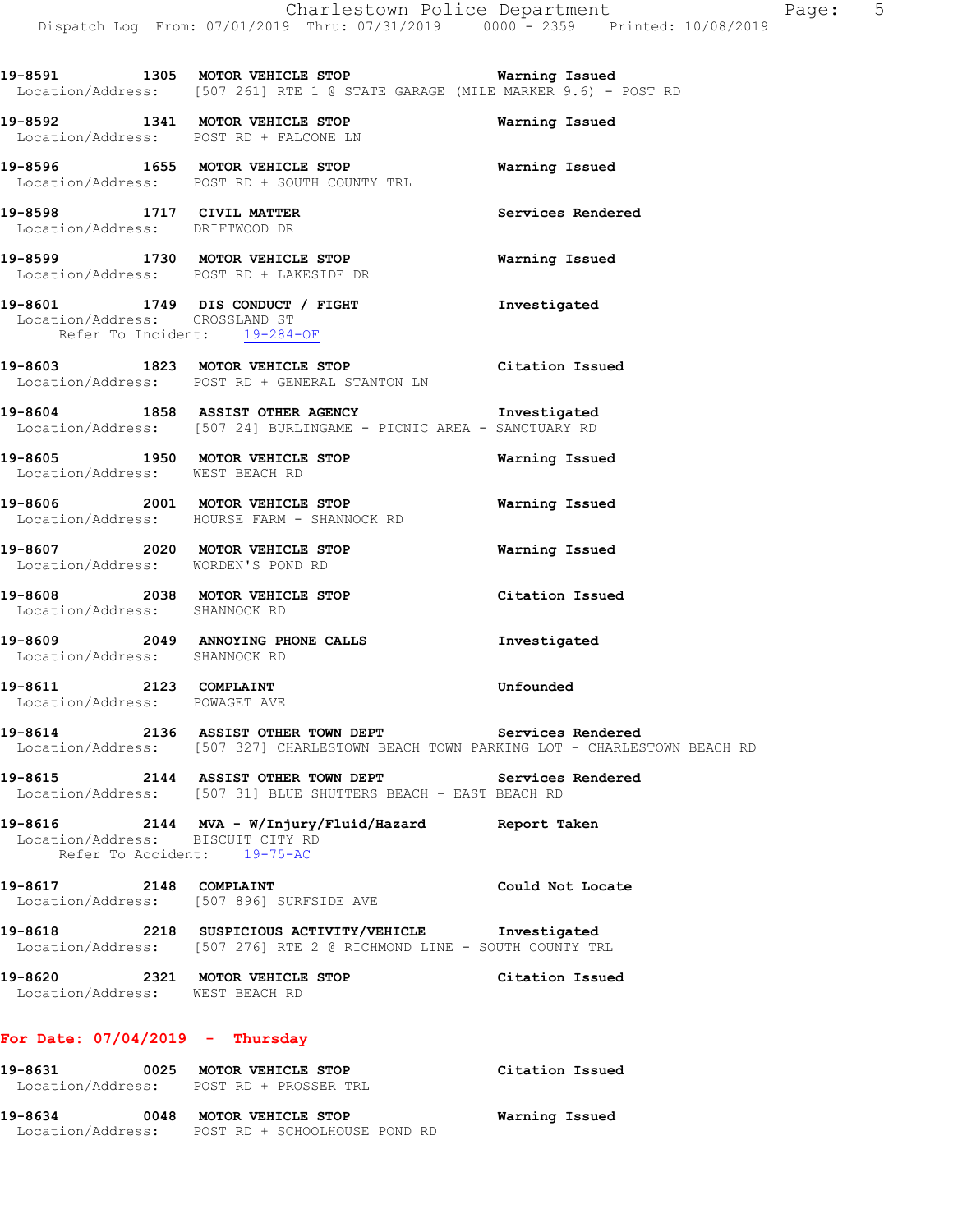**19-8635 0049 MOTOR VEHICLE STOP Citation Issued**  Location/Address: WEST BEACH RD **19-8636 0103 FIREWORKS/Possession/Use/Other Arrest(s) Made**  Location/Address: [507 49] CHARLESTOWN TOWN BEACH - CHARLESTOWN BEACH RD Refer To Arrest: 19-158-AR Arrest: MANCUSI, MARK E JR Address: 25 SURREY DR BROOKFIELD, CT Age: 27 Charges: USE/POSSESS CLASS C FIREWORKS < \$500 **19-8643 0303 SUSPICIOUS ACTIVITY/VEHICLE Investigated**  Location/Address: SHUMANKANUC HILL RD + BUCKEYE BROOK RD **19-8644 0400 POLICE INFORMATION Services Rendered**  Location/Address: [507 642] CHARLESTOWN POLICE DEPARTMENT - OLD POST RD **19-8645 0513 DOMESTIC/Assault/Diso/Other Arrest(s) Made**  Location/Address: INDIAN CHURCH RD Refer To Arrest: 19-159-AR Arrest: PRICE, RICHARD A Address:  $65$  HIGH ST WESTERLY, RI<br> $\frac{\Delta}{100}$ : 53 Age:<br>Charges: DOMESTIC-SIMPLE ASSAULT/BATTERY DOMESTIC-DISORDERLY CONDUCT **19-8646 0735 TRAFFIC CONTROL Services Rendered**  Location/Address: WEST BEACH RD + EAST BEACH RD **19-8647 0847 ROAD HAZARD/OBSTRUCTION Removed Hazard**  Vicinity of: OLD SHANNOCK RD **19-8648 0849 ASSIST OTHER AGENCY Investigated**  Vicinity of: [507 24] BURLINGAME - PICNIC AREA - SANCTUARY RD **19-8650 1016 ASSIST OTHER AGENCY Services Rendered**  Vicinity of: [507 24] BURLINGAME - PICNIC AREA - SANCTUARY RD **19-8651 1109 TRAFFIC CONTROL Services Rendered**  Location/Address: [507 327] CHARLESTOWN BEACH TOWN PARKING LOT - CHARLESTOWN BEACH RD **19-8652 1110 TRAFFIC CONTROL Services Rendered**  Location/Address: [507 31] BLUE SHUTTERS BEACH - EAST BEACH RD **19-8653 1139 ALARM, BURGLAR Building Checked/Secured**  Location/Address: HOWARD DR **19-8655 1212 BOATING - VESSEL VIOLATION Could Not Locate**  Location: [507 341] NINIGRET POND - EAST **19-8658 1321 COMPLAINT Investigated**  Location/Address: [507 842] HAPPY ACRES - CHARLESTOWN BEACH RD **19-8660 1344 DISABLED MV Services Rendered**  Location/Address: POST RD + FALCONE LN **19-8662 1357 ASSIST OTHER AGENCY Unfounded**  Location/Address: [507 31] BLUE SHUTTERS BEACH - EAST BEACH RD **19-8663 1459 EMBEZZELMENT/FRAUD/FORGERY Report Taken**  Location/Address: [507 929] CHURCHWOODS HOUSING COMPLEX - OLD POST RD Refer To Incident: 19-285-OF **19-8664 1528 ESCORT Services Rendered**  Location/Address: INDIAN CHURCH RD **19-8665 1536 Boating - Assistance Services Rendered**  Location: [507 341] NINIGRET POND - EAST **19-8668 1604 POLICE TRANSPORT Services Rendered**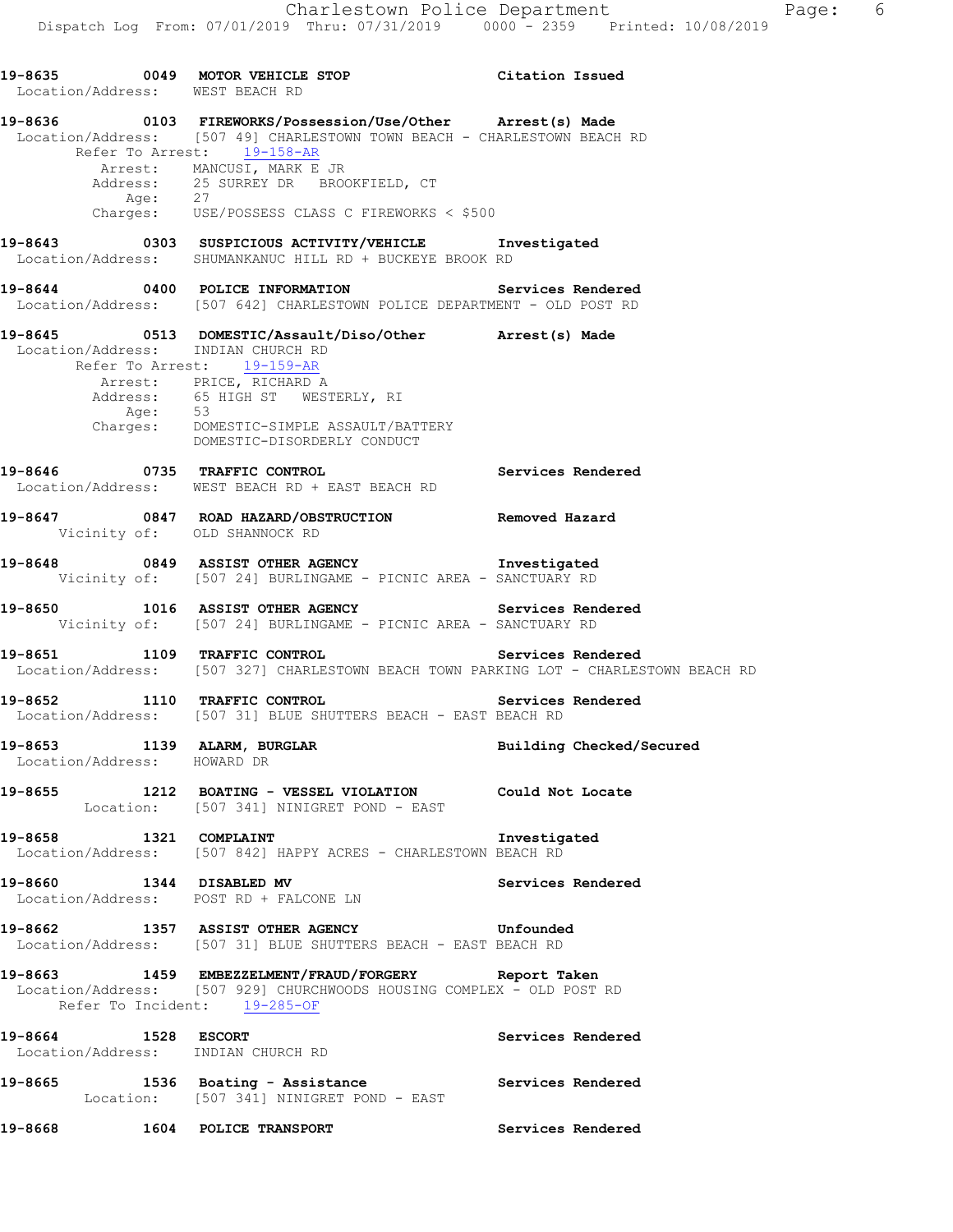Location/Address: SOUTH COUNTY TRL

- 19-8669 1617 Boating Assistance **19-8669** Services Rendered Location: [507 341] NINIGRET POND - EAST
- **19-8674 1646 POLICE INFORMATION Report Taken**  Location/Address: [507 865] ARNOLD FAMILY CABIN - KING'S FACTORY RD Refer To Incident: 19-286-OF
- **19-8676 1713 Boating Fishing Viol Warning Issued**  Location/Address: [507 26] CHARLESTOWN BREACHWAY - CHARLESTOWN BEACH RD
- **19-8679 1752 MOTOR VEHICLE STOP Citation Issued**  Location/Address: POST RD + PROSSER TRL
- **19-8680 1840 BOATING SAFETY CHECK Warning Issued**  Location: [507 340] NINIGRET POND - WEST
- **19-8681 1909 MOTOR VEHICLE COMPLAINT Investigated**  Location/Address: CHARLESTOWN BEACH RD
- **19-8682 1912 ASSIST CITIZEN Services Rendered**  Location/Address: [507 261] RTE 1 @ STATE GARAGE (MILE MARKER 9.6) - POST RD
- **19-8686 2001 FIREWORKS/Possession/Use/Other Investigated**  Vicinity of: MOULTON PL + EAST BEACH RD
- **19-8689 2018 ALARM, BURGLAR False Alarm**  Location/Address: [507 410] DUNKIN DONUTS - OLD POST RD
- **19-8705 2100 FIREWORKS/Possession/Use/Other Investigated**  Location/Address: [507 31] BLUE SHUTTERS BEACH - EAST BEACH RD Refer To Summons: 19-160-AR Summons: WHITTIER, WILLIAM W Address: 229 SHANNOCK VILLAGE RICHMOND, RI Age: 44 Charges: USE/POSSESS CLASS C FIREWORKS < \$500
- **19-8692 2103 MOTOR VEHICLE STOP Warning Issued**  Location/Address: SOUTH COUNTY TRL
- **19-8693 2119 POLICE INFORMATION Investigated**  Vicinity of: [507 318] EAST BEACH STATE PARKING LOT - EAST BEACH RD
- **19-8694 2121 FIREWORKS/Possession/Use/Other Investigated**  Location/Address: [507 27] FRESH POND ROCK - ATLANTIC AVE
- **19-8695 2123 FIREWORKS/Possession/Use/Other Investigated**  Location/Address: SURFSIDE AVE
- **19-8696 2132 FIREWORKS/Possession/Use/Other Investigated**  Location/Address: RICK'S RD
- **19-8697 2136 FIREWORKS/Possession/Use/Other Investigated**  Location/Address: LOU AVE
- **19-8698 2211 FIREWORKS/Possession/Use/Other Investigated**  Vicinity of: BLUE RIDGE DR + BUCKEYE BROOK RD
- 19-8699 **2216 FIRE, OTHER 19-8699 2216 2216 FIRE, OTHER** Location/Address: [507 257] DUNNS CORNERS FIRE STATION (STATION TWO) - POST RD
- **19-8700 2228 FIREWORKS/Possession/Use/Other Investigated**  Location/Address: SURFSIDE AVE
- **19-8701 2237 ASSIST OTHER TOWN DEPT Services Rendered**  Location/Address: [507 327] CHARLESTOWN BEACH TOWN PARKING LOT - CHARLESTOWN BEACH RD
- **19-8702 2244 ASSIST OTHER POLICE DEPT Services Rendered**  Location/Address: [507 31] BLUE SHUTTERS BEACH - EAST BEACH RD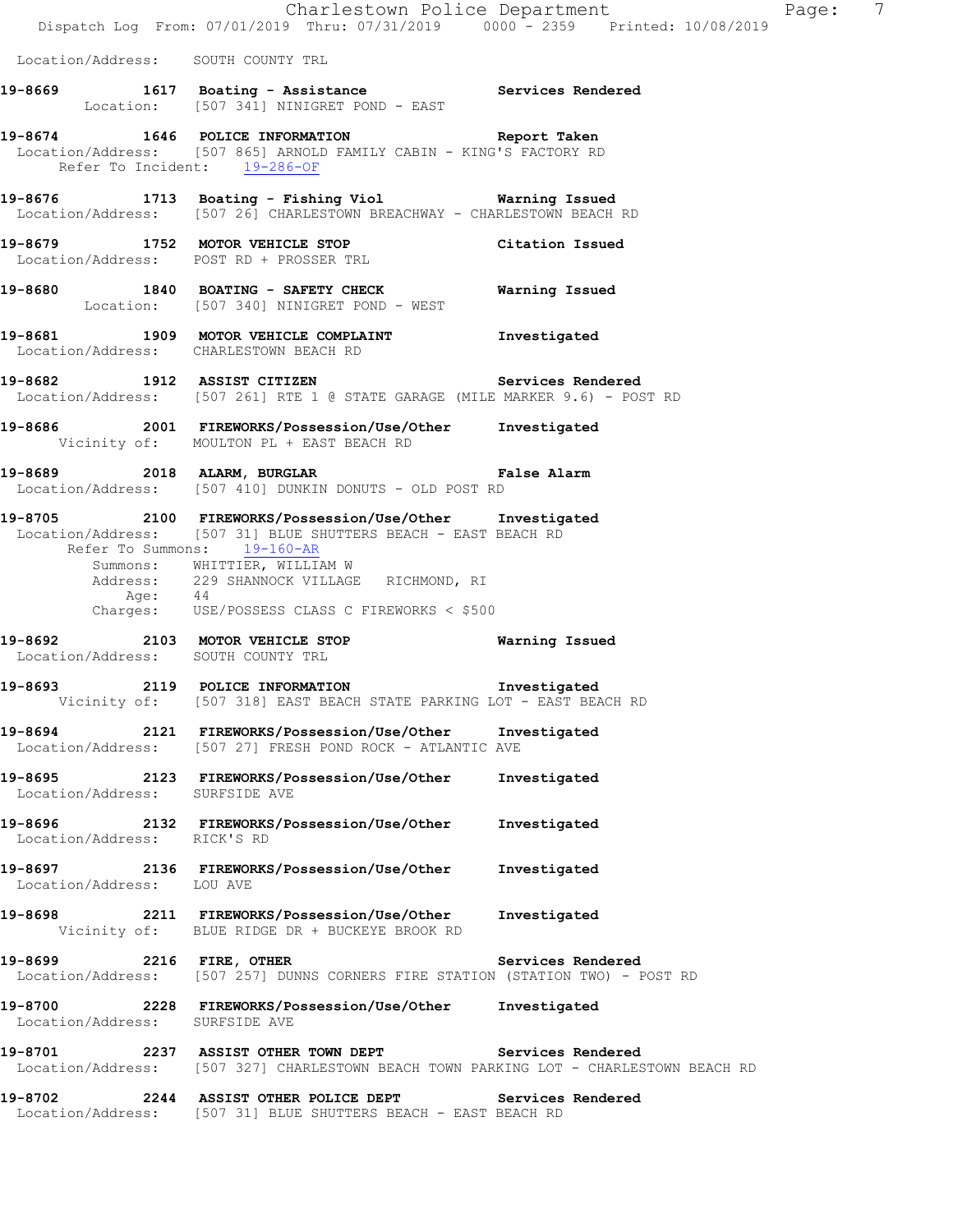- **19-8703 2255 FIREWORKS/Possession/Use/Other Warning Issued**  Location/Address: CHARLESTOWN BEACH RD Refer To Incident: 19-292-OF
- **19-8704 2256 ASSIST CITIZEN Services Rendered**  Location/Address: [507 31] BLUE SHUTTERS BEACH - EAST BEACH RD
- **19-8707 2346 SUSPICIOUS ACTIVITY/VEHICLE Investigated**  Location/Address: [507 208] HITCHING POST - POST RD

#### **For Date: 07/05/2019 - Friday**

- **19-8709 0011 SUSPICIOUS ACTIVITY/VEHICLE Investigated**  Location/Address: [507 410] DUNKIN DONUTS - OLD POST RD
- **19-8710 0015 ANIMAL COMPLAINT Taken to Family/Guardian**  Location/Address: EAST BEACH RD + PARADISE LN Refer To Incident: 19-287-OF
- **19-8715 0123 ALARM, BURGLAR Investigated**  Location/Address: [507 848] ADARE'S BOUTIQUE - OLD POST RD
- **19-8729 0817 MOTOR VEHICLE STOP Warning Issued**  Location/Address: CHARLESTOWN BEACH RD + COBLEIGH ST
- **19-8730 0824 ALARM, BURGLAR Investigated**  Location/Address: [507 88] EAST WEST MARKET - POST RD
- **19-8731 0830 TRAFFIC CONTROL Services Rendered**  Location/Address: [507 31] BLUE SHUTTERS BEACH - EAST BEACH RD
- **19-8732 0908 MOTOR VEHICLE STOP Warning Issued**  Location/Address: POST RD + LAKESIDE DR
- **19-8733 0941 MOTOR VEHICLE STOP No Action Required**  Vicinity of: [507 258] RTE 1 @ SOUTH KINGSTOWN LINE (MM 11.4) - POST RD
- **19-8735 1038 MOTOR VEHICLE COMPLAINT Warning Issued**  Vicinity of: [507 266] RTE 1 @ WILLOWS - POST RD
- **19-8736 1109 ASSIST CITIZEN Taken to Family/Guardian**  Location/Address: [507 381] CVS PHARMACY - OLD POST RD
- **19-8738 1217 POLICE INFORMATION Investigated**  Location/Address: [507 642] CHARLESTOWN POLICE DEPARTMENT - OLD POST RD Refer To Incident: 19-288-OF
- **19-8740 1307 POLICE INFORMATION Investigated**  Location/Address: [507 80] FANTASTIC UMBRELLA FACTORY - OLD POST RD Refer To Incident: 19-289-OF
- **19-8741 1312 Boating Fishing Viol Warning Issued**  Location: [507 320] QUONOCHONTAUG POND
- **19-8742 1342 BOATING VESSEL VIOLATION Warning Issued**  Location/Address: [507 339] QUONOCHONTAUG POND - WEST BEACH RD
- **19-8743 1435 BOATING VESSEL VIOLATION Warning Issued**  Location: [507 341] NINIGRET POND - EAST
- **19-8744 1442 MVA W/Injury/Fluid/Hazard Transported to Hospital**  Location/Address: POST RD + ROSS HILL RD Refer To Arrest: 19-161-AR Arrest Expunged Refer To Accident: 19-76-AC
- **19-8745 1531 FIRE, VEHICLE Investigated**  Location/Address: [507 319] EAST BEACH BACK TRACK - EAST BEACH RD
- **19-8747 1613 BOATING VESSEL VIOLATION Warning Issued**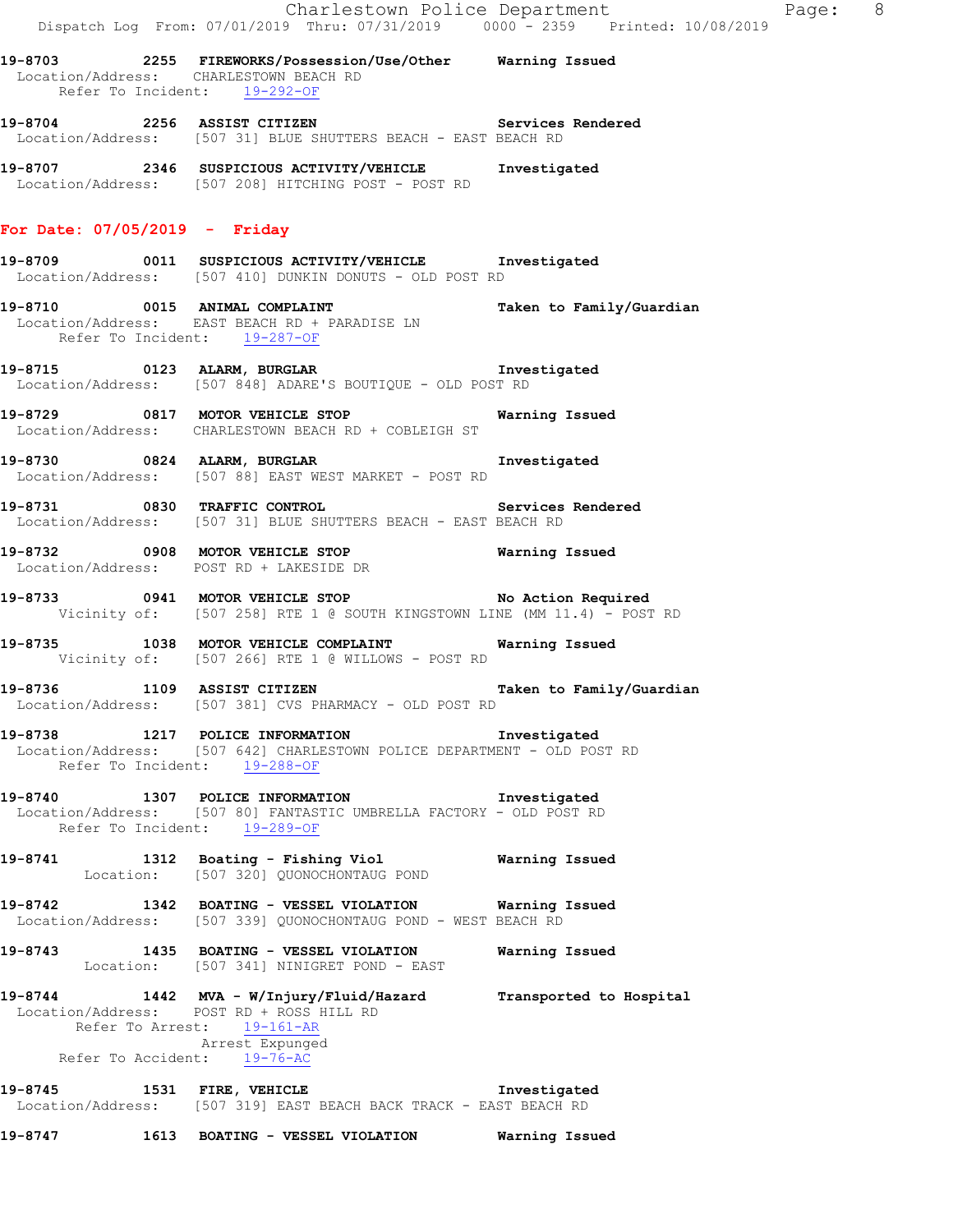|                                   | 19-8794 0920 ASSIST CITIZEN                                                                                                                           | Services Rendered                     |  |
|-----------------------------------|-------------------------------------------------------------------------------------------------------------------------------------------------------|---------------------------------------|--|
|                                   | 19-8791 0635 SUSPICIOUS ACTIVITY/VEHICLE Investigated<br>Vicinity of: [507 299] RTE 1A @ NINIGRET PARK - OLD POST RD                                  |                                       |  |
|                                   | 19-8789 0601 ALARM, BURGLAR<br>Location/Address: SOUTH COUNTY TRL                                                                                     | Investigated                          |  |
|                                   | 19-8784 0209 DISTURBANCE/Music/Noise Peace Restored<br>Location/Address: [507 50] CENTRAL BEACH - SURFSIDE AVE                                        |                                       |  |
|                                   | 19-8770 0110 ASSIST OTHER TOWN DEPT Services Rendered<br>Location/Address: [507 327] CHARLESTOWN BEACH TOWN PARKING LOT - CHARLESTOWN BEACH RD        |                                       |  |
| For Date: $07/06/2019$ - Saturday |                                                                                                                                                       |                                       |  |
|                                   | 19-8769 2345 ANIMAL COMPLAINT No Action Required<br>Location/Address: [507 642] CHARLESTOWN POLICE DEPARTMENT - OLD POST RD                           |                                       |  |
|                                   | 19-8768 2250 ASSIST OTHER POLICE DEPT Services Rendered<br>Location/Address: [507 21] BURLINGAME STATE PARK - CAMPING AREA - BURLINGAME STATE PARK RD |                                       |  |
| Location/Address: DOWD DR         | 19-8767 2152 FIREWORKS/Possession/Use/Other Investigated<br>Refer To Incident: 19-291-OF                                                              |                                       |  |
| Location/Address: SAND HILL RD    | 19-8766 2150 FIREWORKS/Possession/Use/Other Investigated                                                                                              |                                       |  |
|                                   | 19-8764 2125 ASSIST OTHER TOWN DEPT Services Rendered<br>Location/Address: [507 31] BLUE SHUTTERS BEACH - EAST BEACH RD                               |                                       |  |
|                                   | 19-8763 2125 ASSIST OTHER TOWN DEPT Services Rendered<br>Location/Address: [507 31] BLUE SHUTTERS BEACH - EAST BEACH RD                               |                                       |  |
|                                   | 19-8762 2059 MOTOR VEHICLE COMPLAINT Could Not Locate<br>Location/Address: POST RD + KING'S FACTORY RD                                                |                                       |  |
|                                   | 19-8759 1928 FIREWORKS/Possession/Use/Other Investigated<br>Location/Address: [507 319] EAST BEACH BACK TRACK - EAST BEACH RD                         |                                       |  |
| Refer To Incident: 19-290-OF      | 19-8758 1848 FOUND/LOST PROPERTY Services Rendered<br>Location/Address: [507 20] NINIGRET PARK - PARK LN                                              |                                       |  |
| Location/Address: RIDGEWOOD RD    | 19-8757 1837 ANIMAL COMPLAINT 19-8757 Investigated Location/Address: RIDGEWOOD RD                                                                     |                                       |  |
|                                   | 19-8755 1748 DISABLED MV 19-8755<br>Vicinity of: [507 529] NARRAGANSETT INDIAN TRIBE LONGHOUSE - SOUTH COUNTY TRL                                     |                                       |  |
|                                   | 19-8754 1733 POLICE INFORMATION Could Not Locate<br>Location/Address: CAROLINA BACK RD                                                                |                                       |  |
|                                   | 19-8753 1721 ANIMAL COMPLAINT Services Rendered<br>Location/Address: [507 881] CHARLESTOWN ANIMAL SHELTER - SAND HILL RD                              |                                       |  |
|                                   | 19-8752 1707 TRAFFIC CONTROL Services Rendered<br>Location/Address: MATUNUCK SCHOOLHOUSE RD + BROWNING DR                                             |                                       |  |
|                                   | 19-8750 1638 BOATING - VESSEL VIOLATION Warning Issued<br>Location/Address: [507 339] QUONOCHONTAUG POND - WEST BEACH RD                              |                                       |  |
|                                   | 19-8749 1631 MOTOR VEHICLE COMPLAINT Could Not Locate<br>Location/Address: [507 303] RTE 1 @ SOUTH SHORE MENTAL HEALTH (MM 9.0) - POST RD             |                                       |  |
|                                   | 19-8748 1623 BOATING - VESSEL VIOLATION Warning Issued<br>Location/Address: [507 337] WATCHAUG POND - SANCTUARY RD                                    |                                       |  |
|                                   | Location/Address: [507 337] WATCHAUG POND - SANCTUARY RD                                                                                              |                                       |  |
|                                   | Dispatch Log From: 07/01/2019 Thru: 07/31/2019 0000 <sup>-</sup> 2359 Printed: 10/08/2019                                                             | Charlestown Police Department Fage: 9 |  |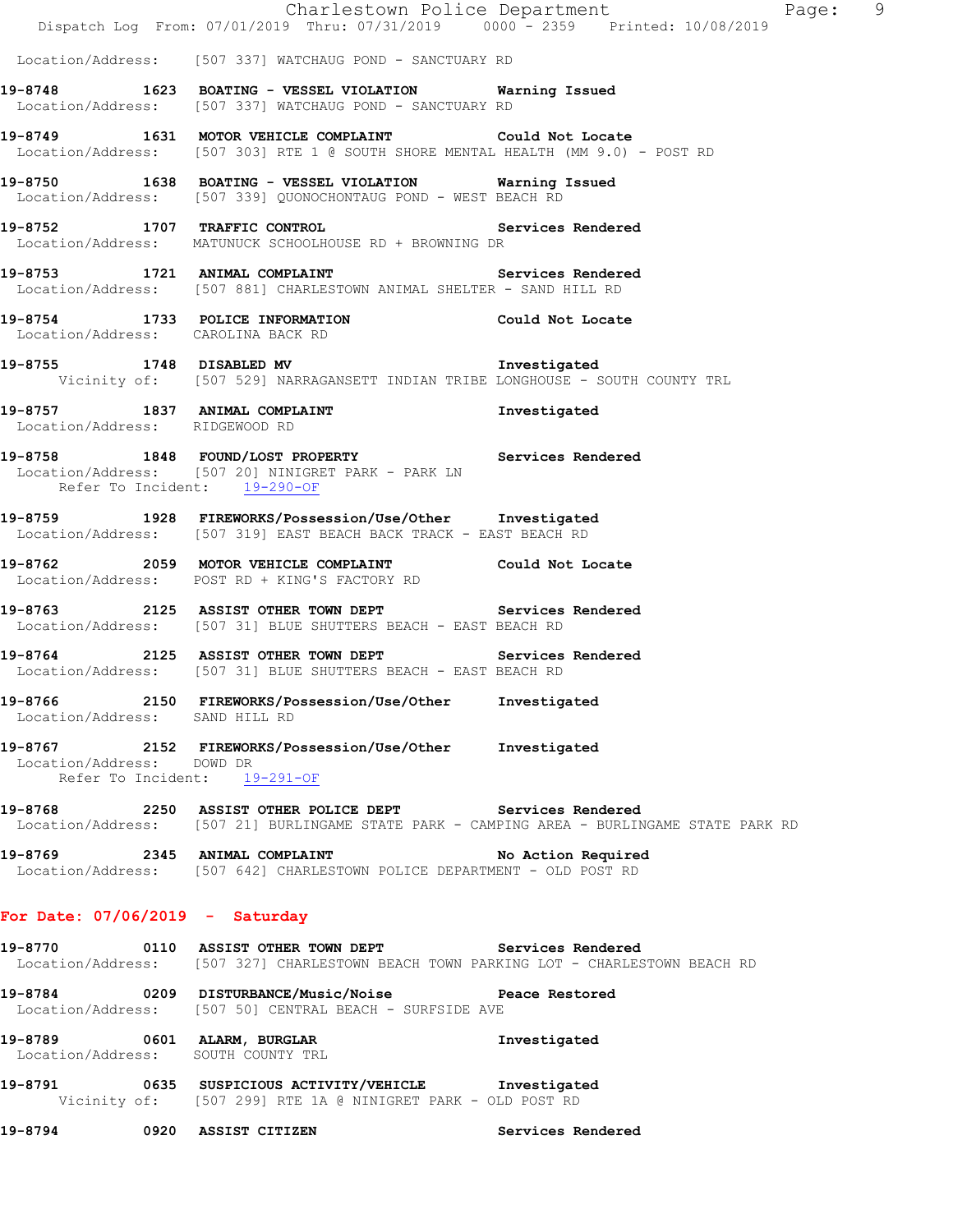|                                | Dispatch Log From: 07/01/2019 Thru: 07/31/2019 0000 - 2359 Printed: 10/08/2019                                           | Charlestown Police Department<br>Page: 10                                                  |  |
|--------------------------------|--------------------------------------------------------------------------------------------------------------------------|--------------------------------------------------------------------------------------------|--|
|                                | Location/Address: [507 321] CHARLESTOWN BEACH - CHARLESTOWN BEACH RD                                                     |                                                                                            |  |
|                                | 19-8795 1111 DISABLED MV<br>Location/Address: POST RD + PROSSER TRL                                                      | Could Not Locate                                                                           |  |
|                                | 19-8796 1113 SUSPICIOUS ACTIVITY/VEHICLE Investigated<br>Location/Address: [507 20] NINIGRET PARK - PARK LN              |                                                                                            |  |
| Location/Address: TUCKER ST    | 19-8800 1218 OFFICER WANTED                                                                                              | Investigated                                                                               |  |
|                                | 19-8802 1322 MOTOR VEHICLE STOP 6 Warning Issued<br>Location/Address: SOUTH COUNTY TRL + JACOB PERRY DR                  |                                                                                            |  |
| Refer To Incident: 19-293-OF   | 19-8803 1345 POLICE INFORMATION 1nvestigated<br>Location/Address: [507 80] FANTASTIC UMBRELLA FACTORY - OLD POST RD      |                                                                                            |  |
| Location/Address: SANCTUARY RD | 19-8804 1359 ANIMAL COMPLAINT<br>Refer To Incident: 19-294-OF                                                            | Investigated                                                                               |  |
| Vicinity of: POST RD           | 19-8808 1550 MOTOR VEHICLE STOP 6 Warning Issued                                                                         |                                                                                            |  |
|                                | <b>19-8810</b> 1608 TRAFFIC CONTROL <b>19-8810</b> Services Rendered<br>Location/Address: STATE GARAGE - POST RD         |                                                                                            |  |
|                                | 19-8811 1659 MOTOR VEHICLE STOP 19-8811 Warning Issued                                                                   | Location/Address: [507 21] BURLINGAME STATE PARK - CAMPING AREA - BURLINGAME STATE PARK RD |  |
|                                | 19-8813 1735 MOTOR VEHICLE STOP 6 Warning Issued<br>Location/Address: [507 260] RTE 1 @ GENERAL STANTON - POST RD        |                                                                                            |  |
|                                | 19-8816 1753 TRAFFIC CONTROL<br>Location/Address: MATUNUCK SCHOOLHOUSE RD                                                | Warning Issued                                                                             |  |
|                                | 19-8818 1957 MOTOR VEHICLE STOP<br>Location/Address: POST RD + SCHOOLHOUSE POND RD                                       | Warning Issued                                                                             |  |
|                                | Location/Address: POST RD + KING'S FACTORY RD                                                                            |                                                                                            |  |
|                                | 19-8820 2011 MOTOR VEHICLE STOP Warning Issued<br>Location/Address: [507 100] RTE 1 @ FIORES (MILE MARKER 8.0) - POST RD |                                                                                            |  |
|                                | 19-8821 2012 MOTOR VEHICLE STOP<br>Location/Address: [507 266] RTE 1 @ WILLOWS - POST RD                                 | Warning Issued                                                                             |  |
|                                | 19-8822 2030 MOTOR VEHICLE STOP<br>Location/Address: NARROW LN + ENNIS LN                                                | Warning Issued                                                                             |  |
|                                | 19-8823 2040 OFFICER WANTED<br>Location/Address: COLUMBIA HEIGHTS OVAL<br>Refer To Arrest: 19-162-AR<br>Arrest Expunged  | Arrest(s) Made                                                                             |  |
|                                | 19-8825 2109 MOTOR VEHICLE STOP<br>Location/Address: SOUTH COUNTY TRL + LAURI DR                                         | Warning Issued                                                                             |  |
|                                | 19-8826 2113 FOLLOW-UP INVESTIGATION<br>Location/Address: [507 357] K&S PIZZA - CAROLINA BACK RD                         | Investigated                                                                               |  |
| Location/Address: DUDLEY LN    | 19-8827 2136 FIREWORKS/Possession/Use/Other Unfounded                                                                    |                                                                                            |  |
| 19-8828 2151 DISABLED MV       | Location/Address: POST RD + ROSS HILL RD                                                                                 | Could Not Locate                                                                           |  |
|                                | 19-8829 2203 ASSIST OTHER TOWN DEPT Services Rendered<br>Location/Address: [507 31] BLUE SHUTTERS BEACH - EAST BEACH RD  |                                                                                            |  |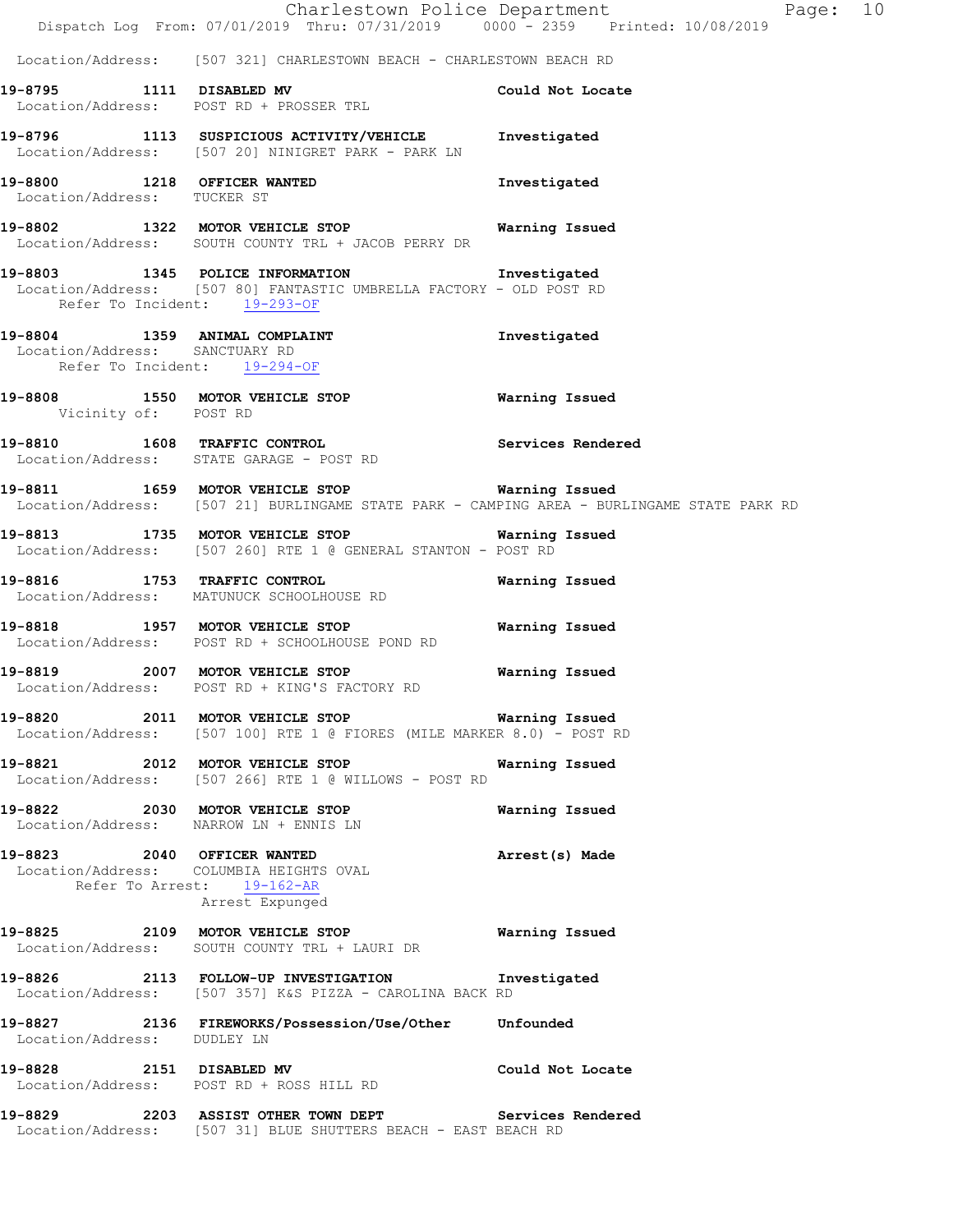| 19-8830 2203 OFFICER WANTED<br>Location/Address: MICHELLE LN |                                               | No Action Required |
|--------------------------------------------------------------|-----------------------------------------------|--------------------|
| Location/Address: CROSS ST                                   | 19-8831 2208 DISTURBANCE/Music/Noise          | Services Rendered  |
| Location/Address: POWAGET AVE                                | Refer To Arrest: 19-163-AR<br>Arrest Expunged | Arrest(s) Made     |
| 19-8834 2311 OFFICER WANTED                                  | Location/Address: [507 678] SANDPIPER LN      | Investigated       |
| Location/Address: OCEAN VIEW AVE                             | 19-8835 2311 DISTURBANCE/Music/Noise          | Investigated       |
| Location/Address: DOWD DR                                    |                                               | Investigated       |
| Location/Address: DOWD DR                                    | 19-8837 2340 FIREWORKS/Possession/Use/Other   | Investigated       |
| Location/Address: ASHAWAY COLONY LN                          | 19-8838 2349 FOLLOW-UP INVESTIGATION          | Unfounded          |

#### **For Date: 07/07/2019 - Sunday**

| 19-8840           |  | 0029 MOTOR VEHICLE COMPLAINT | Could Not Locate |  |
|-------------------|--|------------------------------|------------------|--|
| Location/Address: |  | WESTERLY TOWN LINE - POST RD |                  |  |

**19-8841 0041 ASSIST OTHER TOWN DEPT Services Rendered**  Location/Address: [507 327] CHARLESTOWN BEACH TOWN PARKING LOT - CHARLESTOWN BEACH RD

**19-8843 0150 MOTOR VEHICLE STOP Warning Issued**  Location/Address: POST RD + SCHOOLHOUSE POND RD

**19-8846 0212 DISTURBANCE/Music/Noise Investigated**  Location/Address: [507 50] CENTRAL BEACH - SURFSIDE AVE

**19-8852 0244 SUSPICIOUS ACTIVITY/VEHICLE Investigated**  Location/Address: OLD POST RD + FORT NINIGRET RD

**19-8856 1105 TRAFFIC CONTROL Services Rendered**  Location/Address: POST RD + SCHOOLHOUSE POND RD

**19-8857 1211 MVA - W/Injury/Fluid/Hazard Report Taken**  Location/Address: [507 100] RTE 1 @ FIORES (MILE MARKER 8.0) - POST RD Refer To Accident: 19-77-AC

**19-8858 1418 OFFICER WANTED Services Rendered**  Location/Address: WEST CASTLE WAY Refer To Incident: 19-303-OF

#### **19-8860 1516 WELL BEING CHECK Transported to Hospital**  Location/Address: COLUMBIA HEIGHTS RD + COLUMBIA HEIGHTS OVAL Refer To Incident: 19-298-OF

**19-8861 1522 Boating - Assistance Investigated**  Location: [507 341] NINIGRET POND - EAST

**19-8862 1606 MOTOR VEHICLE STOP Warning Issued**  Location/Address: POST RD + GENERAL STANTON LN

**19-8863 1627 OFFICER WANTED Services Rendered**  Location/Address: KINGSLAND CT Refer To Incident: 19-299-OF

**19-8866 1857 LARCENY Report Taken**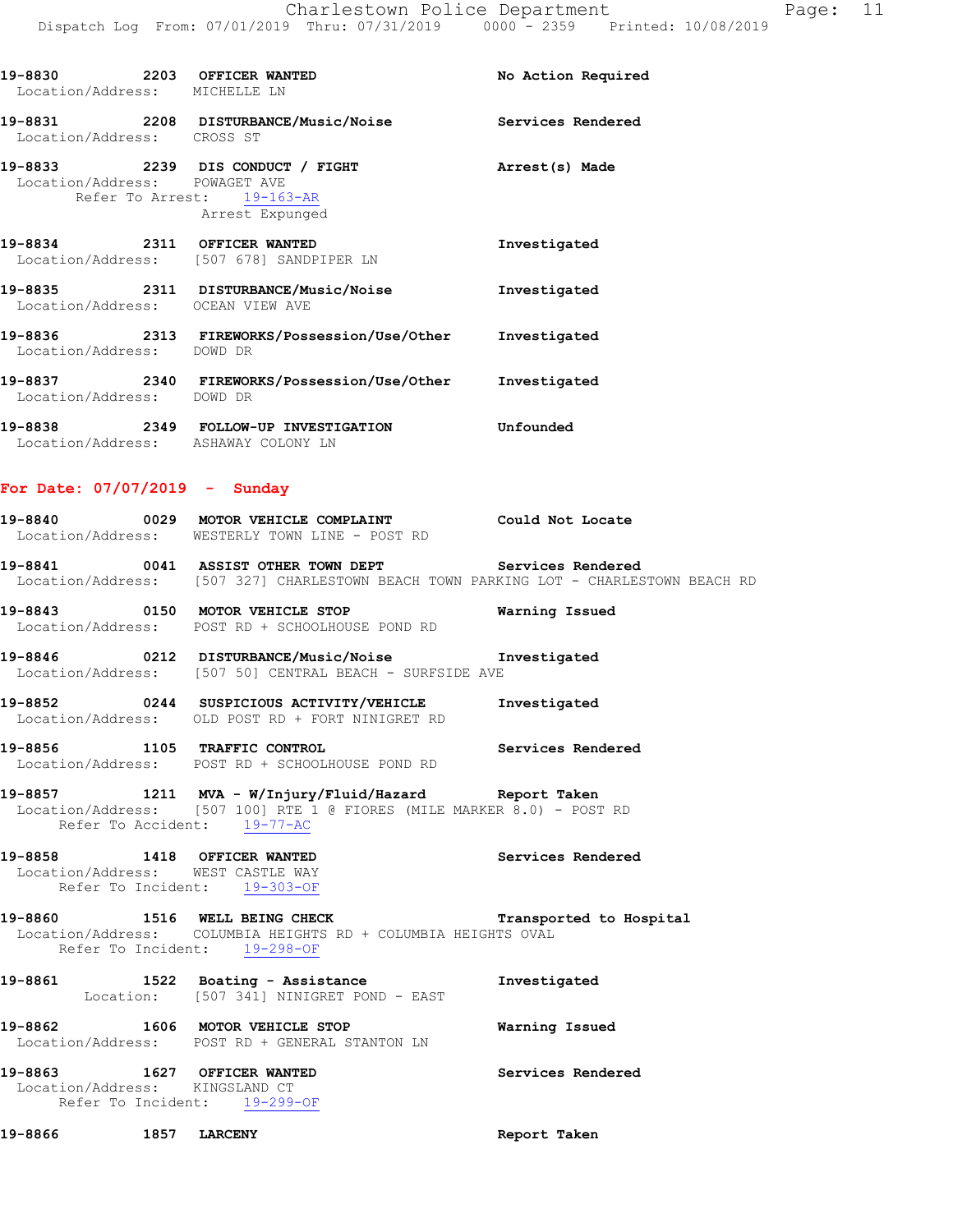|                                                            | Charlestown Police Department                                                                                                                                                                                                               | Page: 12          |  |
|------------------------------------------------------------|---------------------------------------------------------------------------------------------------------------------------------------------------------------------------------------------------------------------------------------------|-------------------|--|
|                                                            | Dispatch Log From: 07/01/2019 Thru: 07/31/2019 0000 <sup>-</sup> -2359 Printed: 10/08/2019                                                                                                                                                  |                   |  |
|                                                            | Location/Address: [507 20] NINIGRET PARK - PARK LN<br>Refer To Incident: 19-300-OF                                                                                                                                                          |                   |  |
|                                                            | 19-8869 2010 ANIMAL COMPLAINT<br>Location/Address: [507 819] ROSS HILL RD<br>Refer To Incident: 19-301-OF                                                                                                                                   | Investigated      |  |
|                                                            | 19-8870 2029 MOTOR VEHICLE STOP<br>Location/Address: POST RD + SCHOOLHOUSE POND RD                                                                                                                                                          | Warning Issued    |  |
| Location/Address: BISCUIT CITY RD                          | 19-8871 2059 FIREWORKS/Possession/Use/Other Investigated<br>Refer To Incident: 19-302-OF                                                                                                                                                    |                   |  |
|                                                            | 19-8873 2123 ASSIST OTHER TOWN DEPT Services Rendered<br>Location/Address: [507 31] BLUE SHUTTERS BEACH - EAST BEACH RD<br>Refer To Incident: 19-306-OF                                                                                     |                   |  |
|                                                            | 19-8874 2145 ASSIST OTHER TOWN DEPT Services Rendered<br>Location/Address: [507 327] CHARLESTOWN BEACH TOWN PARKING LOT - CHARLESTOWN BEACH RD                                                                                              |                   |  |
|                                                            | 19-8875 2325 ASSIST CITIZEN<br>Location/Address: [507 321] CHARLESTOWN BEACH - CHARLESTOWN BEACH RD                                                                                                                                         | Services Rendered |  |
| For Date: $07/08/2019$ - Monday                            |                                                                                                                                                                                                                                             |                   |  |
| 19-8898                                                    | 0630 COMPLAINT<br>Location/Address: [507 201] KENYON INDUSTRIES - SHERMAN AVE                                                                                                                                                               | Services Rendered |  |
| 19-8900 0826 MVA - Minor                                   | Location/Address: POST RD + WEST BEACH RD<br>Refer To Accident: 19-78-AC                                                                                                                                                                    | Report Taken      |  |
| Location/Address: BROWNING DR                              | 19-8901 0854 MOTOR VEHICLE STOP<br>Refer To Summons: 19-164-AR<br>Summons: WHITEHEAD, GREG<br>Address: 15 HUNTER'S HARBOR RD CHARLESTOWN, RI<br>Age: 63<br>Charges: Driving after denial, suspension or revocation of license - 2nd Offense | Arrest(s) Made    |  |
|                                                            | 19-8902 0941 MOTOR VEHICLE STOP<br>Location/Address: OLD POST RD + ARNOLDA ROUND RD                                                                                                                                                         | Warning Issued    |  |
| Location/Address: CROSSPATCH RD                            | 19-8903 1019 BURGLARY (B & E)<br>Refer To Incident: 19-305-OF                                                                                                                                                                               | Investigated      |  |
| Location/Address: CHARLES AVE                              | 19-8905 1042 FOLLOW-UP INVESTIGATION Services Rendered                                                                                                                                                                                      |                   |  |
|                                                            | 19-8907 1316 SUSPICIOUS ACTIVITY/VEHICLE Investigated<br>Location/Address: [507 689] SOUTH NIANTIC DR                                                                                                                                       |                   |  |
|                                                            | 19-8908 1458 ASSIST CITIZEN Services Rendered<br>Location/Address: [507 1] CHARLESTOWN TOWN HALL - SOUTH COUNTY TRL                                                                                                                         |                   |  |
|                                                            | 19-8909 1514 EMBEZZELMENT/FRAUD/FORGERY Report Taken<br>Location/Address: [507 38] CHARLESTOWN POST OFFICE - OLD POST RD<br>Refer To Incident: 19-307-OF                                                                                    |                   |  |
|                                                            | 19-8911 1552 MOTOR VEHICLE STOP<br>Location/Address: POST RD + WEST BEACH RD                                                                                                                                                                | Warning Issued    |  |
| 19-8912 1553 OFFICER WANTED<br>Location/Address: NARROW LN | Refer To Incident: 19-308-OF                                                                                                                                                                                                                | Report Taken      |  |
|                                                            | 19-8917 1729 MOTOR VEHICLE STOP 6 Warning Issued<br>Location/Address: CHARLESTOWN BEACH RD + BENHAM ST                                                                                                                                      |                   |  |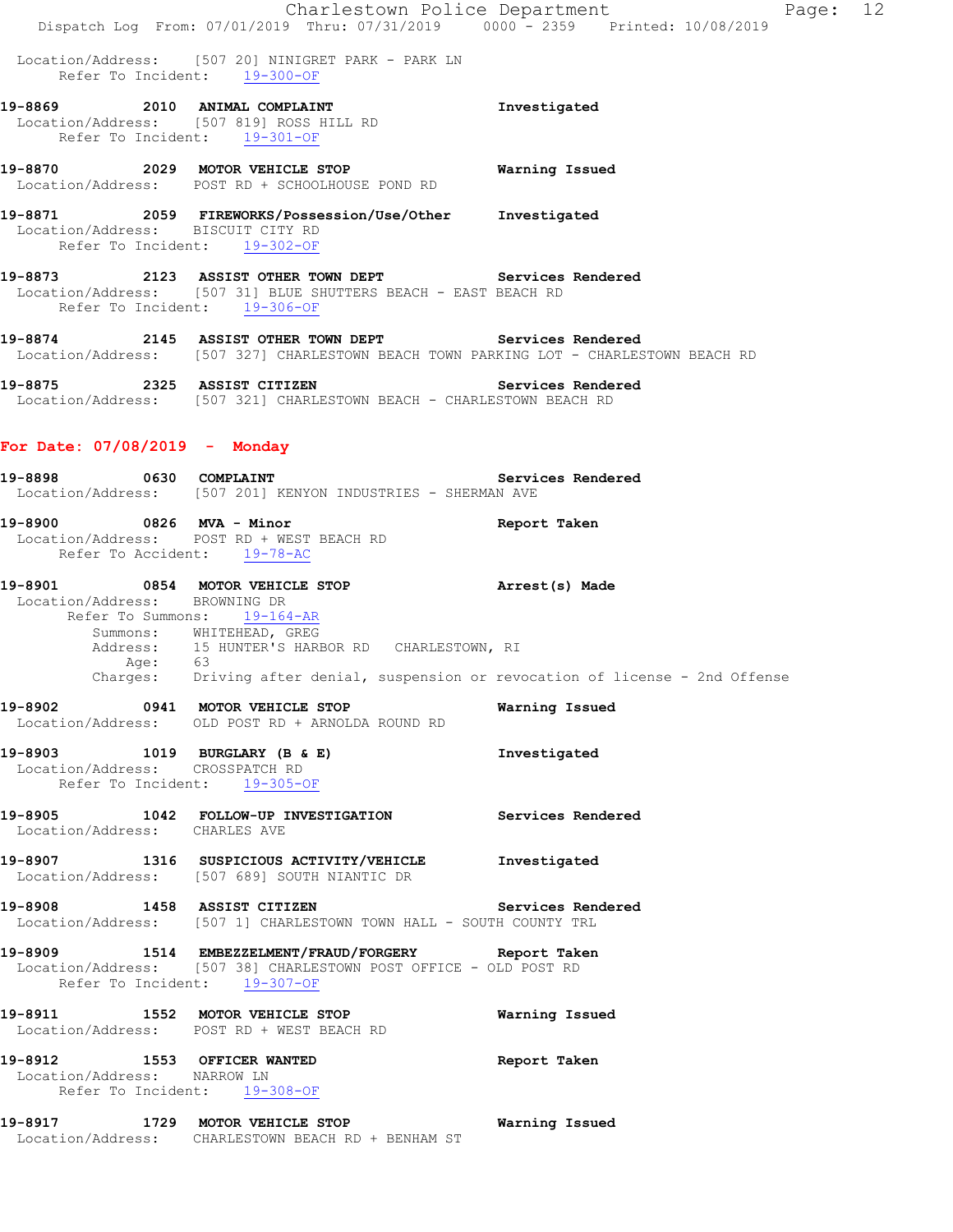19-8921 1830 DISABLED MV **No Action Required**  Location/Address: [507 911] MILE MARKER 5.8 - HOXSIE AVE **19-8922 1848 ASSIST OTHER TOWN DEPT Services Rendered**  Location/Address: [507 19] CHARLESTOWN ELEMENTARY SCHOOL - CAROLINA BACK RD **19-8923 1942 MOTOR VEHICLE STOP Citation Issued**  Vicinity of: CAROLINA BACK RD **19-8924 2002 MOTOR VEHICLE STOP No Action Required**  Vicinity of: CAROLINA BACK RD **19-8927 2037 PARKING VIOLATIONS Citation Issued**  Location/Address: CHARLESTOWN BEACH RD **19-8930 2056 ASSIST OTHER TOWN DEPT Services Rendered**  Location/Address: [507 327] CHARLESTOWN BEACH TOWN PARKING LOT - CHARLESTOWN BEACH RD **19-8929 2057 ASSIST OTHER TOWN DEPT Services Rendered**  Location/Address: [507 31] BLUE SHUTTERS BEACH - EAST BEACH RD **19-8932 2124 MOTOR VEHICLE STOP Warning Issued**  Location/Address: [507 72] CUMBERLAND FARMS - OLD POST RD **19-8934 2150 DIS CONDUCT / FIGHT Peace Restored** 

**19-8918 1801 MOTOR VEHICLE COMPLAINT Unfounded** 

**19-8920 1823 TRAFFIC CONTROL Services Rendered**  Location/Address: [507 19] CHARLESTOWN ELEMENTARY SCHOOL - CAROLINA BACK RD

Location/Address: [507 88] EAST WEST MARKET - POST RD

**19-8935 2216 ASSIST CITIZEN Services Rendered**  Location/Address: POST RD + SCHOOLHOUSE POND RD

#### **For Date: 07/09/2019 - Tuesday**

Location/Address: KING'S FACTORY RD

**19-8945 0109 MOTOR VEHICLE STOP No Action Required**  Location/Address: [507 941] DRIVING RANGE - POST RD

**19-8959 0220 MOTOR VEHICLE STOP Warning Issued**  Location/Address: [507 918] MILE MARKER 8.0 - POST RD

**19-8963 0716 MVA - Minor Arrest(s) Made**  Location/Address: NEW BISCUIT CITY RD + S COUNTY TRL Refer To Summons: 19-166-AR Summons: YUPANGUI, FRANCISCO Address: 15 POPLAR ST MILFORD, MA<br>Age: 39 Age: 39 Charges: Driving with Expired License - 1st Offense Refer To Accident: 19-79-AC

**19-8964 0816 FOLLOW-UP INVESTIGATION Services Rendered**  Location/Address: [507 19] CHARLESTOWN ELEMENTARY SCHOOL - CAROLINA BACK RD **19-8965 0836 FIRE, OTHER Investigated**  Location/Address: [507 527] SOUTH ARNOLDA RD

**19-8966 0838 MVA - Minor Report Taken**  Location/Address: CAROLINA BACK RD Refer To Accident: 19-80-AC **19-8967 0902 ALARM, BURGLAR Investigated**  Location/Address: DRIFTWOOD DR

**19-8968 0936 FOLLOW-UP INVESTIGATION Investigated**  Location/Address: PARTRIDGE RUN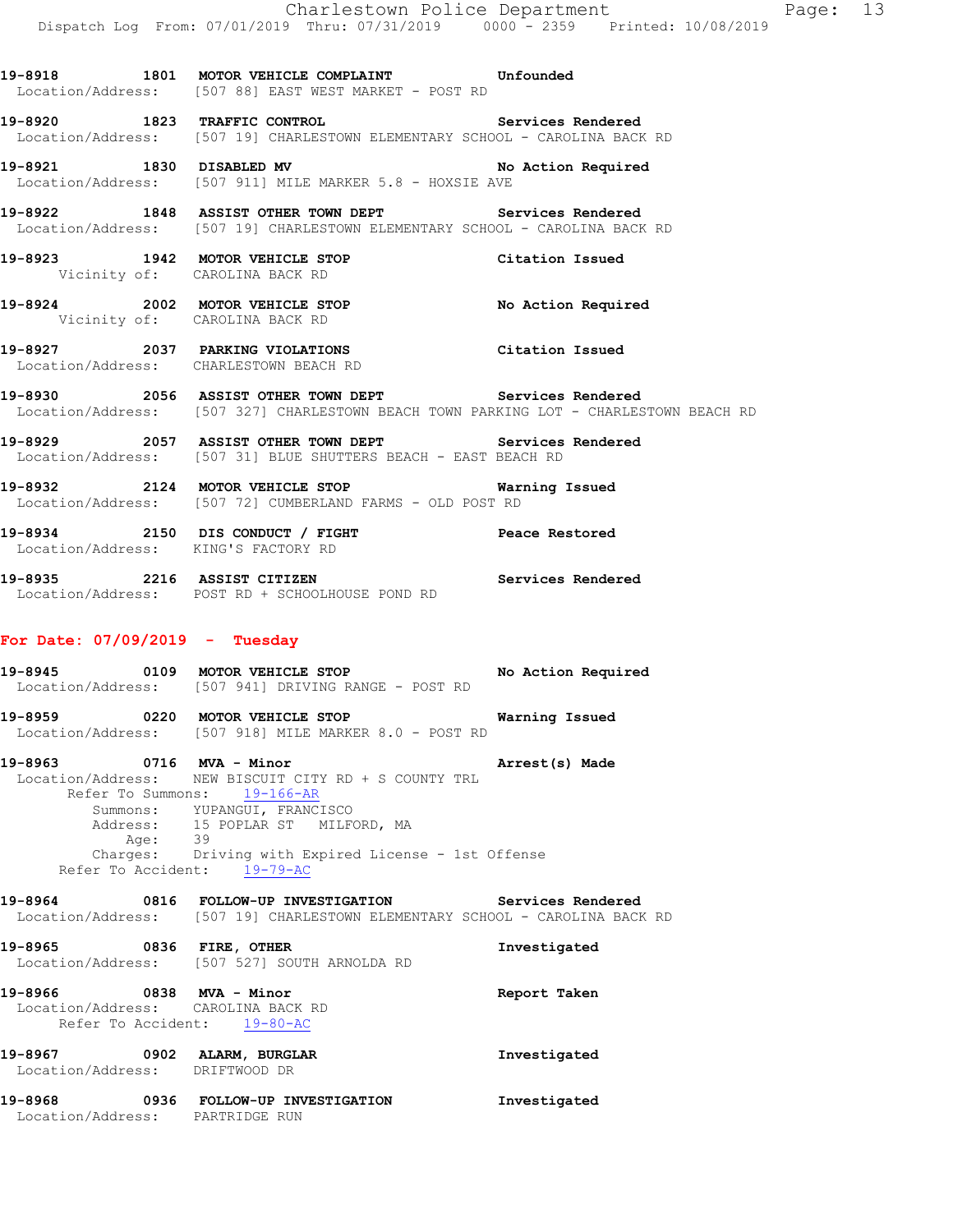**19-8973 1142 MOTOR VEHICLE STOP Arrest(s) Made**  Location/Address: SHUMANKANUC HILL RD + BUCKEYE BROOK RD Refer To Summons: 19-167-AR Summons: JOYNER, CHARLES R Address: 13 SCHILKE DR WESTERLY, RI Age: 57 Charges: Driving with Expired License - 1st Offense

**19-8974 1149 SUSPICIOUS ACTIVITY/VEHICLE Investigated**  Location/Address: [507 669] PASTORE LIESURE CENTER - KING'S FACTORY RD

**19-8976 1424 POLICE INFORMATION Services Rendered**  Location/Address: SAND HILL RD

**19-8977 1502 COMPLAINT Investigated**  Location/Address: LAND HARBOR DR Refer To Incident: 19-310-OF

**19-8978 1543 DISABLED MV Services Rendered**  Vicinity of: POST RD + GENERAL STANTON LN

**19-8979 1547 DISABLED MV Services Rendered**  Vicinity of: POST RD + EAST BEACH RD

**19-8981 1634 TRAFFIC CONTROL Services Rendered**  Location/Address: MATUNUCK SCHOOLHOUSE RD + ATLANTIS DR

**19-8982 1654 PARKING VIOLATIONS Warning Issued**  Location/Address: CHARLESTOWN BEACH RD

**19-8984 1727 LARCENY Report Taken**  Location/Address: [507 337] WATCHAUG POND - SANCTUARY RD Refer To Incident: 19-311-OF

**19-8985 1813 FIRE, OTHER Investigated**  Location/Address: FOSTER DR

**19-8986 1903 ASSIST CITIZEN Services Rendered**  Location/Address: [507 318] EAST BEACH STATE PARKING LOT - EAST BEACH RD

**19-8988 2010 MOTOR VEHICLE STOP Warning Issued**  Location/Address: CHARLESTOWN BEACH RD

**19-8991 2029 WELL BEING CHECK Investigated**  Location/Address: RAM ISLAND RD

**19-8992 2030 MOTOR VEHICLE STOP Warning Issued**  Location/Address: [507 258] RTE 1 @ SOUTH KINGSTOWN LINE (MM 11.4) - POST RD

**19-8994 2056 OFFICER WANTED Transported to Hospital**  Location/Address: KING'S FACTORY RD + SHUMANKANUC HILL RD Refer To Incident: 19-312-OF

**19-8995 2124 ASSIST CITIZEN Services Rendered**  Location/Address: RIDGEWOOD RD

**19-8996 2134 ASSIST CITIZEN Services Rendered**  Location/Address: POST RD + PROSSER TRL

**19-8997 2224 ASSIST OTHER TOWN DEPT Services Rendered**  Location/Address: [507 31] BLUE SHUTTERS BEACH - EAST BEACH RD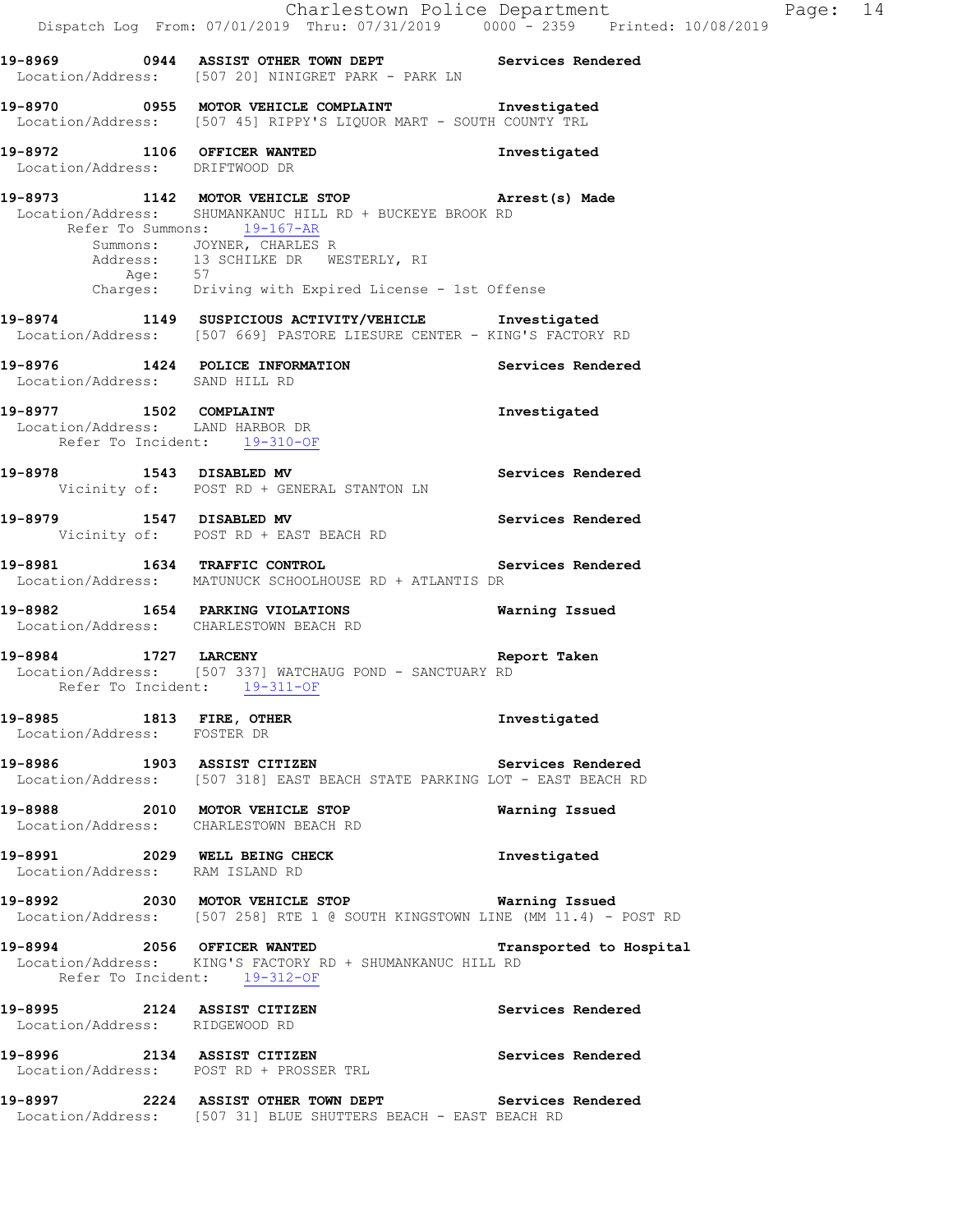|                                    | Dispatch Log From: 07/01/2019 Thru: 07/31/2019                0000 - 2359                Printed: 10/08/2019                                                                                                                                                                      |                |
|------------------------------------|-----------------------------------------------------------------------------------------------------------------------------------------------------------------------------------------------------------------------------------------------------------------------------------|----------------|
|                                    | 19-8999 2230 ASSIST OTHER TOWN DEPT Services Rendered<br>Location/Address: [507 327] CHARLESTOWN BEACH TOWN PARKING LOT - CHARLESTOWN BEACH RD                                                                                                                                    |                |
| For Date: $07/10/2019$ - Wednesday |                                                                                                                                                                                                                                                                                   |                |
|                                    | 19-9009 0117 MOTOR VEHICLE STOP No Action Required<br>Location/Address: [507 853] QUONNY BAIT AND TACKLE - OLD POST RD                                                                                                                                                            |                |
|                                    | 19-9019 		 0233 SUSPICIOUS ACTIVITY/VEHICLE 		 No Action Required<br>Location/Address: FRANCIS CARTER - OLD MILL RD                                                                                                                                                               |                |
|                                    | Location/Address: POST RD + GENERAL STANTON LN                                                                                                                                                                                                                                    |                |
|                                    | 19-9024 0613 MOTOR VEHICLE STOP <b>Warning Issued</b><br>Location/Address: POST RD + FALCONE LN                                                                                                                                                                                   |                |
|                                    | 19-9025 0958 MOTOR VEHICLE STOP<br>Location/Address: CAROLINA BACK RD + ROSE CT                                                                                                                                                                                                   | Warning Issued |
|                                    | 19-9029 1122 MOTOR VEHICLE STOP <b>Warning Issued</b><br>Location/Address: [507 303] RTE 1 @ SOUTH SHORE MENTAL HEALTH (MM 9.0) - POST RD                                                                                                                                         |                |
| Location/Address: ROSE CT          | 19-9032 1356 ASSIST OTHER POLICE DEPT Services Rendered                                                                                                                                                                                                                           |                |
|                                    | 19-9035 1608 MOTOR VEHICLE STOP <b>Warning Issued</b><br>Location/Address: [507 287] RTE 112 @ CHARLESTOWN ELEMENTARY SCHOOL - CAROLINA BACK RD                                                                                                                                   |                |
|                                    | 19-9038 1634 MOTOR VEHICLE STOP No Action Required<br>Location/Address: CAROLINA BACK RD + RAILROAD AVE                                                                                                                                                                           |                |
|                                    | 19-9042 1735 DOMESTIC/Assault/Diso/Other Investigated<br>Location/Address: [507 321] CHARLESTOWN BEACH - CHARLESTOWN BEACH RD<br>Refer To Arrest: 19-168-AR<br>Arrest: VERVILLE, CORY<br>Address: 33 IDAHO ST COVENTRY, RI<br>Age: 21<br>Charges: DOMESTIC-SIMPLE ASSAULT/BATTERY |                |
|                                    | 19-9044 1843 MOTOR VEHICLE COMPLAINT Could Not Locate<br>Location/Address: POST RD + FALCONE LN                                                                                                                                                                                   |                |
|                                    | 19-9047 1930 MOTOR VEHICLE STOP<br>Location/Address: POST RD + FALCONE LN                                                                                                                                                                                                         | Investigated   |
|                                    | 19-9048 2027 PSYCHOLOGICAL EMERGENCY Transported to Hospital<br>Location/Address: [507 435] SOUTH SHORE MENTAL HEALTH CHARLESTOWN HOUS - OLD POST RD                                                                                                                              |                |
| Location/Address: CLEARVIEW RD     | 19-9049 2031 DOMESTIC/Assault/Diso/Other                                                                                                                                                                                                                                          | Investigated   |
| 19-9050 2033 ALARM, FIRE           | Location/Address: [507 405] SOUTH COUNTY TRL                                                                                                                                                                                                                                      | False Alarm    |
|                                    | 19-9051 2046 DIS CONDUCT / FIGHT Arrest(s) Made<br>Location/Address: [507 642] CHARLESTOWN POLICE DEPARTMENT - OLD POST RD<br>Refer To Arrest: 19-169-AR<br>Arrest Expunged                                                                                                       |                |
| Location/Address: BURNHAM ST       | 19-9052 2144 FIREWORKS/Possession/Use/Other No Action Required                                                                                                                                                                                                                    |                |
| Location/Address: SOUTH LEWIS ST   | 19-9053 2145 FIREWORKS/Possession/Use/Other No Action Required                                                                                                                                                                                                                    |                |
|                                    |                                                                                                                                                                                                                                                                                   |                |

**19-9054 2359 ASSIST OTHER TOWN DEPT Services Rendered**  Location/Address: [507 327] CHARLESTOWN BEACH TOWN PARKING LOT - CHARLESTOWN BEACH RD

Charlestown Police Department Fage: 15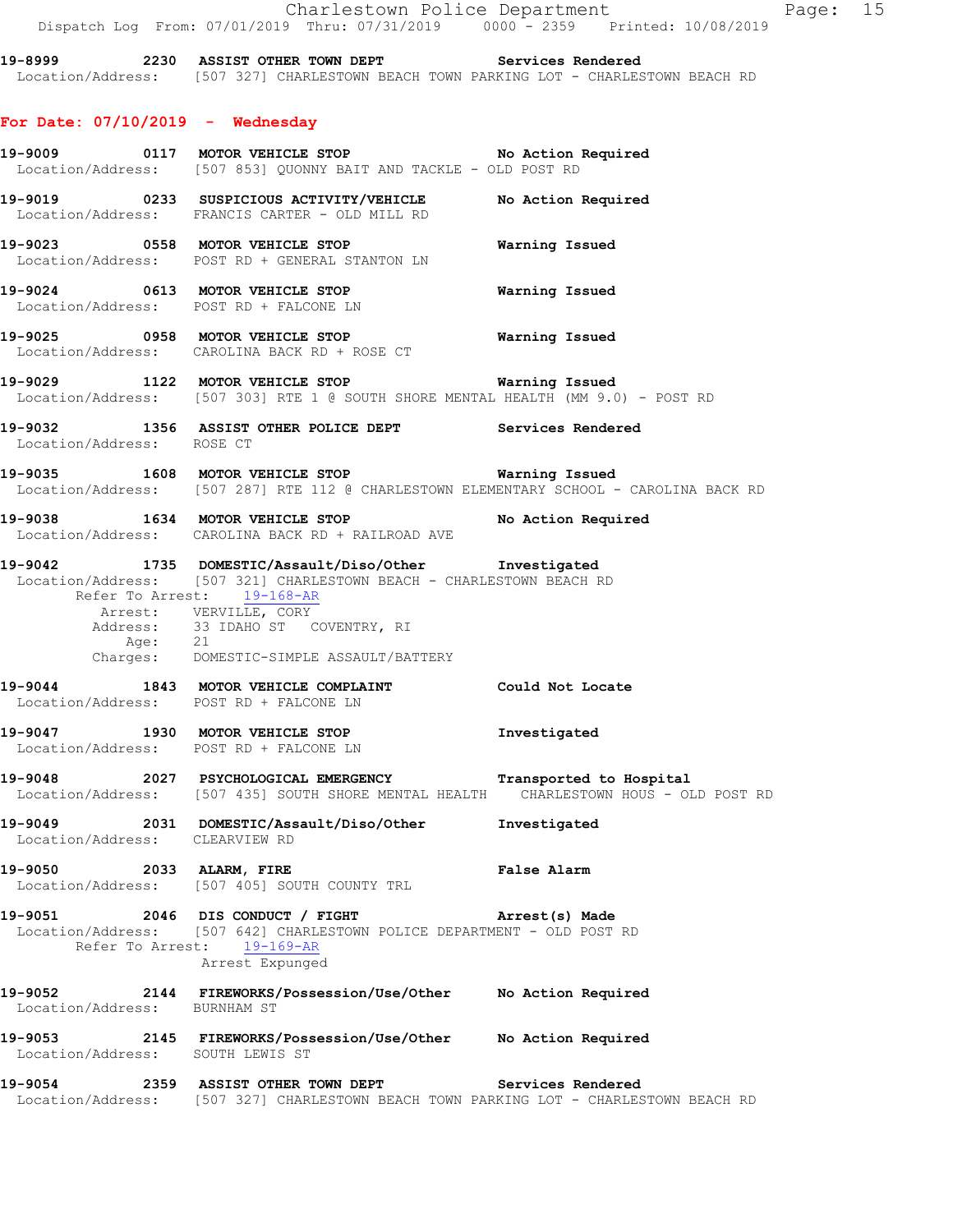|                                   |                                                                                                                                                                     | Dispatch Log From: 07/01/2019 Thru: 07/31/2019 0000 - 2359 Printed: 10/08/2019                                                      |
|-----------------------------------|---------------------------------------------------------------------------------------------------------------------------------------------------------------------|-------------------------------------------------------------------------------------------------------------------------------------|
| For Date: $07/11/2019$ - Thursday |                                                                                                                                                                     |                                                                                                                                     |
|                                   |                                                                                                                                                                     | 19-9060 0032 MOTOR VEHICLE STOP Warning Issued<br>Location/Address: [507 258] RTE 1 @ SOUTH KINGSTOWN LINE (MM 11.4) - POST RD      |
|                                   | 19-9063   0144   MOTOR VEHICLE STOP   Warning Issued<br>Location/Address: SOUTH COUNTY TRL + NEW BISCUIT CITY RD                                                    |                                                                                                                                     |
|                                   | 19-9066 0205 ASSIST OTHER TOWN DEPT Services Rendered Location/Address: [507 31] BLUE SHUTTERS BEACH - EAST BEACH RD                                                |                                                                                                                                     |
|                                   | 19-9077 0601 MOTOR VEHICLE STOP <b>Warning Issued</b><br>Vicinity of: [507 937] GEMELLI BISTRO - FALCONE LN                                                         |                                                                                                                                     |
|                                   | 19-9078 0612 MOTOR VEHICLE STOP <b>Warning Issued</b>                                                                                                               | Location/Address: [507 261] RTE 1 @ STATE GARAGE (MILE MARKER 9.6) - POST RD                                                        |
|                                   | Location/Address: [507 357] K&S PIZZA - CAROLINA BACK RD                                                                                                            |                                                                                                                                     |
|                                   | 19-9082 1019 ALARM, CO DETECTOR 19-9082 Services Rendered<br>Location/Address: CHARLESTOWN BEACH RD                                                                 |                                                                                                                                     |
|                                   | 19-9083 1105 OFFICER WANTED<br>Location/Address: OLD SHANNOCK RD                                                                                                    | Investigated                                                                                                                        |
|                                   | 19-9086 1249 LARCENY<br>Location/Address: RAM ISLAND RD                                                                                                             | Investigated                                                                                                                        |
|                                   | 19-9088 1328 TRAFFIC CONTROL<br>Location/Address: POST RD + BEND RD                                                                                                 | Services Rendered                                                                                                                   |
|                                   | 19-9089 1354 OFFICER WANTED<br>Location/Address: [507 381] CVS PHARMACY - OLD POST RD                                                                               | Investigated                                                                                                                        |
| Refer To Accident: 19-81-AC       |                                                                                                                                                                     | 19-9090 1427 MVA - Minor Nine Report Taken<br>Location/Address: [507 327] CHARLESTOWN BEACH TOWN PARKING LOT - CHARLESTOWN BEACH RD |
|                                   | 19-9091 1645 FIRE, OTHER 10 Investigated<br>Location/Address: GOOSEBERRY HILL                                                                                       |                                                                                                                                     |
|                                   | Location/Address: KING'S FACTORY RD                                                                                                                                 | 19-9092 1658 DUMPING VIOLATIONS Taken/Refered to Other A                                                                            |
| Location/Address: MILL POND DR    | 19-9094 1908 MOTOR VEHICLE COMPLAINT Could Not Locate                                                                                                               |                                                                                                                                     |
|                                   | 19-9095 1922 ASSIST CITIZEN<br>Location/Address: POST RD + GENERAL STANTON LN                                                                                       | Services Rendered                                                                                                                   |
|                                   | 19-9096 1953 DUMPING VIOLATIONS<br>Location/Address: POST RD + LAKESIDE DR                                                                                          | Taken/Refered to Other A                                                                                                            |
| 19-9097 1958 DISABLED MV          |                                                                                                                                                                     | Investigated<br>Location/Address: [507 287] RTE 112 @ CHARLESTOWN ELEMENTARY SCHOOL - CAROLINA BACK RD                              |
| Location/Address: WATCHAUG LN     | 19-9098 2008 ALARM, BURGLAR                                                                                                                                         | False Alarm                                                                                                                         |
| Location/Address: WIITALA DR      | 19-9099  2040 DOMESTIC/Assault/Diso/Other Arrest(s) Made<br>Refer To Arrest: 19-170-AR<br>Arrest: KNUTTON, RACHEL C<br>Address: 9266 SPRING CREEK RD COOKEVILLE, TN |                                                                                                                                     |
|                                   | Age: 45<br>Charges: DOMESTIC-SIMPLE ASSAULT/BATTERY                                                                                                                 |                                                                                                                                     |

**19-9100 2110 FIREWORKS/Possession/Use/Other Could Not Locate**  Vicinity of: CHARLES AVE + BUCKEYE BROOK RD

Charlestown Police Department Fage: 16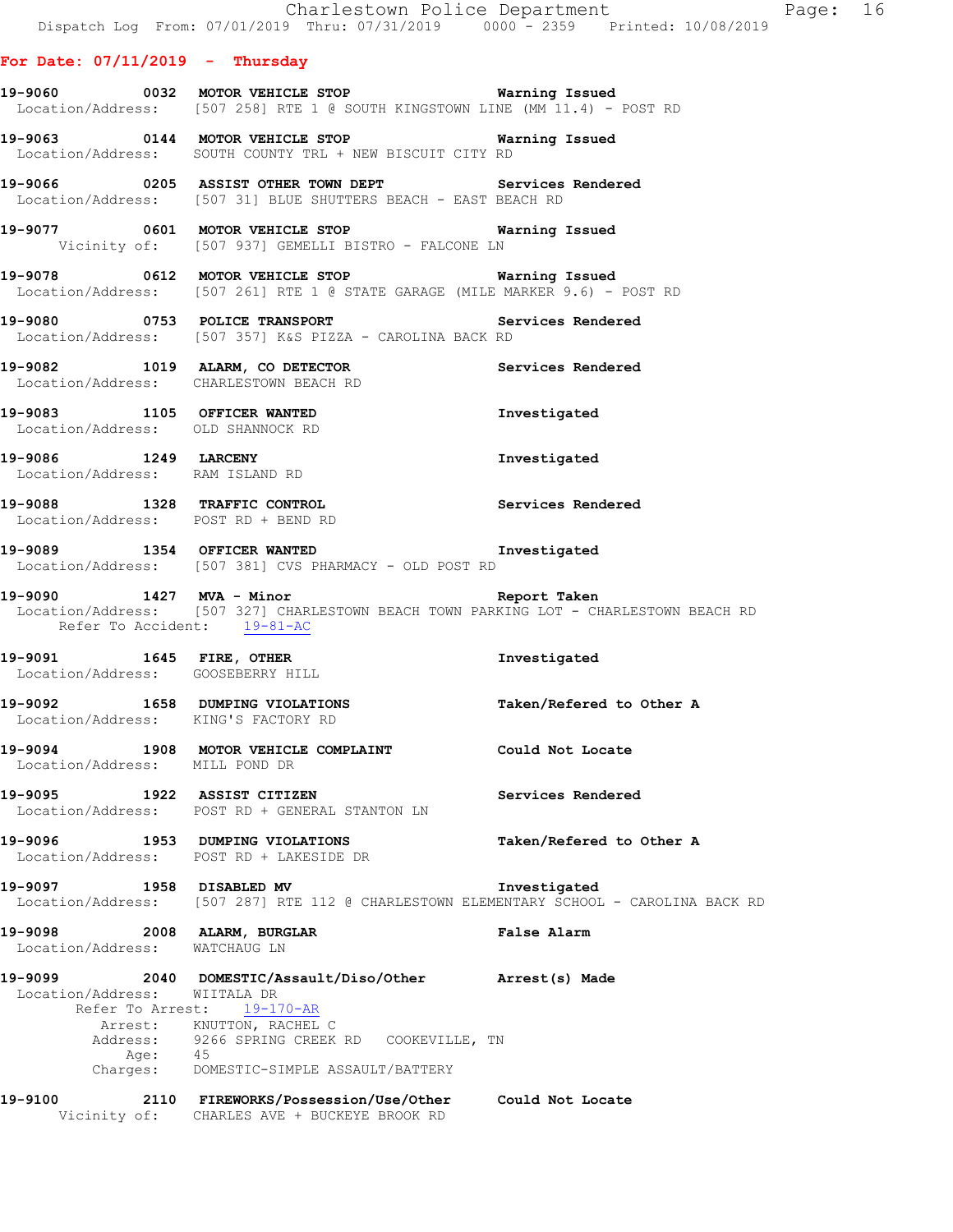Charlestown Police Department Fage: 17 Dispatch Log From: 07/01/2019 Thru: 07/31/2019 0000 - 2359 Printed: 10/08/2019 **19-9101 2141 ASSIST OTHER TOWN DEPT Services Rendered**  Location/Address: [507 31] BLUE SHUTTERS BEACH - EAST BEACH RD **19-9102 2148 MOTOR VEHICLE COMPLAINT Could Not Locate**  Location/Address: [507 26] CHARLESTOWN BREACHWAY - CHARLESTOWN BEACH RD **For Date: 07/12/2019 - Friday 19-9103 0033 FOLLOW-UP INVESTIGATION Investigated**  Location/Address: CENTER ST **19-9107 0132 ASSIST OTHER TOWN DEPT Services Rendered**  Location/Address: [507 327] CHARLESTOWN BEACH TOWN PARKING LOT - CHARLESTOWN BEACH RD **19-9114 0802 DUMPING VIOLATIONS Investigated**  Location/Address: SENECA TRL Refer To Incident: 19-314-OF **19-9115 1104 MOTOR VEHICLE STOP Warning Issued**  Location/Address: [507 910] MILE MARKER 5.6 - EAST BEACH RD **19-9116 1136 POLICE INFORMATION Report Taken**  Location/Address: [507 642] CHARLESTOWN POLICE DEPARTMENT - OLD POST RD Refer To Incident: 19-313-OF **19-9117 1224 PSYCHOLOGICAL EMERGENCY Services Rendered**  Location/Address: [507 372] SOUTH SHORE MENTAL HEALTH - OLD POST RD **19-9119 1447 WELL BEING CHECK Transported to Hospital**  Location/Address: NORTH CASTLE WAY Refer To Incident: 19-315-OF **19-9121 1649 MOTOR VEHICLE STOP Warning Issued**  Location/Address: [507 923] MILE MARKER 10.2 - FALCONE LN **19-9122 1652 MOTOR VEHICLE STOP Warning Issued**  Location/Address: EAST BEACH RD + PARADISE LN **19-9123 1704 MOTOR VEHICLE STOP Warning Issued**  Location/Address: EAST BEACH RD + PARADISE LN **19-9124 1727 MOTOR VEHICLE STOP Warning Issued**  Location/Address: EAST BEACH RD **19-9125 1749 MOTOR VEHICLE STOP Warning Issued**  Location/Address: [507 260] RTE 1 @ GENERAL STANTON - POST RD **19-9130 2108 SUSPICIOUS ACTIVITY/VEHICLE Investigated**  Location/Address: [507 321] CHARLESTOWN BEACH - CHARLESTOWN BEACH RD **19-9131 2115 ASSIST OTHER TOWN DEPT Services Rendered**  Location/Address: [507 31] BLUE SHUTTERS BEACH - EAST BEACH RD **19-9132 2128 ASSIST OTHER TOWN DEPT Citation Issued**  Location/Address: [507 327] CHARLESTOWN BEACH TOWN PARKING LOT - CHARLESTOWN BEACH RD **19-9133 2141 MOTOR VEHICLE STOP Warning Issued**  Location/Address: [507 266] RTE 1 @ WILLOWS - POST RD **19-9134 2355 MOTOR VEHICLE STOP No Action Required**  Location/Address: POST RD + SCHOOLHOUSE POND RD

#### **For Date: 07/13/2019 - Saturday**

| 19-9138           | 0020 | MOTOR VEHICLE STOP     | Warning Issued                                                      |                   |  |
|-------------------|------|------------------------|---------------------------------------------------------------------|-------------------|--|
| Location/Address: |      | SK LINE – POST RD      |                                                                     |                   |  |
| 19-9139           | 0031 | ASSIST OTHER TOWN DEPT |                                                                     | Services Rendered |  |
| Location/Address: |      |                        | [507 327] CHARLESTOWN BEACH TOWN PARKING LOT - CHARLESTOWN BEACH RD |                   |  |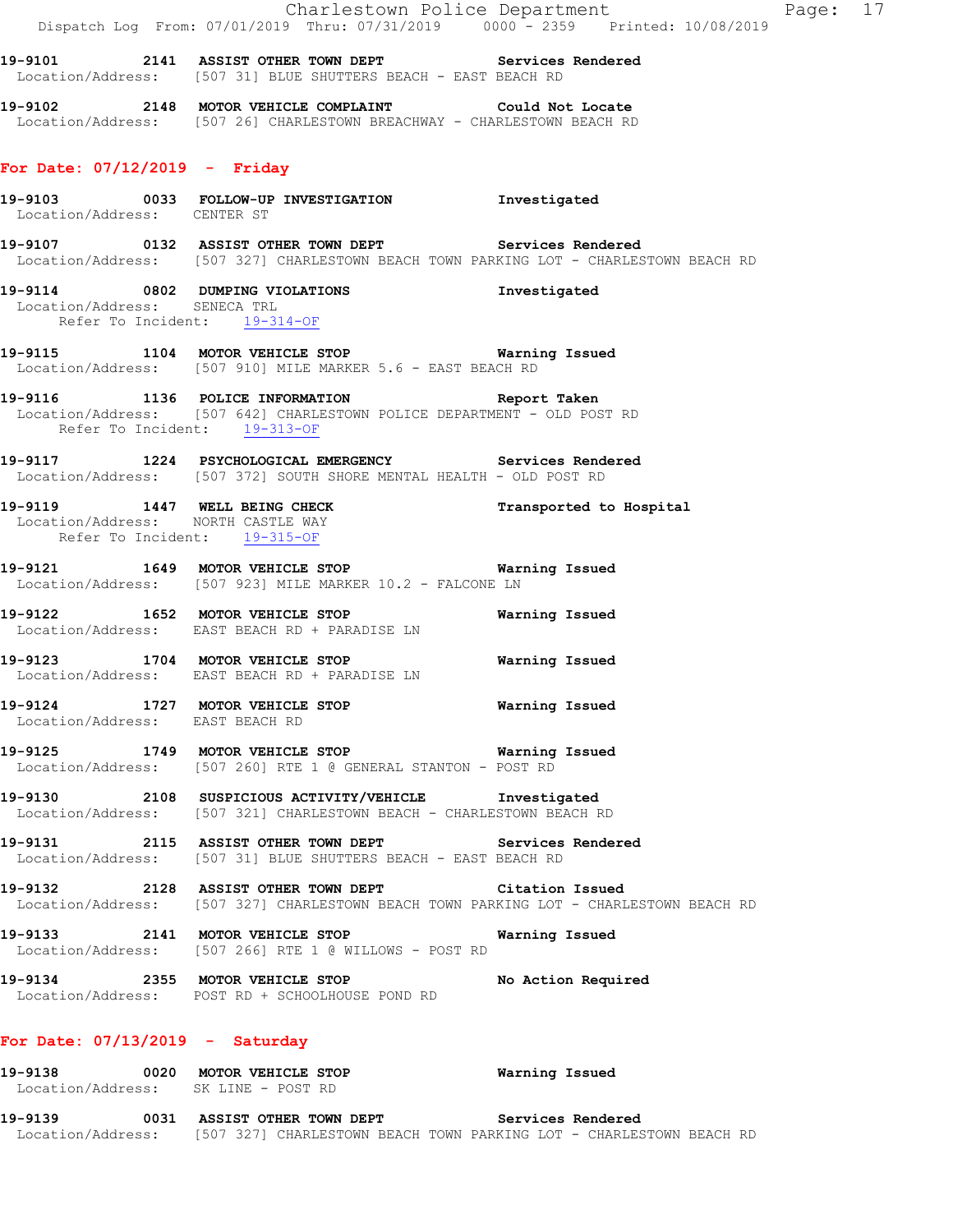**19-9145 0050 MOTOR VEHICLE STOP Warning Issued**  Location/Address: OLD COACH RD + SAND HILL RD **19-9149 0314 BURGLARY (B & E) Investigated**  Location/Address: EAST BAYVIEW RD Refer To Incident: 19-316-OF **19-9150 0559 ANIMAL COMPLAINT Removed Hazard**  Location/Address: OYSTER WORKS - OLD POST RD **19-9152 0716 ALARM, BURGLAR Services Rendered**  Location/Address: [507 23] U. S. FISH & WILDLIFE HEADQUARTERS - BEND RD **19-9156 0842 MOTOR VEHICLE STOP Warning Issued**  Location/Address: [507 276] RTE 2 @ RICHMOND LINE - SOUTH COUNTY TRL **19-9157 0846 DISABLED MV Services Rendered**  Location/Address: [507 364] CROTTY AND SONS AUTO BODY - SOUTH COUNTY TRL **19-9158 0852 MOTOR VEHICLE STOP Warning Issued**  Location/Address: SOUTH COUNTY TRL + BOTKA DR **19-9159 0919 911 CALLS/False/Hang-Ups/Open Investigated**  Location/Address: KING TOM DR **19-9160 0924 TRAFFIC CONTROL Services Rendered**  Location/Address: BLUE SHUTTERS BEACH - EAST BEACH RD **19-9164 1123 FOLLOW-UP INVESTIGATION Investigated**  Location/Address: EAST BAYVIEW RD **19-9165 1131 TRAFFIC CONTROL No Action Required**  Location/Address: CHARLESTOWN BEACH RD 19-9166 1210 FIRE, VEHICLE **19-9166** Services Rendered Location/Address: BURDICKVILLE RD Refer To Incident: 19-317-OF **19-9167 1213 TRAFFIC CONTROL Services Rendered**  Location/Address: OLD POST RD + PARK LN **19-9168 1417 COMPLAINT Investigated**  Location/Address: [507 642] CHARLESTOWN POLICE DEPARTMENT - OLD POST RD **19-9170 1524 TRAFFIC CONTROL Warning Issued**  Location/Address: E BEACH RD + PARADISE LN **19-9174 1549 MOTOR VEHICLE STOP Warning Issued**  Location/Address: SOUTH COUNTY TRL + BOTKA DR **19-9175 1602 ASSIST CITIZEN Services Rendered**  Location/Address: [507 261] RTE 1 @ STATE GARAGE (MILE MARKER 9.6) - POST RD **19-9176 1626 TRAFFIC CONTROL Services Rendered**  Location/Address: POST RD + PROSSER TRL **19-9181 1707 MOTOR VEHICLE COMPLAINT Services Rendered**  Location/Address: SOUTH COUNTY TRL **19-9183 1730 LARCENY Report Taken**  Location/Address: [507 20] NINIGRET PARK - PARK LN Refer To Incident: 19-318-OF **19-9187 2011 MOTOR VEHICLE STOP Warning Issued**  EAST BEACH RD + PARADISE LN **19-9188 2012 ALARM, BURGLAR Building Checked/Secured**  Location/Address: [507 410] DUNKIN DONUTS - OLD POST RD **19-9189 2018 MOTOR VEHICLE STOP Warning Issued**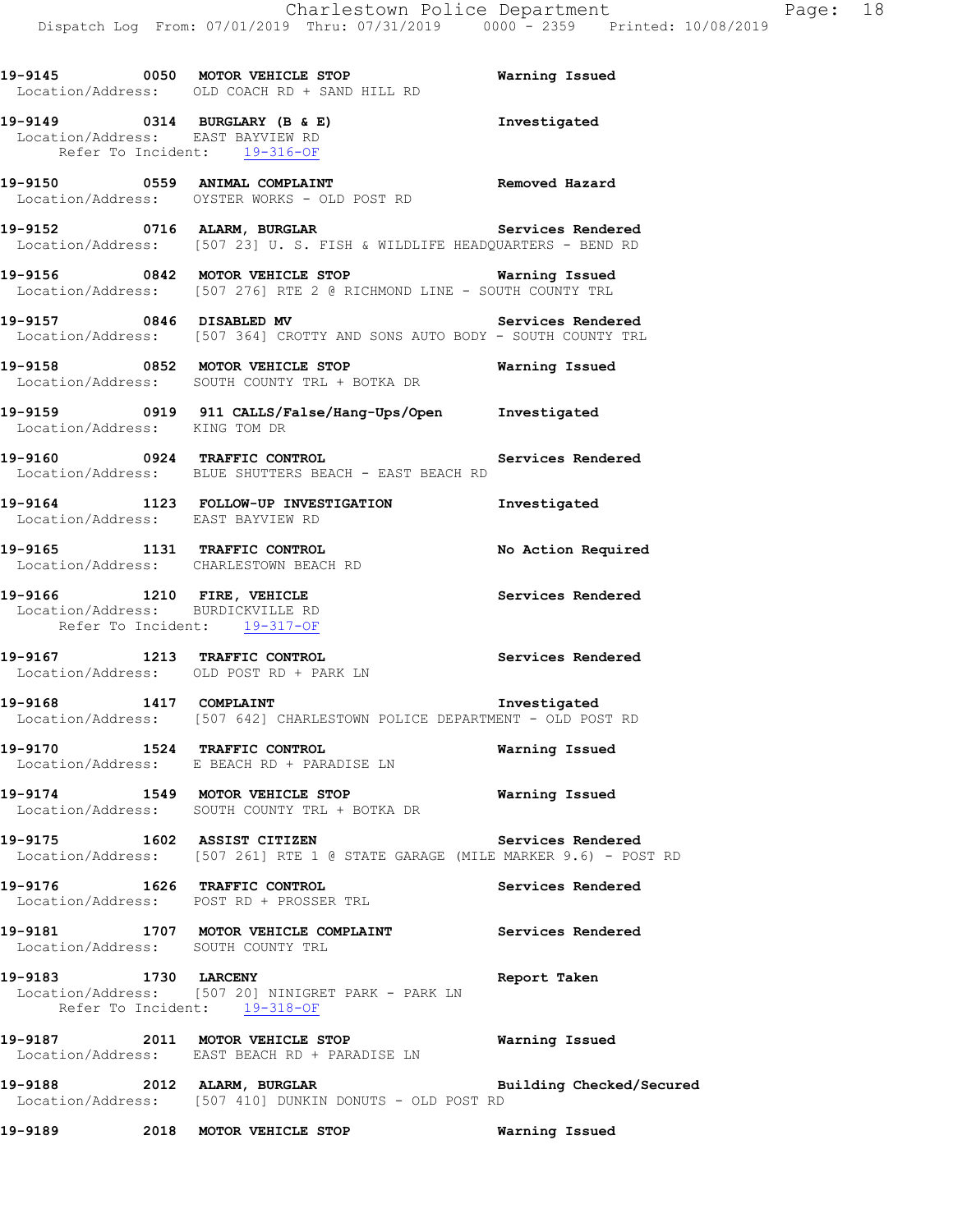Charlestown Police Department Page: 19 Dispatch Log From: 07/01/2019 Thru: 07/31/2019 0000 - 2359 Printed: 10/08/2019 Location/Address: EAST BEACH RD **19-9190 2026 MOTOR VEHICLE STOP Warning Issued**  Location/Address: EAST BEACH RD **19-9193 2106 FIREWORKS/Possession/Use/Other Report Taken**  Location/Address: CAROLINA BACK RD Refer To Incident: 19-319-OF **19-9194 2107 ANIMAL COMPLAINT Unfounded**  Location/Address: ROSS HILL RD **19-9195 2127 ASSIST OTHER TOWN DEPT Services Rendered**  Location/Address: [507 31] BLUE SHUTTERS BEACH - EAST BEACH RD **19-9197 2209 SUSPICIOUS ACTIVITY/VEHICLE Investigated**  Location/Address: [507 327] CHARLESTOWN BEACH TOWN PARKING LOT - CHARLESTOWN BEACH RD **19-9198 2213 ASSIST OTHER TOWN DEPT Services Rendered**  Location/Address: [507 327] CHARLESTOWN BEACH TOWN PARKING LOT - CHARLESTOWN BEACH RD **19-9199 2329 MOTOR VEHICLE STOP Arrest(s) Made**  Location/Address: POST RD + BEND RD Refer To Summons: 19-171-AR Summons: GARCES, GIHAN 225 HIGH ST Apt. #C WESTERLY, RI Address: 225<br>Age: 20 Charges: Driving with Expired License - 1st Offense **19-9200 2331 MOTOR VEHICLE STOP Warning Issued**  Location/Address: [507 258] RTE 1 @ SOUTH KINGSTOWN LINE (MM 11.4) - POST RD **19-9201 2348 MOTOR VEHICLE STOP Warning Issued**  Location/Address: [507 100] RTE 1 @ FIORES (MILE MARKER 8.0) - POST RD **19-9202 2359 SUSPICIOUS ACTIVITY/VEHICLE Investigated**  Location/Address: [507 937] GEMELLI BISTRO - FALCONE LN **For Date: 07/14/2019 - Sunday 19-9203 0014 OFFICER WANTED Peace Restored**  Location/Address: MILL POND DR **19-9205 0028 MOTOR VEHICLE STOP Warning Issued**  Vicinity of: OLD COACH RD **19-9215 0111 ROAD HAZARD/OBSTRUCTION Removed Hazard**  Location/Address: POST RD + GENERAL STANTON LN **19-9216 0119 MOTOR VEHICLE STOP Warning Issued**  Location/Address: [507 261] RTE 1 @ STATE GARAGE (MILE MARKER 9.6) - POST RD **19-9219 0136 SUSPICIOUS ACTIVITY/VEHICLE Investigated**  Location/Address: [507 321] CHARLESTOWN BEACH - CHARLESTOWN BEACH RD

**19-9222 0146 SUSPICIOUS ACTIVITY/VEHICLE Investigated**  Location/Address: MATUNUCK SCHOOLHOUSE RD + NARROW LN

**19-9226 0333 TAMPERING w/ M/V Unfounded**  Location/Address: RAM ISLAND RD

**19-9227 0433 ASSIST OTHER POLICE DEPT Services Rendered**  Location/Address: OLD POST RD

**19-9228 0557 MOTOR VEHICLE STOP No Action Required**  Location/Address: [507 261] RTE 1 @ STATE GARAGE (MILE MARKER 9.6) - POST RD

**19-9229 0625 MOTOR VEHICLE STOP Warning Issued**  Location/Address: [507 261] RTE 1 @ STATE GARAGE (MILE MARKER 9.6) - POST RD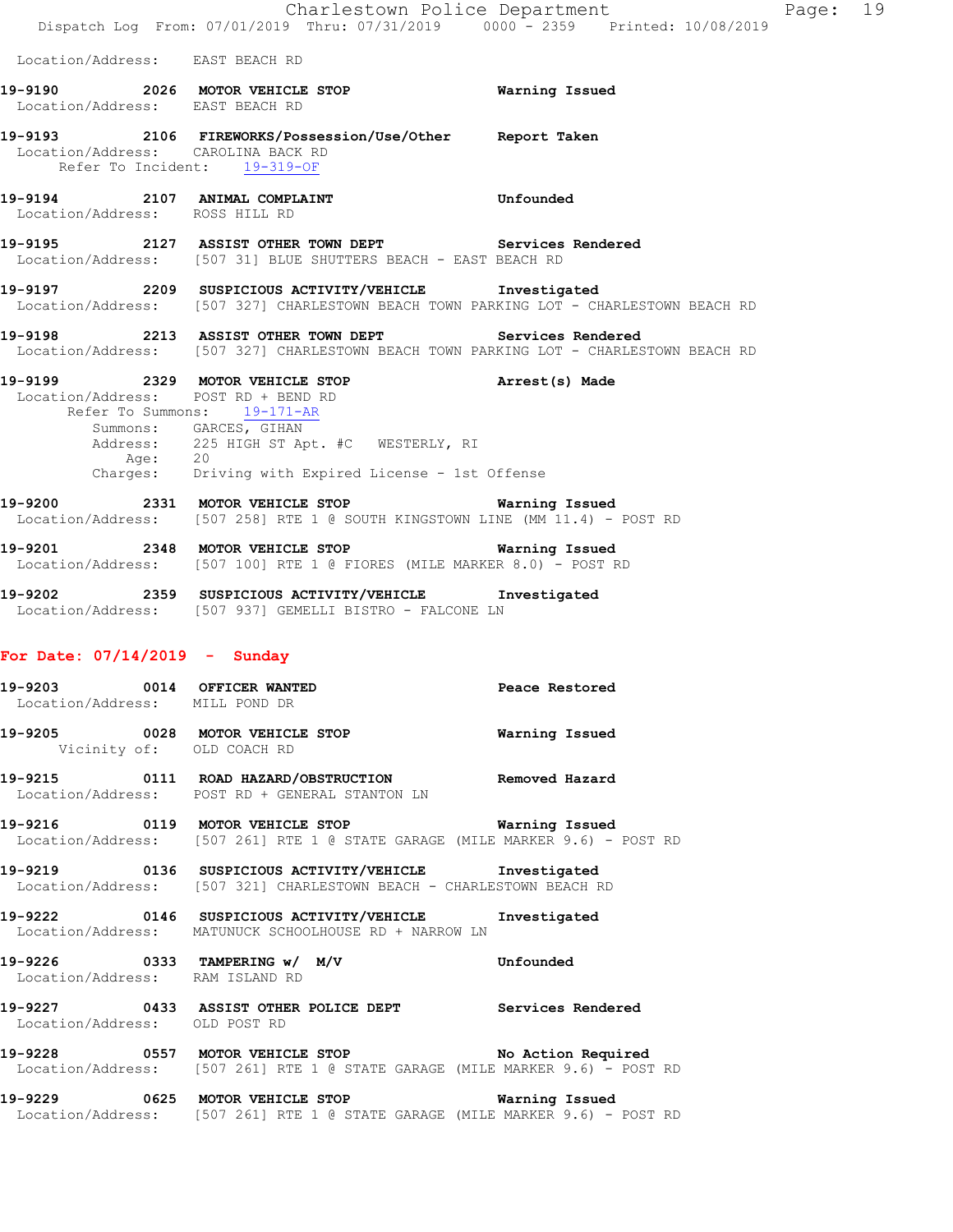| 19-9230 0706 NOTIFICATION      |                                                                                                                    | Services Rendered |
|--------------------------------|--------------------------------------------------------------------------------------------------------------------|-------------------|
| Location/Address: OLD MILL RD  |                                                                                                                    |                   |
| 19-9234 0857 NOTIFICATION      |                                                                                                                    | Services Rendered |
| Location/Address: OLD COACH RD |                                                                                                                    |                   |
|                                | 19-9235 0914 OFFICER WANTED                                                                                        | Investigated      |
|                                | Location/Address: WEST BEACH RD + CENTRAL ST                                                                       |                   |
|                                | Refer To Incident: 19-320-OF                                                                                       |                   |
|                                |                                                                                                                    |                   |
|                                | 19-9236 0933 ROAD HAZARD/OBSTRUCTION Removed Hazard<br>Location/Address: [507 275] RTE 1 @ WESTERLY LINE - POST RD |                   |
|                                |                                                                                                                    |                   |
|                                | 19-9238 0936 OFFICER WANTED<br>Location/Address: BISCUIT CITY RD                                                   | Investigated      |
|                                | Refer To Incident: $19-321-OF$                                                                                     |                   |
|                                |                                                                                                                    |                   |
|                                | 19-9237 0940 OFFICER WANTED                                                                                        | Could Not Locate  |
| Location/Address: PARK LN      |                                                                                                                    |                   |
|                                | 19-9239 1037 PARKING VIOLATIONS                                                                                    | Services Rendered |
|                                | Location/Address: CHARLESTOWN BEACH RD                                                                             |                   |
|                                | 19-9241 1127 ASSIST CITIZEN                                                                                        | Services Rendered |
| Location/Address: ALDER RD     |                                                                                                                    |                   |
|                                |                                                                                                                    |                   |
|                                | 19-9242 1137 FIRE, STRUCTURE<br>Location/Address: MATUNUCK SCHOOLHOUSE RD                                          | Investigated      |
|                                |                                                                                                                    |                   |
|                                | 19-9243 1145 MVA - W/Injury/Fluid/Hazard Citation Issued<br>Location/Address: PROSSER TRL + SEQUIN CT              |                   |
|                                |                                                                                                                    |                   |
|                                | Refer To Accident: 19-83-AC                                                                                        |                   |
| 19-9245 1259 LARCENY           |                                                                                                                    | Report Taken      |
| Location/Address: WARREN RD    |                                                                                                                    |                   |
|                                | Refer To Incident: 19-322-OF                                                                                       |                   |
|                                | 19-9246 1314 MVA - W/Injury/Fluid/Hazard Transported to Hospital                                                   |                   |
|                                | Location/Address: [507 100] RTE 1 @ FIORES (MILE MARKER 8.0) - POST RD                                             |                   |
|                                | Refer To Accident: 19-84-AC                                                                                        |                   |
|                                |                                                                                                                    | Report Taken      |
|                                | 19-9247 1427 MVA - Minor<br>Location/Address: [507 391] SHANNOCK RD                                                |                   |
|                                | Refer To Accident: 19-85-AC                                                                                        |                   |
|                                | 19-9249 1526 ASSIST CITIZEN                                                                                        | Services Rendered |
|                                | Location/Address: [507 72] CUMBERLAND FARMS - OLD POST RD                                                          |                   |
|                                | 19-9256 1654 DISABLED MV                                                                                           |                   |
|                                | Location/Address: POST RD + LAKESIDE DR                                                                            | Services Rendered |
|                                |                                                                                                                    |                   |
|                                | 19-9257 1655 TRAFFIC CONTROL                                                                                       | Services Rendered |
|                                | Location/Address: POST RD + EAST BEACH RD                                                                          |                   |
|                                | 19-9261 1732 MOTOR VEHICLE STOP 6 Warning Issued                                                                   |                   |
|                                | Location/Address: [507 274] RTE 1 @ HENRY'S FRUIT STAND - POST RD                                                  |                   |
|                                | 19-9262 1733 MOTOR VEHICLE STOP                                                                                    | Warning Issued    |
|                                | Location/Address: [507 910] MILE MARKER 5.6 - EAST BEACH RD                                                        |                   |
|                                |                                                                                                                    |                   |
|                                | 19-9263 1740 SUSPICIOUS ACTIVITY/VEHICLE Services Rendered                                                         |                   |
|                                | Location/Address: [507 909] MILE MARKER 5.2 - WEST BEACH RD                                                        |                   |
| 19-9264 1747 DISABLED MV       |                                                                                                                    | Services Rendered |
|                                | Location/Address: [507 270] RTE 1 @ BURLINGAME (MILE MARKER 6.0) - POST RD                                         |                   |
|                                |                                                                                                                    |                   |
|                                | 19-9266 1815 ROAD HAZARD/OBSTRUCTION Removed Hazard Location/Address: POST RD + SOUTH COUNTY TRL                   |                   |
|                                |                                                                                                                    |                   |
|                                | 19-9270 1914 TRAFFIC CONTROL<br>Location/Address: MATUNUCK SCHOOLHOUSE RD + ATLANTIS DR                            | Services Rendered |
|                                |                                                                                                                    |                   |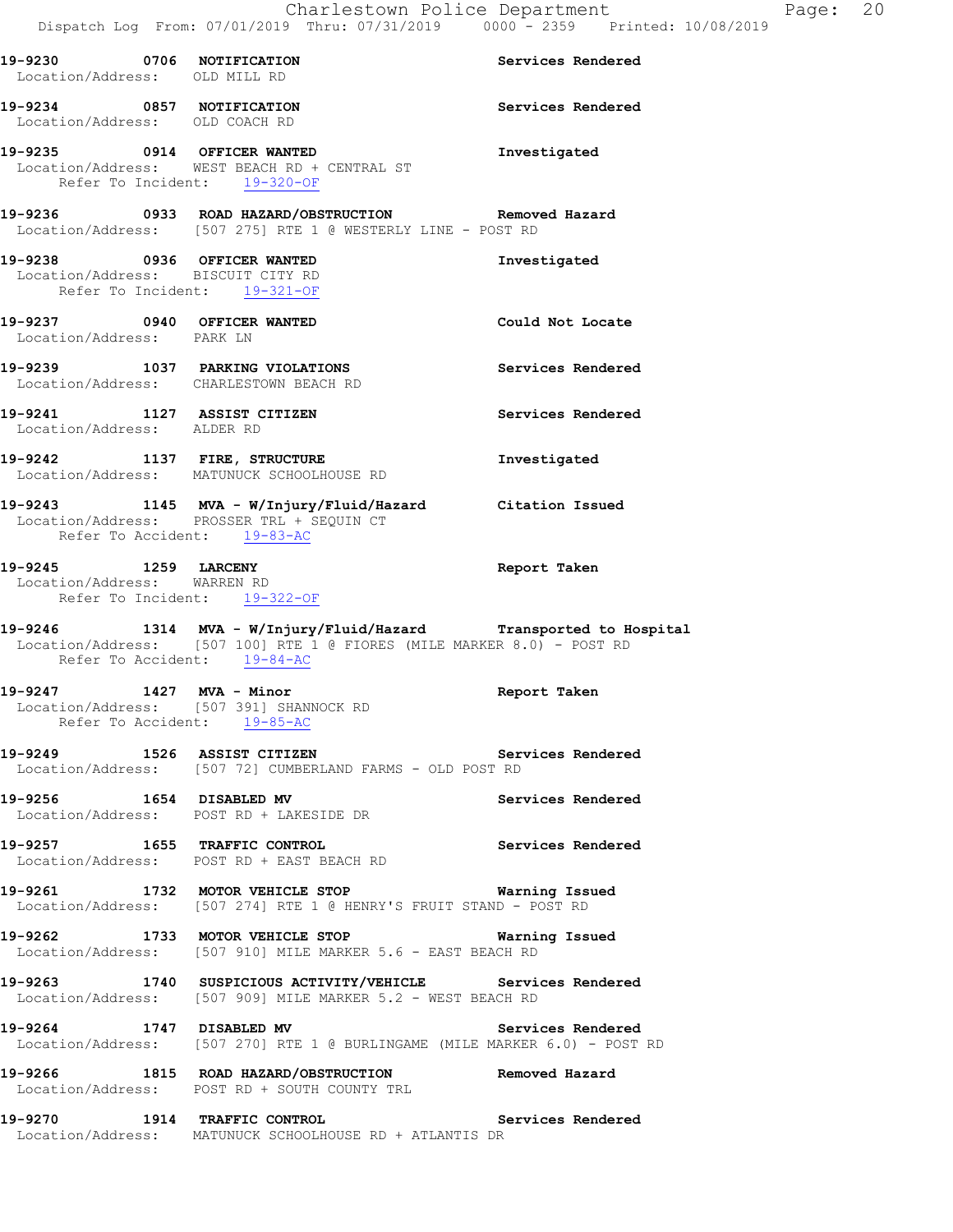**19-9271 1920 ASSAULT Arrest(s) Made**  Location/Address: LAURI DR Refer To Arrest:  $19-172-AR$ Arrest: GOULD, ERIC J Address: 31 LAURI DR Apt. #5B CHARLESTOWN, RI uutess: 31<br>Age: 32 Charges: SIMPLE ASSAULT OR BATTERY DISORDERLY CONDUCT RESISTING LEGAL OR ILLEGAL ARREST **19-9275 2033 ASSIST OTHER POLICE DEPT Services Rendered**  Location/Address: [507 318] EAST BEACH STATE PARKING LOT - EAST BEACH RD **19-9278 2118 FIREWORKS/Possession/Use/Other Could Not Locate**  Vicinity of: KLONDIKE RD **19-9279 2138 FIRE, BRUSH Extinquished**  Vicinity of: NARROW LN

- **19-9280 2140 FIREWORKS/Possession/Use/Other Unfounded**  Vicinity of: CHARLESTOWN BEACH RD + BAXTER ST **19-9281 2147 FIREWORKS/Possession/Use/Other Unfounded**
- Vicinity of: NARROW LN
- **19-9282 2228 ASSIST OTHER TOWN DEPT Services Rendered**  Location/Address: [507 31] BLUE SHUTTERS BEACH - EAST BEACH RD

#### **For Date: 07/15/2019 - Monday**

| 19-9284<br>0004   | <b>ASSIST OTHER TOWN DEPT</b> | Services Rendered                                                   |
|-------------------|-------------------------------|---------------------------------------------------------------------|
| Location/Address: |                               | [507 327] CHARLESTOWN BEACH TOWN PARKING LOT - CHARLESTOWN BEACH RD |

**19-9285 0009 SUSPICIOUS ACTIVITY/VEHICLE Investigated**  Location/Address: [507 49] CHARLESTOWN TOWN BEACH - CHARLESTOWN BEACH RD

**19-9287 0043 MOTOR VEHICLE STOP Warning Issued**  Location/Address: RICHMOND LINE - SOUTH COUNTY TRL

**19-9301 0232 OFFICER WANTED Investigated**  Location/Address: [507 841] BREACHWAY GRILL - CHARLESTOWN BEACH RD

**19-9302 0604 TRAFFIC CONTROL No Action Required**  Location/Address: SHUMANKANUC HILL RD + GARDNER RD

**19-9303 0607 MOTOR VEHICLE STOP Warning Issued**  Location/Address: POST RD + SCHOOLHOUSE POND RD

**19-9306 1058 TRESPASSING Investigated**  Location/Address: SAGAMORE DR

**19-9309 1320 POLICE INFORMATION Investigated**  Location/Address: [507 20] NINIGRET PARK SENIOR CENTER - PARK LN

**19-9311 1345 DISABLED MV Investigated**  Location/Address: POST RD + WARREN RD

**19-9312 1406 MVA - Minor Report Taken**  Location/Address: [507 381] CVS PHARMACY - OLD POST RD Refer To Accident: 19-86-AC

**19-9315 1604 FOLLOW-UP INVESTIGATION Investigated**  Location/Address: LAURI DR

**19-9316 1705 MOTOR VEHICLE STOP Warning Issued**  Vicinity of: RICHMOND LINE - KING'S FACTORY RD

**19-9317 1712 MOTOR VEHICLE STOP Warning Issued**  Location/Address: RICHMOND LINE - KING'S FACTORY RD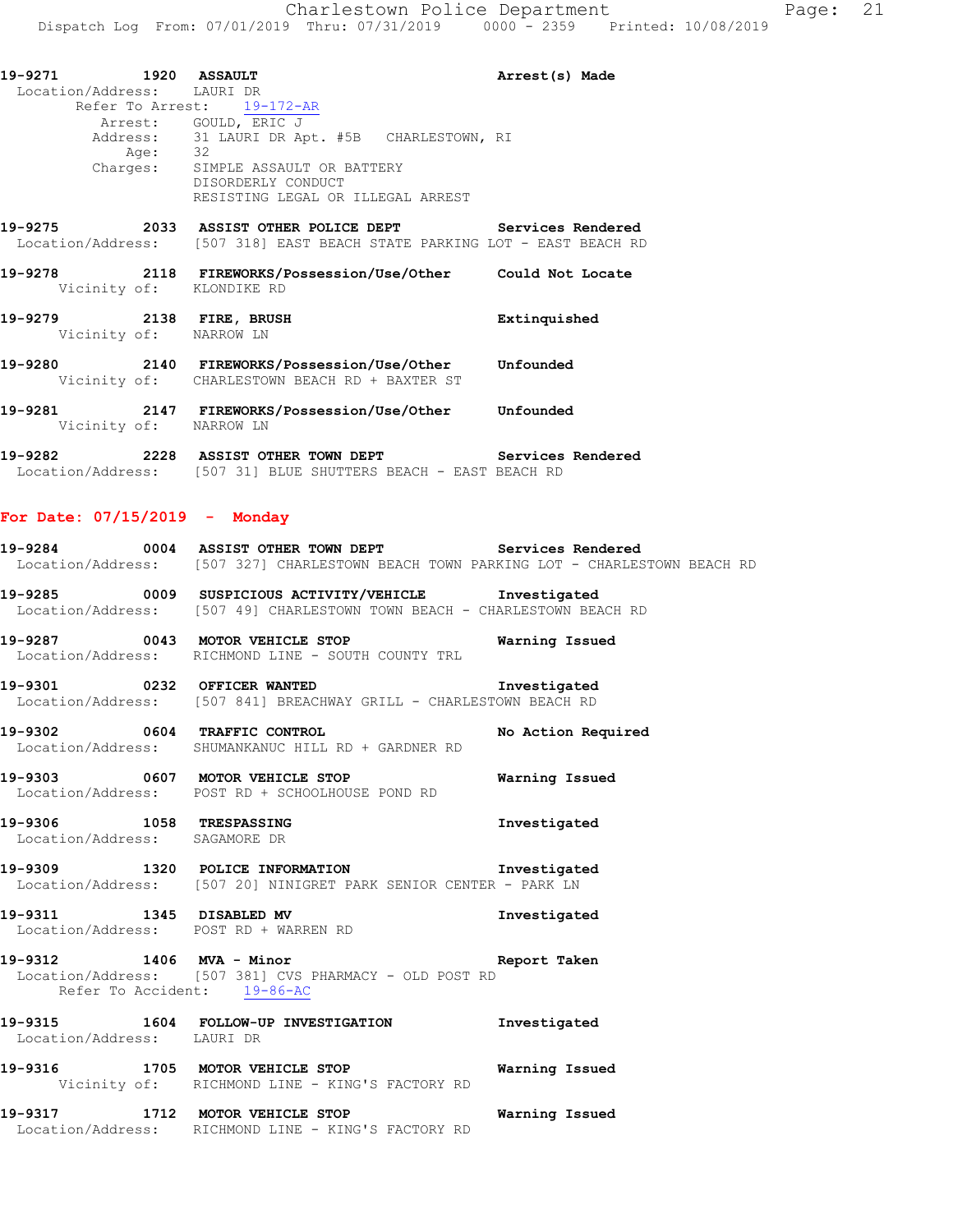- **19-9318 1723 MOTOR VEHICLE STOP Warning Issued**  Vicinity of: RICHMOND LINE - KING'S FACTORY RD
- **19-9322 1922 SUSPICIOUS ACTIVITY/VEHICLE Could Not Locate**  Location/Address: ROSS HILL RD + KLONDIKE RD
- **19-9323 2057 ASSIST OTHER TOWN DEPT Services Rendered**  Location/Address: [507 31] BLUE SHUTTERS BEACH - EAST BEACH RD
- **19-9324 2114 ASSIST OTHER TOWN DEPT Services Rendered**  Location/Address: [507 327] CHARLESTOWN BEACH TOWN PARKING LOT - CHARLESTOWN BEACH RD
- **19-9325 2137 DISTURBANCE/Music/Noise Arrest(s) Made**  Location/Address: LAURI DR Refer To Summons: 19-173-AR Summons: GOULD, ERIC J Address: 31 LAURI DR Apt. #5B CHARLESTOWN, RI Age: 32 Charges: DISORDERLY CONDUCT

## **For Date: 07/16/2019 - Tuesday**

**19-9346 0541 MOTOR VEHICLE STOP Warning Issued**  Location/Address: SK LINE - POST RD **19-9348 0825 WARRANT ARREST Taken/Refered to Other A**  Location/Address: [507 856] OCEAN HOUSE MARINA (MAINTENANCE FACILITY) - OLD POST RD **19-9349 0838 ANIMAL COMPLAINT Investigated**  Vicinity of: PARTRIDGE RUN **19-9350 0844 REGISTERED SEX OFFENDER No Action Required 19-9351 0951 ROAD HAZARD/OBSTRUCTION Investigated**  Location/Address: EAST BEACH RD **19-9352 1009 SUSPICIOUS ACTIVITY/VEHICLE Services Rendered**  Location/Address: POST RD **19-9353 1015 MOTOR VEHICLE STOP Warning Issued**  Location/Address: [507 261] RTE 1 @ STATE GARAGE (MILE MARKER 9.6) - POST RD **19-9354 1245 MVA - Minor Report Taken**  Location/Address: NARROW LN + OLD POST RD Refer To Accident: 19-87-AC **19-9356 1439 DISABLED MV Investigated**  Location/Address: [507 263] RTE 1 @ TOURIST INFO (MILE MARKER 7.6) - POST RD **19-9357 1526 MVA - Minor Investigated**  Location/Address: POST RD + DEER RUN Refer To Summons: 19-175-AR Summons: BARRIEAULT, KEITH Address: 30 NAPOLIAN ST WARREN, RI Age: 43 Charges: DUTY TO STOP-ACC.RESULT- DAMG.TO ATT.VEHICLE Driving after denial, suspension or revocation of license - 1st Offense Refer To Accident: 19-88-AC **19-9358 1550 MVA - Minor Report Taken**  Location/Address: OLD MILL RD + CAROLINA BACK RD Refer To Accident: 19-89-AC **19-9359 1623 MOTOR VEHICLE COMPLAINT Could Not Locate**  Location/Address: [507 267] RTE 1 @ HITCHING POST - POST RD **19-9360 1731 WELL BEING CHECK Investigated** 

Location/Address: [507 62] OCEAN VIEW MOTEL - POST RD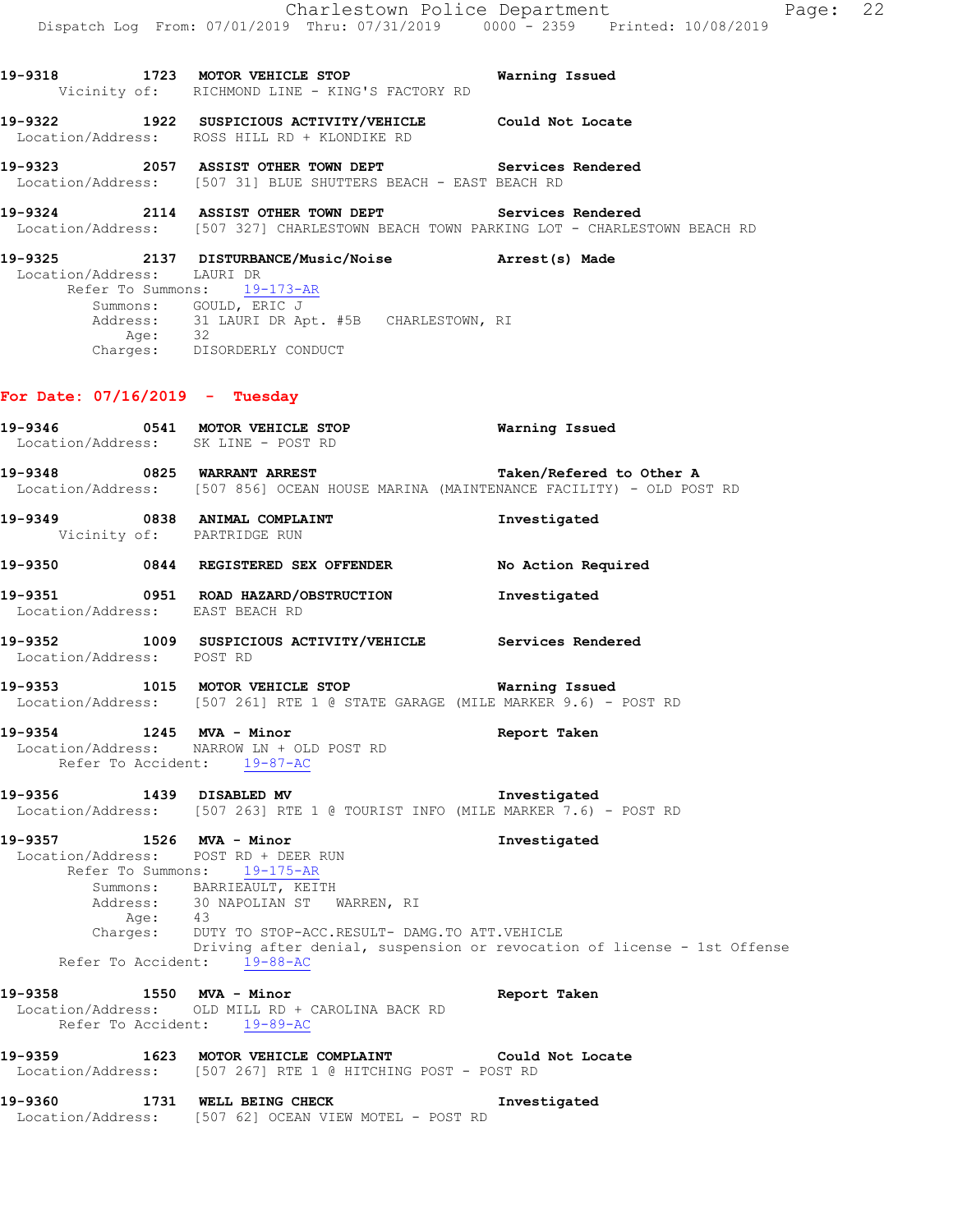|                                                            | Dispatch Log From: 07/01/2019 Thru: 07/31/2019 0000 - 2359 Printed: 10/08/2019                                                                       | Charlestown Police Department<br>P |
|------------------------------------------------------------|------------------------------------------------------------------------------------------------------------------------------------------------------|------------------------------------|
|                                                            |                                                                                                                                                      | Report Taken                       |
|                                                            | 19-9362 1813 MVA - Minor<br>Location/Address: [507 607] RTE 1 @ BESTWAY - POST RD<br>Refer To Accident: 19-90-AC                                     |                                    |
|                                                            | 19-9363 1813 WELL BEING CHECK COULD Not Locate<br>Location/Address: [507 322] WATCHAUG POND STATE BOAT LAUNCH - SANCTUARY RD                         |                                    |
| Location/Address: LAURI DR                                 | 19-9364 1909 POLICE INFORMATION                                                                                                                      | Investigated                       |
|                                                            | 19-9365 1930 ESCORT<br>Location/Address: GENERAL STANTON LN<br>Refer To Incident: 19-323-OF                                                          | Report Taken                       |
|                                                            | 19-9366 2103 PARKING VIOLATIONS<br>Location/Address: CHARLESTOWN BEACH RD                                                                            | Investigated                       |
|                                                            | 19-9367 2108 ASSIST OTHER TOWN DEPT Services Rendered<br>Location/Address: [507 327] CHARLESTOWN BEACH TOWN PARKING LOT - CHARLESTOWN BEACH RD       |                                    |
|                                                            | 19-9368 2113 ASSIST OTHER TOWN DEPT Services Rendered<br>Location/Address: [507 31] BLUE SHUTTERS BEACH - EAST BEACH RD                              |                                    |
|                                                            | 19-9369 2214 SUSPICIOUS ACTIVITY/VEHICLE Investigated<br>Location/Address: [507 812] OLD POST RD                                                     |                                    |
|                                                            | 19-9370 2219 MOTOR VEHICLE STOP 1nvestigated<br>Location/Address: FORT NINIGRET RD + OLD POST RD                                                     |                                    |
| For Date: $07/17/2019$ - Wednesday                         |                                                                                                                                                      |                                    |
|                                                            | 19-9371 0015 MOTOR VEHICLE STOP <b>Warning Issued</b><br>Location/Address: [507 37] CHARLESTOWN WINE AND SPIRITS - OLD POST RD                       |                                    |
|                                                            | 19-9372              0021   MOTOR VEHICLE STOP                         Warning Issued<br>Location/Address: POST RD + KING'S FACTORY RD               |                                    |
| Location/Address: LAURI DR                                 | 19-9373 0027 DISTURBANCE/Music/Noise 1nvestigated                                                                                                    |                                    |
|                                                            | 19-9376 		 0105 ASSIST OTHER TOWN DEPT 		 Services Rendered<br>Location/Address: [507 327] CHARLESTOWN BEACH TOWN PARKING LOT - CHARLESTOWN BEACH RD |                                    |
|                                                            | 19-9377 0106 MOTOR VEHICLE STOP<br>Location/Address: [507 919] MILE MARKER 9.0 - POST RD                                                             | Warning Issued                     |
|                                                            | 19-9379 0113 MOTOR VEHICLE STOP<br>Location/Address: POST RD + SOUTH COUNTY TRL                                                                      | No Action Required                 |
|                                                            | 19-9380 0118 MOTOR VEHICLE STOP Citation Issued<br>Location/Address: [507 269] RTE 1 @ DRIVING RANGE - POST RD                                       |                                    |
|                                                            | 19-9381 0149 MOTOR VEHICLE STOP<br>Location/Address: POST RD + SCHOOLHOUSE POND RD                                                                   | Warning Issued                     |
|                                                            | 19-9393 0618 MOTOR VEHICLE STOP<br>Location/Address: POST RD + BEND RD                                                                               | Warning Issued                     |
| 19-9394 0806 FIRE, OTHER<br>Location/Address: ALDER RD     |                                                                                                                                                      | Investigated                       |
|                                                            | 19-9395 0808 ROAD HAZARD/OBSTRUCTION<br>Location/Address: OLD MILL RD + CAROLINA BACK RD                                                             | Taken/Refered to Other A           |
| 19-9398 0902 MVA - Minor<br>Location/Address: ROSS HILL RD |                                                                                                                                                      | Report Taken                       |

**19-9399 0948 SUSPICIOUS ACTIVITY/VEHICLE Investigated**  Location/Address: ASHAWAY COLONY LN

Refer To Incident: 19-324-OF

# Page: 23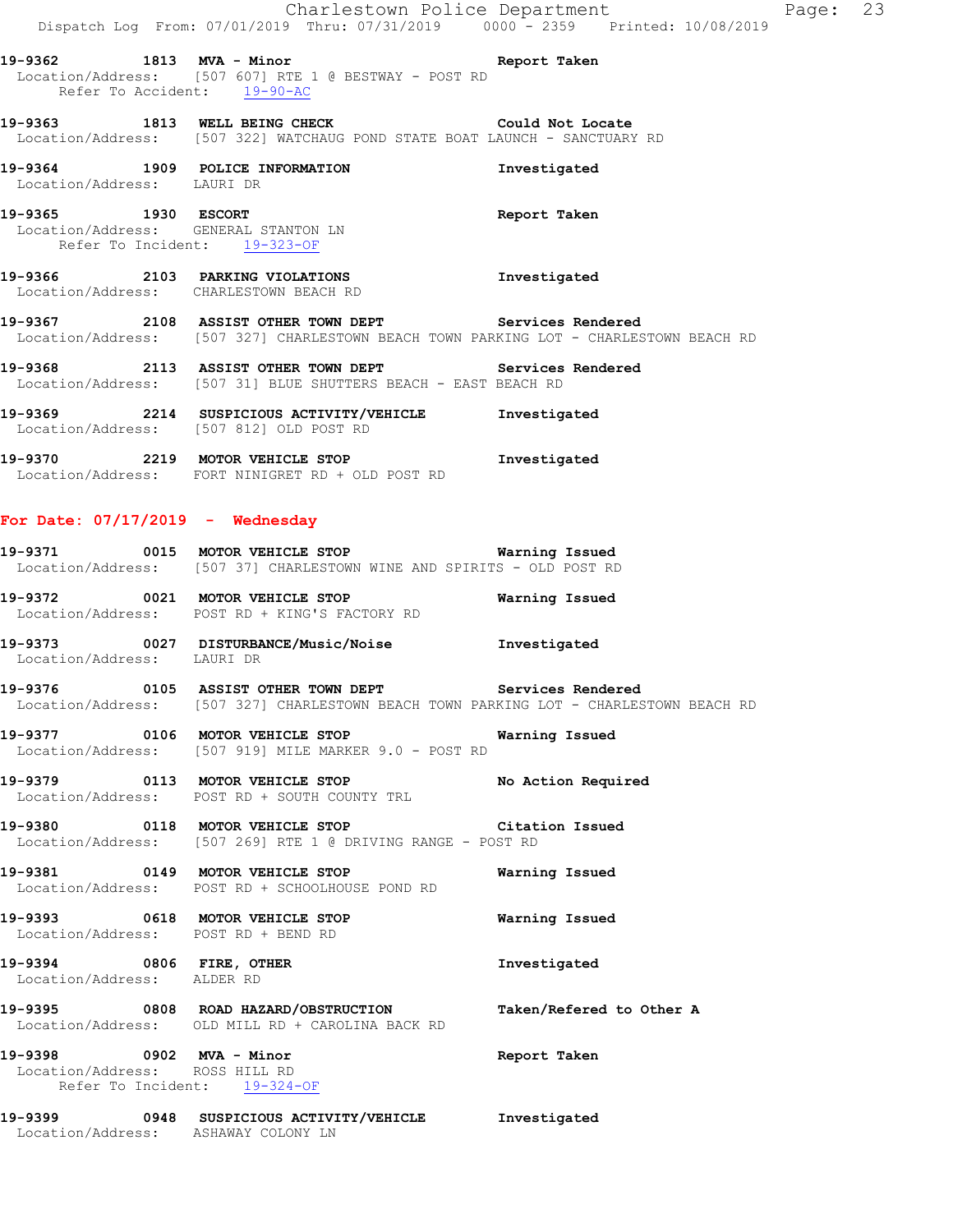| Location/Address: OLD POST RD     | 19-9400 1113 TRAFFIC CONTROL No Action Required                                                                                                |                    |
|-----------------------------------|------------------------------------------------------------------------------------------------------------------------------------------------|--------------------|
|                                   | 19-9403 1337 LARCENY<br>Location/Address: [507 49] CHARLESTOWN TOWN BEACH - CHARLESTOWN BEACH RD<br>Refer To Incident: 19-325-OF               | Report Taken       |
| Location/Address: DEBBY LN        | 19-9404 1406 ALARM, BURGLAR 1.1 Investigated                                                                                                   |                    |
| Location: COLUMBIA HTS            | 19-9405 1409 POLICE TRANSPORT Services Rendered                                                                                                |                    |
| Location/Address: NARROW LN       | 19-9406 1454 ANIMAL COMPLAINT Services Rendered<br>Refer To Incident: 19-326-OF                                                                |                    |
|                                   | 19-9408 1532 SUSPICIOUS ACTIVITY/VEHICLE Investigated<br>Location/Address: [507 321] CHARLESTOWN BEACH - CHARLESTOWN BEACH RD                  |                    |
|                                   | 19-9415 1844 MOTOR VEHICLE STOP No Action Required<br>Location/Address: SOUTH COUNTY TRL + BOTKA DR                                            |                    |
|                                   | 19-9416 1849 ROAD HAZARD/OBSTRUCTION Could Not Locate<br>Vicinity of: POST RD + TAMANACO DR                                                    |                    |
| Location/Address: POST RD         | 19-9417 1900 ASSIST CITIZEN                                                                                                                    | Services Rendered  |
|                                   | 19-9419 2000 MOTOR VEHICLE STOP Warning Issued<br>Location/Address: POST RD + SCHOOLHOUSE POND RD                                              |                    |
|                                   | 19-9422 2056 ASSIST OTHER TOWN DEPT Services Rendered<br>Location/Address: [507 327] CHARLESTOWN BEACH TOWN PARKING LOT - CHARLESTOWN BEACH RD |                    |
|                                   | 19-9423 2058 MOTOR VEHICLE STOP <b>WATER WATER</b><br>Location/Address: [507 100] RTE 1 @ FIORES (MILE MARKER 8.0) - POST RD                   |                    |
|                                   | 19-9424 2115 MOTOR VEHICLE STOP <b>Warning Issued</b><br>Location/Address: [507 312] RTE 1A @ MINI SUPER - OLD POST RD                         |                    |
| For Date: $07/18/2019$ - Thursday |                                                                                                                                                |                    |
|                                   | 19-9438 0026 MOTOR VEHICLE STOP <b>Warning Issued</b><br>Location/Address: POST RD + WEST BEACH RD                                             |                    |
|                                   | 19-9441 0038 MOTOR VEHICLE STOP Investigated<br>Vicinity of: [507 529] NARRAGANSETT INDIAN TRIBE LONGHOUSE - SOUTH COUNTY TRL                  |                    |
|                                   | 19-9444 0131 MOTOR VEHICLE STOP<br>Location/Address: CAROLINA BACK RD + OLD MILL RD                                                            | No Action Required |
|                                   | 19-9445 0141 MOTOR VEHICLE STOP<br>Location/Address: POST RD + FALCONE LN                                                                      | Warning Issued     |
|                                   | 19-9447 0209 MOTOR VEHICLE STOP<br>Location/Address: POST RD + TAMANACO DR                                                                     | Warning Issued     |
| 19-9449 0733 ASSIST CITIZEN       | Location/Address: ALTON CAROLINA RD                                                                                                            | Services Rendered  |

**19-9451 0858 OFFICER WANTED No Action Required**  Location/Address: [507 642] CHARLESTOWN POLICE DEPARTMENT - OLD POST RD

**19-9452 0918 ROAD HAZARD/OBSTRUCTION Unfounded**  Location/Address: [507 266] RTE 1 @ WILLOWS - POST RD

**19-9453 0919 POLICE INFORMATION Services Rendered**  Location/Address: LAURI DR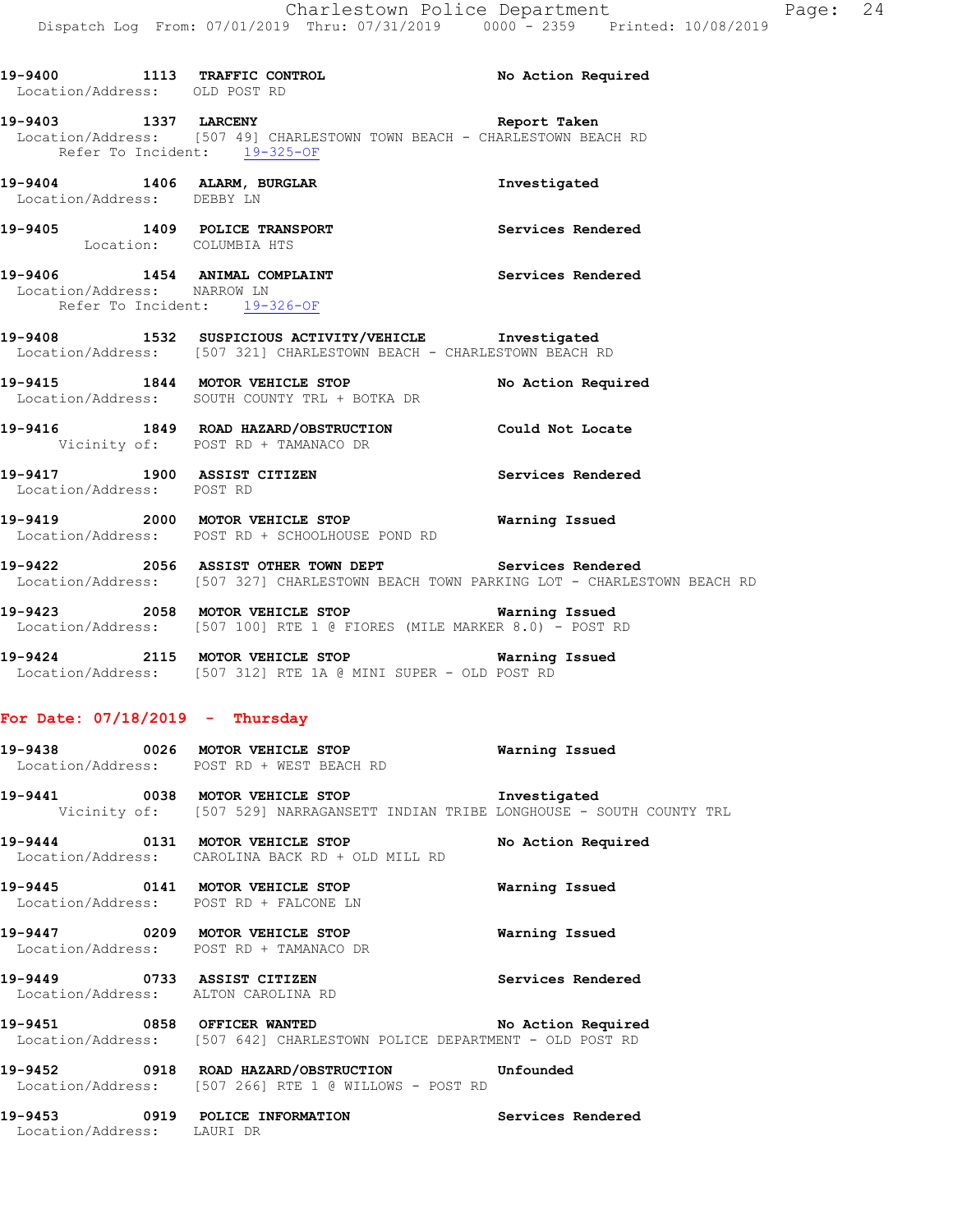**19-9454 0937 MOTOR VEHICLE STOP Citation Issued**  Location/Address: [507 910] MILE MARKER 5.6 - EAST BEACH RD

**19-9455 0942 CIVIL MATTER Investigated**  Location/Address: BISCUIT CITY RD

**19-9456 1013 MOTOR VEHICLE STOP Warning Issued**  Location/Address: RICHMOND LINE - KING'S FACTORY RD

**19-9457 1023 MOTOR VEHICLE STOP Warning Issued**  Vicinity of: KING'S FACTORY RD

**19-9459 1406 MOTOR VEHICLE STOP Citation Issued**  Location/Address: [507 849] NINIGRET NATIONAL WILDLIFE REFUGE - POST RD

**19-9460 1447 LARCENY Report Taken**  Location/Address: OLD MILL RD Refer To Incident: 19-327-OF

**19-9464 1627 FOLLOW-UP INVESTIGATION Services Rendered**  Location/Address: BROWNING DR

**19-9465 1732 EMBEZZELMENT/FRAUD/FORGERY Report Taken**  Location/Address: [507 642] CHARLESTOWN POLICE DEPARTMENT - OLD POST RD Refer To Incident: 19-328-OF

**19-9467 1928 DUMPING VIOLATIONS Services Rendered**  Location/Address: CHARLESTOWN BEACH RD

**19-9468 2113 ROAD HAZARD/OBSTRUCTION Removed Hazard**  Vicinity of: KING'S FACTORY RD + NOKA LN

#### **For Date: 07/19/2019 - Friday**

**19-9470 0105 ASSIST OTHER TOWN DEPT Services Rendered**  Location/Address: [507 31] BLUE SHUTTERS BEACH - EAST BEACH RD

**19-9472 0116 ASSIST OTHER TOWN DEPT Services Rendered**  Location/Address: [507 327] CHARLESTOWN BEACH TOWN PARKING LOT - CHARLESTOWN BEACH RD

**19-9484 0903 POLICE INFORMATION Report Taken**  Location/Address: [507 642] CHARLESTOWN POLICE DEPARTMENT - OLD POST RD Refer To Incident: 19-329-OF

**19-9488 0958 ROAD HAZARD/OBSTRUCTION Investigated**  Location/Address: MOHAWK TRL

**19-9490 1035 MOTOR VEHICLE COMPLAINT Investigated**  Vicinity of: [507 327] CHARLESTOWN BEACH TOWN PARKING LOT - CHARLESTOWN BEACH RD

**19-9491 1109 DISABLED MV Services Rendered**  Location/Address: [507 263] RTE 1 @ TOURIST INFO (MILE MARKER 7.6) - POST RD

**19-9493 1145 FOLLOW-UP INVESTIGATION Investigated**  Location/Address: [507 881] CHARLESTOWN ANIMAL SHELTER - SAND HILL RD

**19-9495 1221 POLICE INFORMATION Warning Issued**  Location/Address: WOODLAND DR

**19-9494 1225 OFFICER WANTED Investigated**  Location/Address: [507 31] BLUE SHUTTERS BEACH - EAST BEACH RD

**19-9496 1321 ASSIST CITIZEN Services Rendered**  Location/Address: BISCUIT CITY RD

**19-9498 1458 SUSPICIOUS ACTIVITY/VEHICLE Unfounded**  Location/Address: [507 377] KLONDIKE QUARRIES - KLONDIKE RD

**19-9500 1532 MOTOR VEHICLE STOP Warning Issued**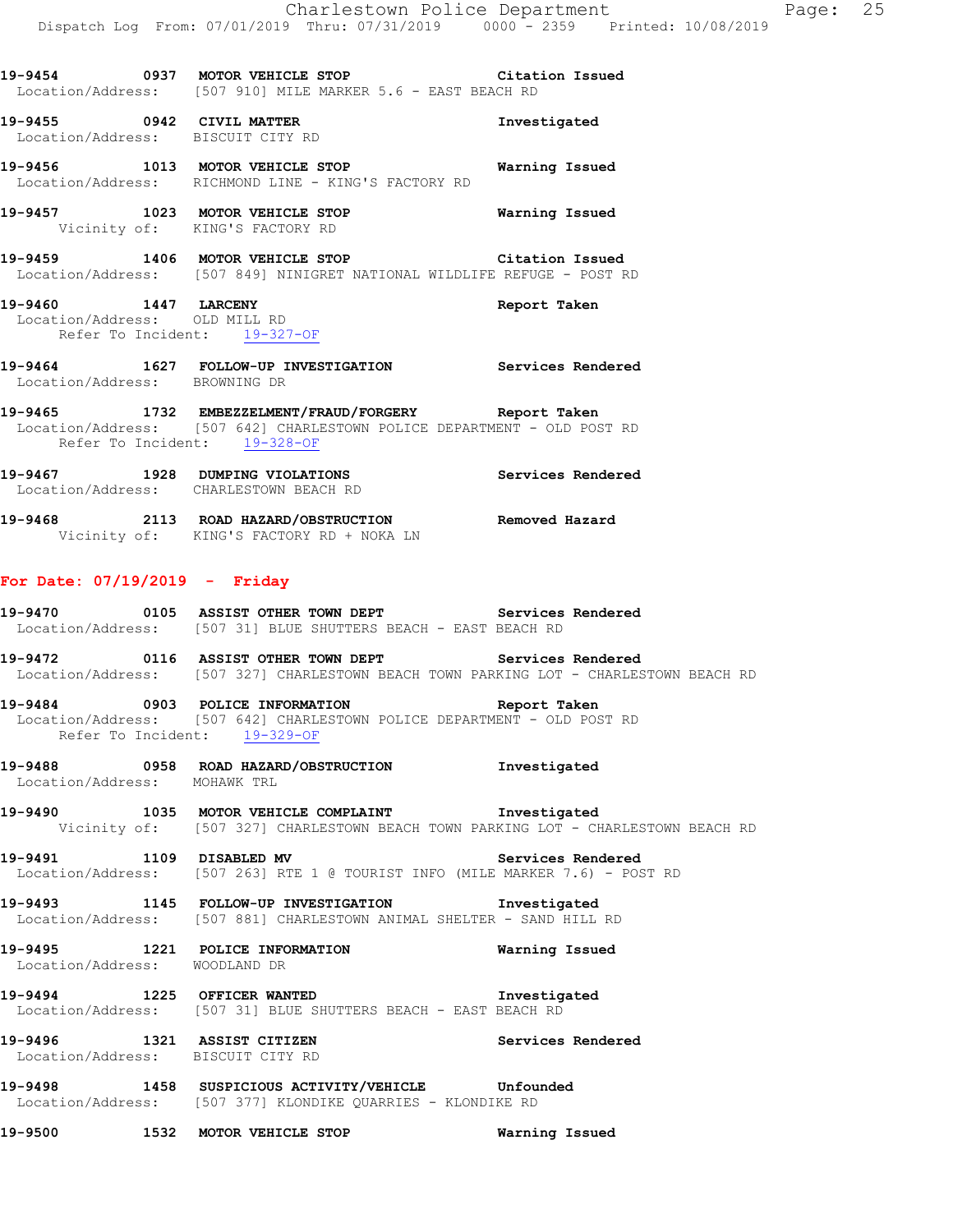Charlestown Police Department Fage: 26 Dispatch Log From: 07/01/2019 Thru: 07/31/2019 0000 - 2359 Printed: 10/08/2019 Location/Address: [507 914] MILE MARKER 6.8 - WILDFLOWER RD **19-9501 1818 ALARM, BURGLAR Building Checked/Secured**  Location/Address: SEA BREEZE AVE **19-9502 1833 DISABLED MV Services Rendered**  Location/Address: [507 913] MILE MARKER 6.4 - MEADOW LN **19-9505 2010 ESCORT Report Taken**  Location/Address: HAWKSBILL WAY Refer To Incident: 19-330-OF **For Date: 07/20/2019 - Saturday 19-9511 0116 ASSIST OTHER TOWN DEPT Services Rendered**  Location/Address: [507 31] BLUE SHUTTERS BEACH - EAST BEACH RD **19-9521 0254 ASSIST OTHER TOWN DEPT Services Rendered**  Location/Address: [507 327] CHARLESTOWN BEACH TOWN PARKING LOT - CHARLESTOWN BEACH RD **19-9522 0311 FIRE, OTHER Extinquished**  Location/Address: LAURI DR **19-9525 0406 DOMESTIC/Assault/Diso/Other Arrest(s) Made**  Location/Address: TUCKER ST Refer To Arrest: 19-178-AR Arrest: MARTIN, TRAVIS C Address: 22 TUCKER ST CHARLESTOWN, RI Age: 33 Charges: DOMESTIC-DISORDERLY CONDUCT **19-9527 0801 TRAFFIC CONTROL Services Rendered**  Location/Address: EAST BEACH RD + PARADISE LN **19-9530 0941 MOTOR VEHICLE COMPLAINT Unfounded**  Location/Address: [507 283] RTE 2 @ GIFT BARN - SOUTH COUNTY TRL 19-9532 0946 OFFICER WANTED **Peace Restored**  Location/Address: TUCKER ST **19-9533 1053 WELL BEING CHECK Report Taken**  Location/Address: ALTON CAROLINA RD Refer To Incident: 19-331-OF 19-9534 1138 MVA - Minor **Services Rendered**  Vicinity of: [507 853] QUONNY BAIT AND TACKLE - OLD POST RD **19-9535 1155 MVA - Minor Report Taken**  Vicinity of: [507 853] QUONNY BAIT AND TACKLE - OLD POST RD Refer To Accident: 19-91-AC **19-9536 1252 MOTOR VEHICLE STOP No Action Required**  Location/Address: [507 231] OCEAN HOUSE MARINA (MAIN FACILITY) - TOWN DOCK RD **19-9537 1253 OFFICER WANTED Investigated**  Location/Address: CHARLESTOWN BEACH RD **19-9538 1259 MOTOR VEHICLE STOP Warning Issued**  Location/Address: [507 260] RTE 1 @ GENERAL STANTON - POST RD **19-9539 1313 TRAFFIC CONTROL Services Rendered**  Location/Address: MATUNUCK SCHOOLHOUSE RD + ATLANTIS DR **19-9540 1316 POLICE INFORMATION No Action Required**  Location/Address: DRIFTWOOD DR **19-9544 1505 ASSIST OTHER AGENCY Services Rendered**  Location/Address: HAWKSBILL WAY **19-9546 1527 Boating - Assistance Services Rendered**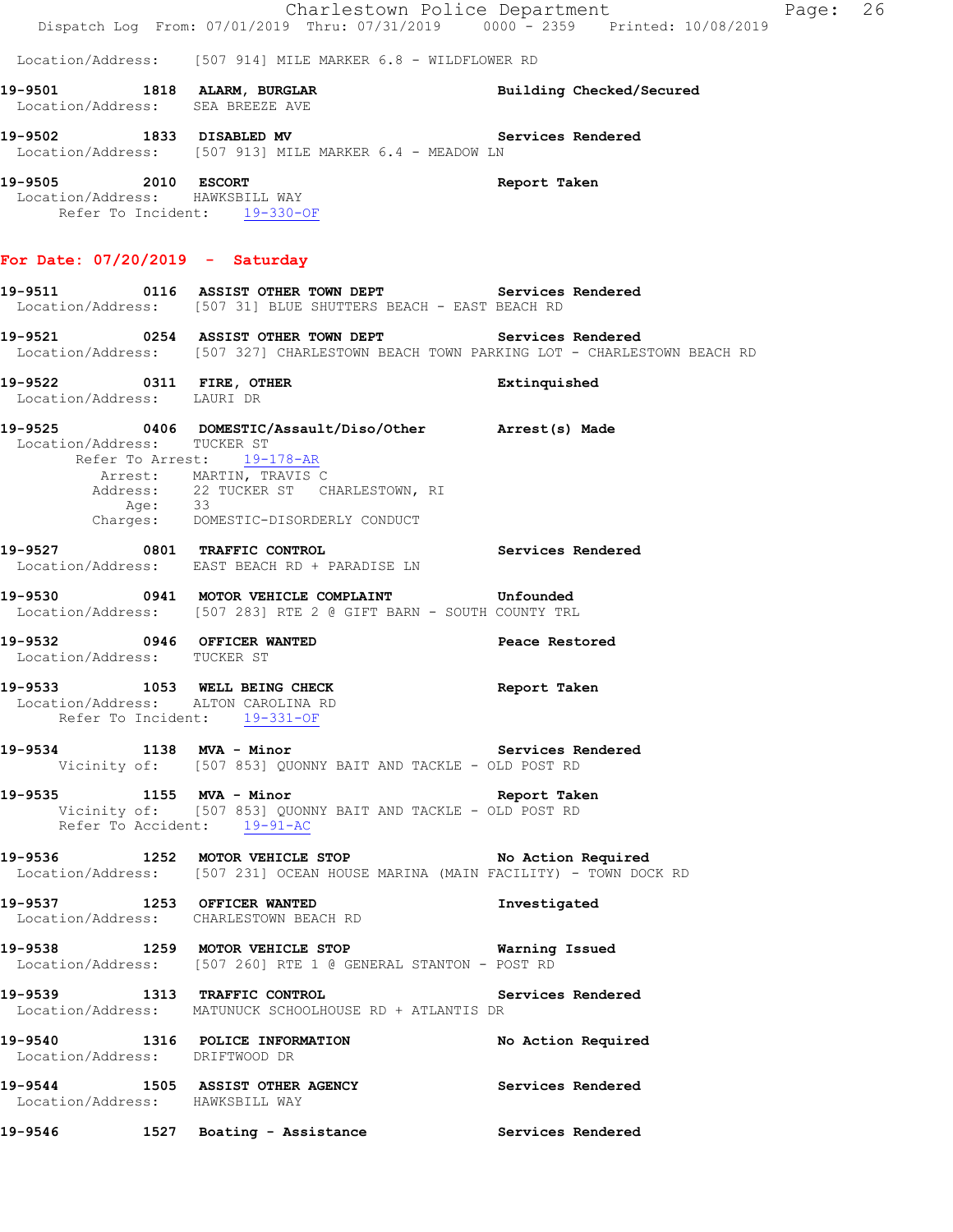|                                           | Dispatch Log From: 07/01/2019 Thru: 07/31/2019 0000 <sup>-</sup> 2359 Printed: 10/08/2019                                                                                                                                                     | Charlestown Police Department<br>Page: 27 |  |
|-------------------------------------------|-----------------------------------------------------------------------------------------------------------------------------------------------------------------------------------------------------------------------------------------------|-------------------------------------------|--|
|                                           | Location: [507 340] NINIGRET POND - WEST                                                                                                                                                                                                      |                                           |  |
|                                           | 19-9552 1848 MOTOR VEHICLE STOP 6 Warning Issued<br>Location/Address: [507 309] RTE 1A @ CROSS MILLS FIRE DEPARTMENT - OLD POST RD                                                                                                            |                                           |  |
|                                           | 19-9553 1851 DISABLED MV<br>Location/Address: [507 914] MILE MARKER 6.8 - WILDFLOWER RD                                                                                                                                                       | Services Rendered                         |  |
|                                           | 19-9558 2012 MOTOR VEHICLE STOP<br>Location/Address: [507 923] MILE MARKER 10.2 - FALCONE LN                                                                                                                                                  | Citation Issued                           |  |
|                                           | 19-9559 2020 MOTOR VEHICLE STOP <b>Warning Issued</b><br>Location/Address: [507 258] RTE 1 @ SOUTH KINGSTOWN LINE (MM 11.4) - POST RD                                                                                                         |                                           |  |
| Age: $17$                                 | 19-9560 2035 MOTOR VEHICLE STOP Arrest(s) Made<br>Location/Address: [507 266] RTE 1 @ WILLOWS - POST RD<br>Refer To Summons: 19-179-AR<br>Juvenile Arrest                                                                                     |                                           |  |
|                                           | Charges: Driving after denial, suspension or revocation of license - 1st Offense                                                                                                                                                              |                                           |  |
| Location/Address: BUCKEYE BROOK RD        | 19-9561 2125 OFFICER WANTED                                                                                                                                                                                                                   | Peace Restored                            |  |
|                                           | 19-9562 2139 ASSIST OTHER TOWN DEPT No Action Required<br>Location/Address: [507 327] CHARLESTOWN BEACH TOWN PARKING LOT - CHARLESTOWN BEACH RD                                                                                               |                                           |  |
|                                           | 19-9563 2151 ALARM, FIRE<br>Location/Address: [507 83] MEADOW BROOK INN - CAROLINA BACK RD                                                                                                                                                    | False Alarm                               |  |
| Location/Address: ROSS HILL RD<br>Age: 39 | 19-9564 2200 MOTOR VEHICLE STOP <b>Arrest</b> (s) Made<br>Refer To Summons: 19-180-AR<br>Summons: JONES, MEGHAN E<br>Address: 3A STERLING DR BRADFORD, RI<br>Charges: Driving after denial, suspension or revocation of license - 2nd Offense |                                           |  |
|                                           | 19-9565 2251 ALARM, FIRE<br>Location/Address: [507 461] KICKAPOO RUN                                                                                                                                                                          | False Alarm                               |  |
| For Date: $07/21/2019$ - Sunday           |                                                                                                                                                                                                                                               |                                           |  |
|                                           | 19-9566 0022 MOTOR VEHICLE STOP Citation Issued<br>Location/Address: [507 941] DRIVING RANGE - POST RD                                                                                                                                        |                                           |  |
| Location/Address: SK LINE - POST RD       | 19-9568 0118 MOTOR VEHICLE STOP Citation Issued                                                                                                                                                                                               |                                           |  |
|                                           | 19-9574 0204 MOTOR VEHICLE STOP No Action Required<br>Location/Address: SOUTH COUNTY TRL + OLD MILL RD                                                                                                                                        |                                           |  |
|                                           | 19-9577 0222 ASSIST OTHER TOWN DEPT Services Rendered<br>Location/Address: [507 31] BLUE SHUTTERS BEACH - EAST BEACH RD                                                                                                                       |                                           |  |
| Location/Address: LAURI DR                | 19-9585 0320 FIRE, OTHER                                                                                                                                                                                                                      | Extinquished                              |  |
|                                           | 19-9586 0542 MOTOR VEHICLE STOP<br>Location/Address: POST RD + FALCONE LN                                                                                                                                                                     | Warning Issued                            |  |
| Location/Address: POST RD + NARROW LN     | 19-9587 0623 MOTOR VEHICLE STOP                                                                                                                                                                                                               | Warning Issued                            |  |
|                                           | 19-9589 0841 TRAFFIC CONTROL<br>Location/Address: CHARLESTOWN BEACH RD                                                                                                                                                                        | No Action Required                        |  |
|                                           | 19-9590 0848 MOTOR VEHICLE STOP <b>Warning Issued</b><br>Location/Address: CHARLESTOWN BEACH RD + ARCHES RD                                                                                                                                   |                                           |  |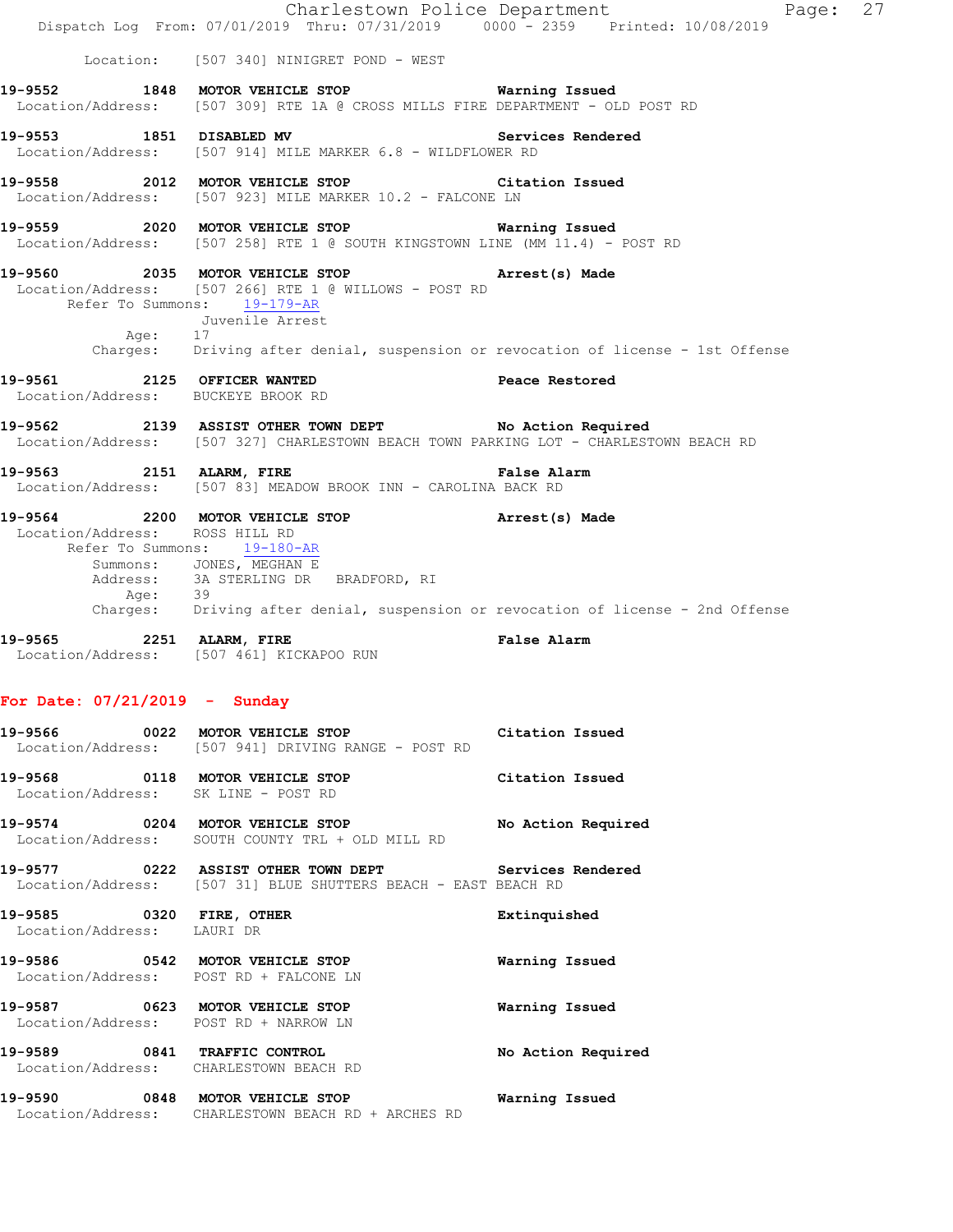**19-9593 1011 ASSIST CITIZEN Services Rendered** 

 Location/Address: [507 874] EAST QUAIL RUN **19-9597 1111 MOTOR VEHICLE STOP Warning Issued**  Location/Address: POST RD + WEST BEACH RD **19-9600 1422 SUSPICIOUS ACTIVITY/VEHICLE Services Rendered**  Location/Address: [507 563] CAROLINA BACK RD **19-9601 1535 MOTOR VEHICLE COMPLAINT No Action Required**  Location/Address: CHARLESTOWN BEACH RD **19-9602 1538 Boating - Fishing Viol Warning Issued**  Location/Address: [507 26] CHARLESTOWN BREACHWAY - CHARLESTOWN BEACH RD **19-9604 1548 TRAFFIC CONTROL No Action Required**  Location/Address: CHARLESTOWN BEACH RD **19-9605 1607 SUSPICIOUS ACTIVITY/VEHICLE Investigated**  Location/Address: [507 23] U. S. FISH & WILDLIFE HEADQUARTERS - BEND RD **19-9606 1623 MOTOR VEHICLE STOP Warning Issued**  Location/Address: WEST BEACH RD **19-9610 1658 MOTOR VEHICLE STOP Warning Issued**  Location/Address: POST RD + LAKESIDE DR **19-9611 1740 Boating - Fishing Viol Warning Issued**  Location: [507 341] NINIGRET POND - EAST **19-9613 1748 MOTOR VEHICLE STOP Warning Issued**  Location/Address: [507 941] DRIVING RANGE - POST RD **19-9614 1823 MOTOR VEHICLE STOP Warning Issued Location/Address:** KING'S FACTORY RD + SHUMANKANUC HILL RD KING'S FACTORY RD + SHUMANKANUC HILL RD **19-9615 1911 MOTOR VEHICLE STOP Warning Issued**  Location/Address: OLD POST RD + OAK RIDGE RD **19-9616 1941 MOTOR VEHICLE STOP Warning Issued**  Location/Address: WEST BEACH RD **19-9618 2005 MOTOR VEHICLE STOP Warning Issued**  Location/Address: KLONDIKE RD **19-9619 2013 MOTOR VEHICLE STOP Warning Issued**  Location/Address: POST RD + SOUTH COUNTY TRL **19-9620 2032 MOTOR VEHICLE STOP Warning Issued**  Location/Address: POST RD + TAMANACO DR **19-9621 2106 ASSIST OTHER TOWN DEPT Services Rendered**  Location/Address: [507 31] BLUE SHUTTERS BEACH - EAST BEACH RD **19-9622 2115 FIREWORKS/Possession/Use/Other Services Rendered**  Location/Address: SURFSIDE AVE **19-9624 2121 ASSIST OTHER TOWN DEPT Services Rendered**  Location/Address: [507 327] CHARLESTOWN BEACH TOWN PARKING LOT - CHARLESTOWN BEACH RD **19-9623 2123 MOTOR VEHICLE STOP Warning Issued**  Location/Address: WEST BEACH RD 19-9628 2156 ASSIST CITIZEN No Action Required Location/Address: [507 327] CHARLESTOWN BEACH TOWN PARKING LOT - CHARLESTOWN BEACH RD **19-9632 2249 MOTOR VEHICLE COMPLAINT Could Not Locate**  Location/Address: [507 66] WILLOWS RESORT - POST RD

**For Date: 07/22/2019 - Monday**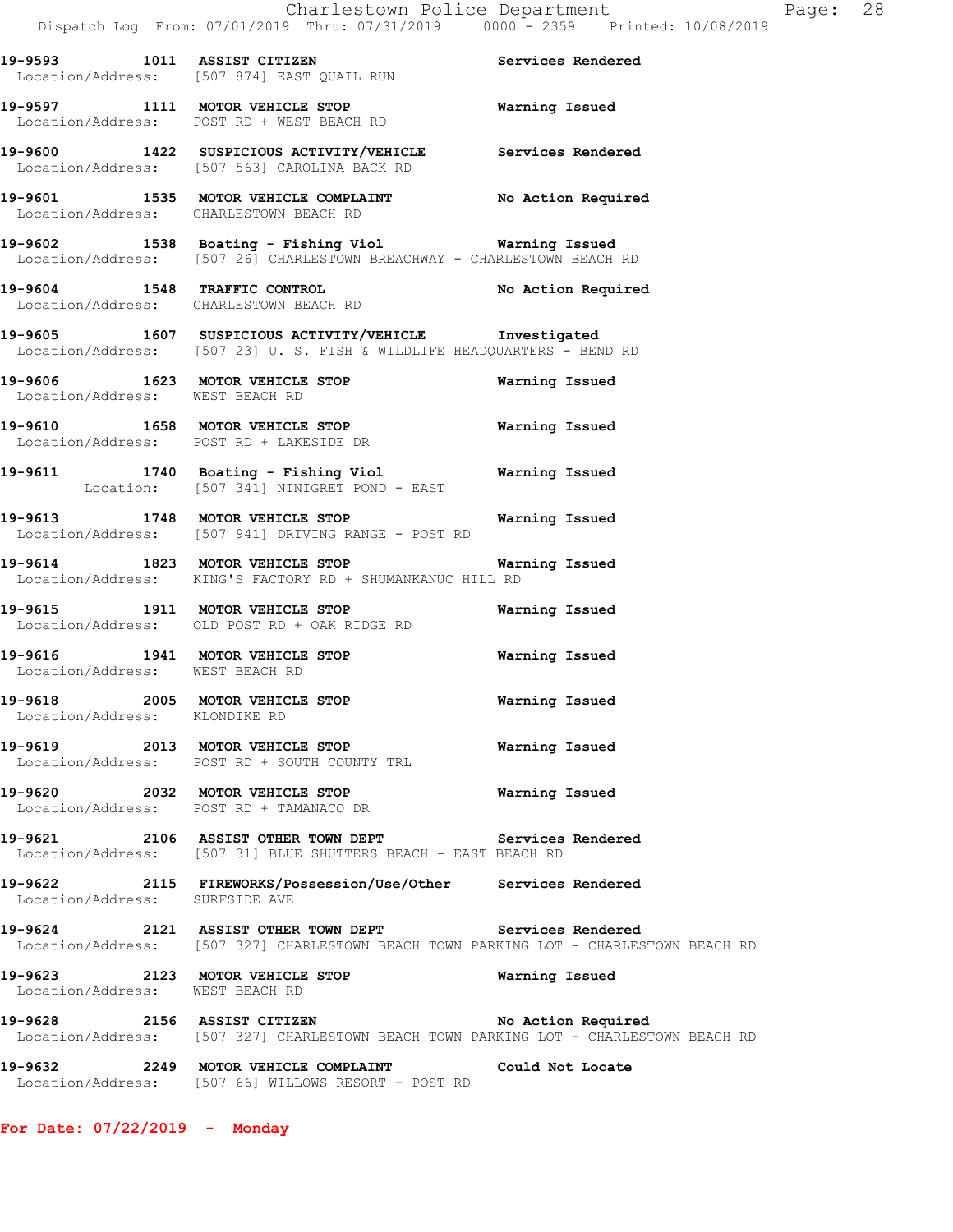**19-9645 0052 MOTOR VEHICLE STOP Warning Issued**  Location/Address: SEA BREEZE AVE

**19-9658 0241 MOTOR VEHICLE STOP Warning Issued**  Location/Address: [507 37] CHARLESTOWN WINE AND SPIRITS - OLD POST RD

**19-9659 0450 OFFICER WANTED Investigated**  Location/Address: MONTAUK RD

**19-9660 0502 TAMPERING w/ M/V Investigated**  Location/Address: MOHEGAN RD

**19-9662 0557 MOTOR VEHICLE STOP Arrest(s) Made**  Location/Address: [507 941] DRIVING RANGE - POST RD Refer To Summons: 19-181-AR Summons: BUMBERA, AUSTIN FRANCIS Address: 187 MARION AVE SOUTHINGTON, CT Age: 22 Charges: Driving with Expired License - 1st Offense

**19-9663 0559 MOTOR VEHICLE STOP No Action Required**  Location/Address: SOUTH COUNTY TRL + DOGWOOD DR

**19-9664 0620 MOTOR VEHICLE STOP Warning Issued**  Location/Address: SK LINE - POST RD

19-9665 **0626 WATER RESCUE** Services Rendered Location/Address: [507 26] CHARLESTOWN BREACHWAY - CHARLESTOWN BEACH RD

**19-9670 1003 MOTOR VEHICLE STOP Warning Issued**  Location/Address: [507 924] MILE MARKER 10.6 - NARROW LN

**19-9671 1124 ASSIST CITIZEN No Action Required**  Location/Address: POST RD + SOUTH COUNTY TRL

**19-9672 1207 MVA - W/Injury/Fluid/Hazard Transported to Hospital**  Location/Address: [507 909] MILE MARKER 5.2 - WEST BEACH RD Refer To Accident: 19-92-AC

19-9673 1230 ANIMAL COMPLAINT **1250 Services Rendered** Location/Address: SOUTH COUNTY TRL

**19-9674 1239 MVA - W/Injury/Fluid/Hazard Services Rendered**  Location/Address: POST RD + SOUTH COUNTY TRL Refer To Accident: 19-93-AC

**19-9675 1443 MVA - Minor Report Taken**  Location/Address: ROSS HILL RD Refer To Incident: 19-332-OF

**19-9676 1510 POLICE INFORMATION No Action Required**  Location/Address: QUAIL LN

**19-9679 1619 PSYCHOLOGICAL EMERGENCY Transported to Hospital**  Location/Address: [507 435] SOUTH SHORE MENTAL HEALTH CHARLESTOWN HOUS - OLD POST RD

**19-9682 1702 MOTOR VEHICLE STOP Warning Issued**  Location/Address: POST RD + SOUTH COUNTY TRL

**19-9684 1958 MOTOR VEHICLE STOP Warning Issued**  Location/Address: POST RD + HOXSIE AVE

**19-9686 2027 MVA - Minor Investigated**  Location/Address: MARION DR + CHARLESTOWN BEACH RD Refer To Accident: 19-94-AC

**19-9687 2055 FIRE, OTHER Investigated**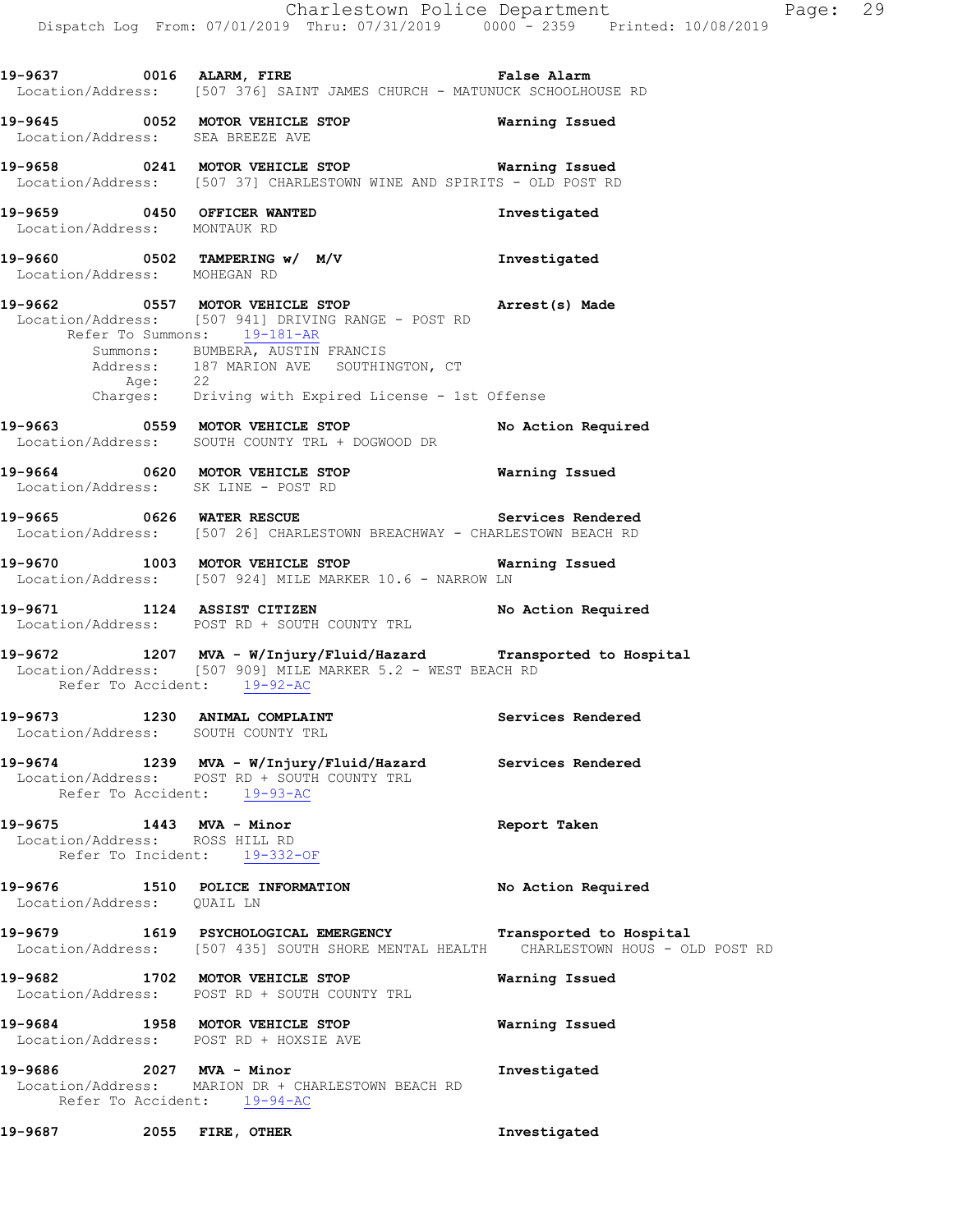Location/Address: CAROLINA BACK RD

- **19-9688 2108 DISABLED MV Services Rendered**  Location/Address: POST RD + WEST BEACH RD
- **19-9689 2119 ROAD HAZARD/OBSTRUCTION Services Rendered**  Location/Address: [507 267] RTE 1 @ HITCHING POST - POST RD
- **19-9690 2128 ROAD HAZARD/OBSTRUCTION Services Rendered**  Location/Address: POST RD + TAMANACO DR
- **19-9691 2145 DISABLED MV Removed Hazard**  Location/Address: [507 266] RTE 1 @ WILLOWS - POST RD + TAMANACO DR
- **19-9692 2216 ROAD HAZARD/OBSTRUCTION Removed Hazard**  Location/Address: [507 374] SAINT MARYS CHURCH - CAROLINA BACK RD
- **19-9693 2236 ROAD HAZARD/OBSTRUCTION Removed Hazard**  Location/Address: OLD POST RD + ARNOLDA ROUND RD
- **19-9694 2244 FOLLOW-UP INVESTIGATION Services Rendered**  Location/Address: [507 72] CUMBERLAND FARMS - OLD POST RD

#### **For Date: 07/23/2019 - Tuesday**

- **19-9701 0011 ROAD HAZARD/OBSTRUCTION Removed Hazard**  Vicinity of: OLD MILL RD
- **19-9707 0053 ASSIST OTHER TOWN DEPT Services Rendered**  Location/Address: [507 327] CHARLESTOWN BEACH TOWN PARKING LOT - CHARLESTOWN BEACH RD
- **19-9708 0123 ASSIST OTHER TOWN DEPT Services Rendered**  Location/Address: [507 31] BLUE SHUTTERS BEACH - EAST BEACH RD
- **19-9709 0148 MOTOR VEHICLE STOP Warning Issued**  Location/Address: POST RD + FALCONE LN
- **19-9710 0203 MOTOR VEHICLE STOP Warning Issued**  Location/Address: POST RD + FALCONE LN
- **19-9711 0208 DISABLED MV Investigated**  Location/Address: POST RD + KING'S FACTORY RD
- **19-9715 0517 MOTOR VEHICLE STOP Warning Issued**  Location/Address: POST RD + FALCONE LN
- **19-9716 0537 MOTOR VEHICLE STOP Warning Issued**  Location/Address: [507 258] RTE 1 @ SOUTH KINGSTOWN LINE (MM 11.4) - POST RD
- **19-9717 0558 MOTOR VEHICLE STOP Warning Issued**  Location/Address: SAND HILL RD
- **19-9718 0610 ALARM, BURGLAR False Alarm**  Location/Address: [507 88] EAST WEST MARKET - POST RD
- **19-9719 0731 ALARM, FIRE False Alarm**  Location/Address: NEPTUNE AVE
- **19-9720 0749 MOTOR VEHICLE STOP Warning Issued**  Location/Address: [507 276] RTE 2 @ RICHMOND LINE - SOUTH COUNTY TRL
- **19-9722 1041 FIRE, BRUSH Extinquished**  Location/Address: POST RD + ROSS HILL RD
- **19-9723 1105 ROAD HAZARD/OBSTRUCTION Services Rendered**  Location/Address: OLD COACH RD + LADY SLIPPER DR
- **19-9724 1126 ROAD HAZARD/OBSTRUCTION Services Rendered**  Location/Address: POST RD + WEST BEACH RD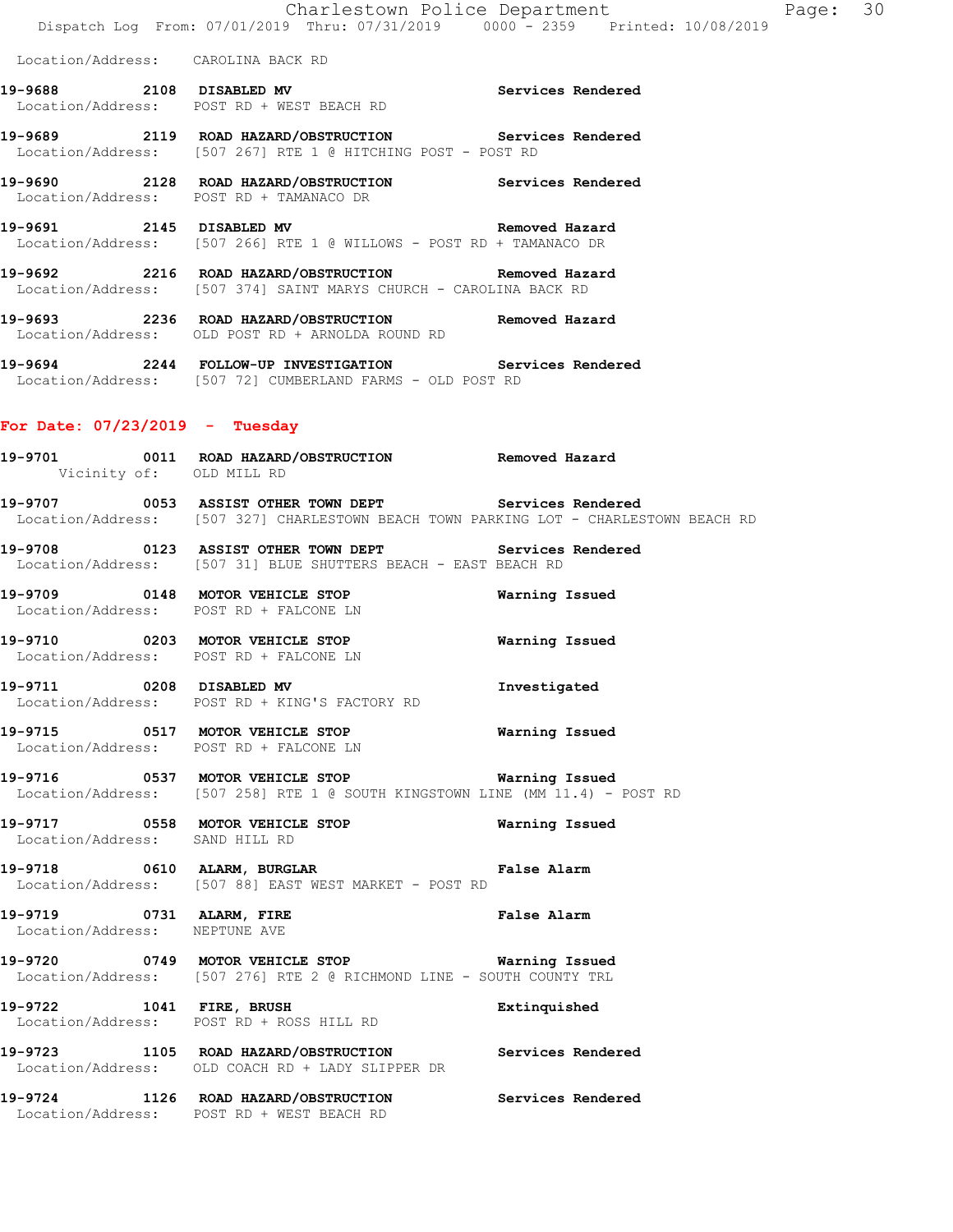- **19-9725 1138 ROAD HAZARD/OBSTRUCTION Services Rendered**  Location/Address: POST RD + WEST BEACH RD **19-9726 1141 ROAD HAZARD/OBSTRUCTION Services Rendered**  Location/Address: POST RD + ROSS HILL RD **19-9728 1255 POLICE INFORMATION Could Not Locate**  Location/Address: MORLEY ST **19-9729 1306 ALARM, BURGLAR False Alarm**  Location/Address: [507 583] FORT NINIGRET RD **19-9730 1417 TRAFFIC CONTROL No Action Required**  Location/Address: WORDEN'S POND RD + SHANNOCK RD **19-9731 1422 MVA - Minor Report Taken**  Location/Address: [507 254] GALAPAGOS COLLECTION - OLD POST RD Refer To Incident: 19-333-OF **19-9734 1549 MOTOR VEHICLE STOP Warning Issued**  Location/Address: POST RD + LAKESIDE DR **19-9735 1559 FOLLOW-UP INVESTIGATION Investigated** 
	- Location/Address: [507 254] GALAPAGOS COLLECTION OLD POST RD Refer To Incident: 19-334-OF
	- **19-9736 1857 POLICE INFORMATION Investigated**  Location/Address: BUCKEYE BROOK RD Refer To Incident: 19-335-OF
	- **19-9737 1911 TRAFFIC CONTROL Services Rendered**  Location/Address: SK LINE - POST RD
	- **19-9740 2022 MOTOR VEHICLE COMPLAINT Could Not Locate**  Location/Address: [507 267] RTE 1 @ HITCHING POST - POST RD
	- **19-9741 2059 ASSIST OTHER TOWN DEPT Services Rendered**  Location/Address: [507 327] CHARLESTOWN BEACH TOWN PARKING LOT - CHARLESTOWN BEACH RD
	- **19-9742 2106 MOTOR VEHICLE STOP No Action Required**  Location/Address: MATUNUCK SCHOOLHOUSE RD + BROWNING DR
	- **19-9743 2209 ASSIST OTHER TOWN DEPT Services Rendered**  Location/Address: [507 31] BLUE SHUTTERS BEACH - EAST BEACH RD
	- **19-9744 2334 MOTOR VEHICLE STOP Warning Issued**  Location/Address: [507 338] SCHOOLHOUSE POND - SCHOOLHOUSE POND RD + POST RD
	- **19-9745 2359 MOTOR VEHICLE STOP Citation Issued**  Location/Address: POST RD + FALCONE LN

#### **For Date: 07/24/2019 - Wednesday**

| 19-9748 0020 MOTOR VEHICLE STOP<br>Location/Address: POST RD + FALCONE LN |                                                                           | Citation Issued   |
|---------------------------------------------------------------------------|---------------------------------------------------------------------------|-------------------|
|                                                                           | Location/Address: POST RD + SCHOOLHOUSE POND RD                           | Warning Issued    |
| Location/Address:                                                         | MOHAWK TRL                                                                | Services Rendered |
| 19-9754                                                                   | 0550 MOTOR VEHICLE STOP<br>Location/Address: POST RD + GENERAL STANTON LN | Warning Issued    |
| 19-9755 0618 MOTOR VEHICLE STOP                                           | Location/Address: POST RD + GENERAL STANTON LN                            | Warning Issued    |
| 19-9756<br>Location/Address: BISCUIT CITY RD                              | 0836 WELL BEING CHECK                                                     | Services Rendered |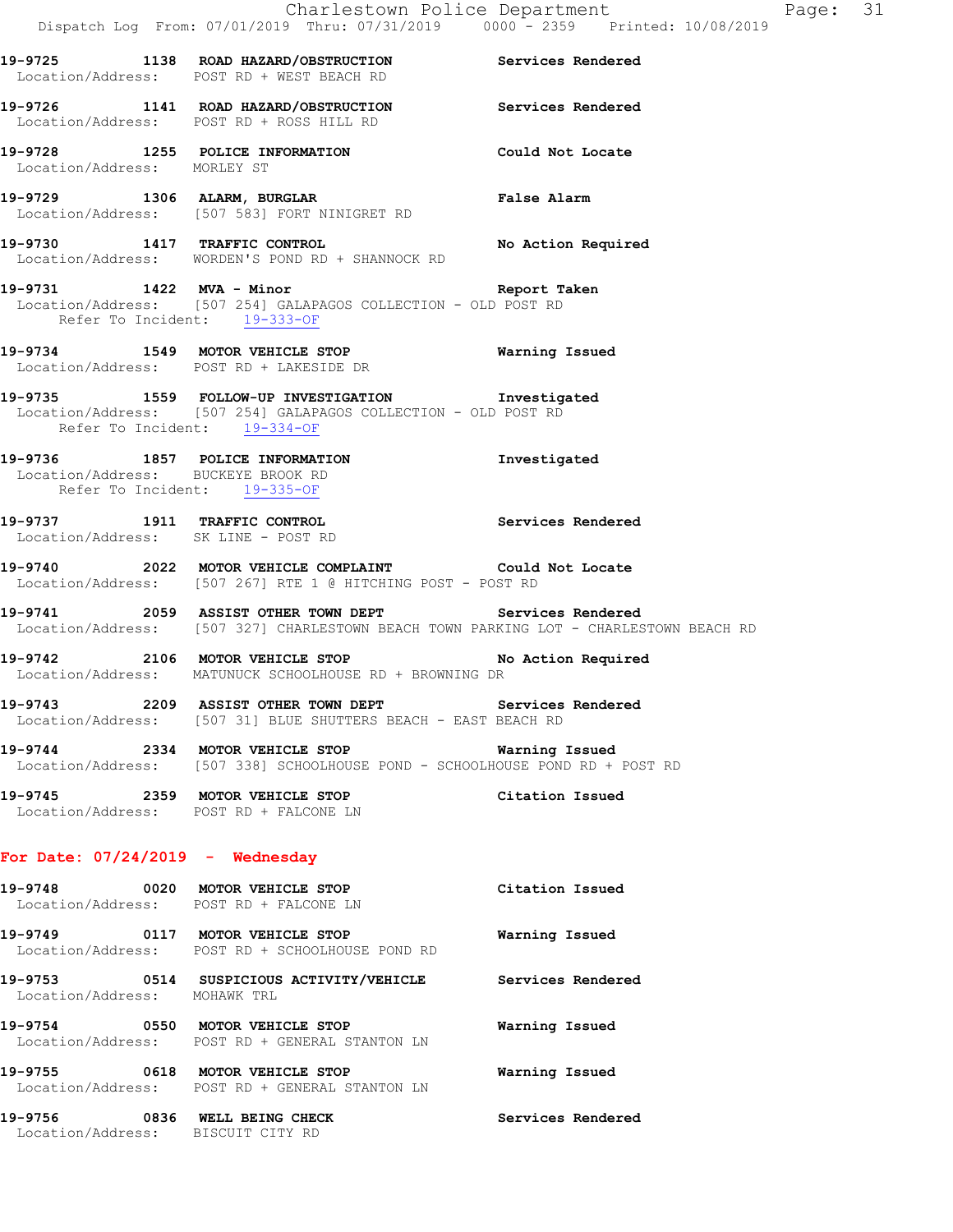**19-9757 0922 DISABLED MV No Action Required**  Location/Address: POST RD + KING'S FACTORY RD **19-9759 1032 POLICE INFORMATION Services Rendered**  Location/Address: [507 530] NARRAGANSETT INDIAN FOUR WINDS COMMUNITY CENT - SOUTH COUNTY TRL **19-9764 1405 PARKING VIOLATIONS No Action Required**  Location/Address: CHARLESTOWN BEACH RD **19-9765 1642 ESCORT Services Rendered**  Location/Address: TUCKER ST **19-9982 1800 Boating - Assistance Services Rendered**  Location/Address: [507 339] QUONOCHONTAUG POND - WEST BEACH RD 19-9983 1830 Boating - Assistance **Services Rendered**  Location/Address: [507 339] QUONOCHONTAUG POND - WEST BEACH RD **19-9767 1906 MOTOR VEHICLE STOP Warning Issued**  Location/Address: OLD POST RD + GENWOOD DR **19-9769 2016 ANIMAL COMPLAINT Could Not Locate**  Location/Address: PASTURE LN **19-9770 2200 OFFICER WANTED Investigated**  Location/Address: [507 64] RATHSKELLER RESTAURANT - OLD COACH RD **19-9771 2206 ASSIST OTHER TOWN DEPT Services Rendered**  Location/Address: [507 31] BLUE SHUTTERS BEACH - EAST BEACH RD **For Date: 07/25/2019 - Thursday 19-9774 0002 MOTOR VEHICLE STOP Warning Issued**  Location/Address: POST RD + SCHOOLHOUSE POND RD **19-9775 0021 ASSIST OTHER TOWN DEPT Services Rendered**  Location/Address: [507 327] CHARLESTOWN BEACH TOWN PARKING LOT - CHARLESTOWN BEACH RD **19-9779 0050 ASSIST OTHER POLICE DEPT Services Rendered**  Location/Address: [507 276] RTE 2 @ RICHMOND LINE - SOUTH COUNTY TRL **19-9785 0129 MOTOR VEHICLE STOP Warning Issued**  Location/Address: POST RD + CROSS MILLS RD **19-9789 0408 SUSPICIOUS ACTIVITY/VEHICLE Investigated**  Location/Address: [507 72] CUMBERLAND FARMS - OLD POST RD **19-9792 0543 MOTOR VEHICLE STOP Warning Issued**  Location/Address: POST RD + SCHOOLHOUSE POND RD **19-9796 0856 TRAFFIC CONTROL No Action Required**  Location/Address: [507 19] CHARLESTOWN ELEMENTARY SCHOOL - CAROLINA BACK RD **19-9798 0939 ALARM, BURGLAR False Alarm**  Location/Address: [507 816] DRIFTWOOD DR **19-9799 1043 TRAFFIC CONTROL No Action Required**  Location/Address: POST RD + WARREN RD **19-9801 1101 PARKING VIOLATIONS Investigated**  Location/Address: BRIDGE - CHARLESTOWN BEACH RD **19-9802 1131 MOTOR VEHICLE STOP Warning Issued**  Location/Address: PROSSER TRL + SEQUIN CT

**19-9804 1250 SUSPICIOUS ACTIVITY/VEHICLE Report Taken**  Location/Address: BAXTER ST Refer To Incident: 19-336-OF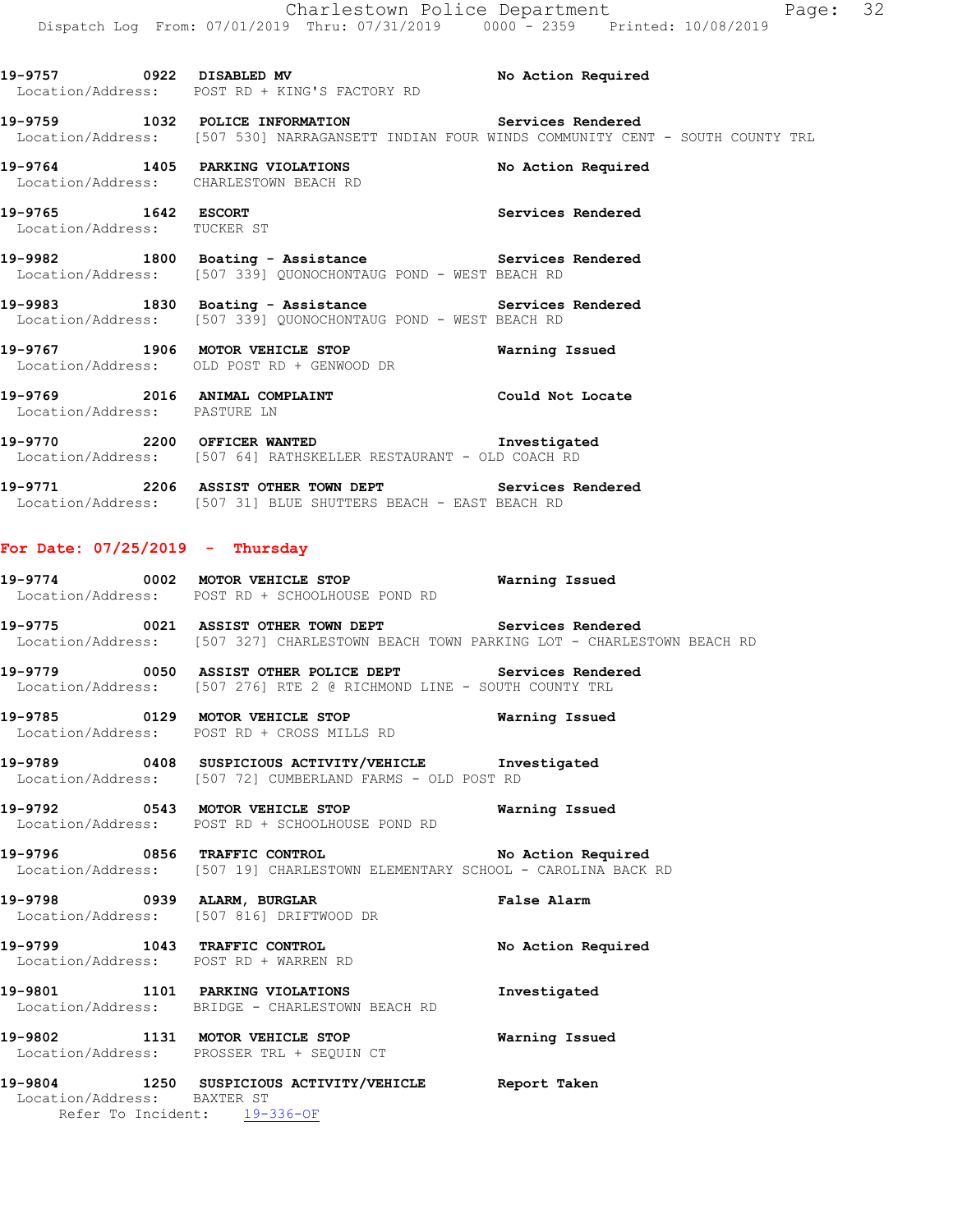| 19-9806<br>Location/Address: OLD MILL RD   | 1529 | POLICE INFORMATION                                       | Services Rendered |
|--------------------------------------------|------|----------------------------------------------------------|-------------------|
| 19-9807<br>Location/Address: EAST BEACH RD | 1537 | MOTOR VEHICLE STOP                                       | Warning Issued    |
| 19-9809<br>Location/Address: SCAPA FLOW RD | 1602 | SERVE SUMMONS                                            | Could Not Locate  |
| 19-9810                                    | 1604 | OFFICER WANTED<br>Vicinity of: [507 521] BURDICKVILLE RD | Unfounded         |

**19-9812 1722 MOTOR VEHICLE STOP Warning Issued**  Location/Address: [507 258] RTE 1 @ SOUTH KINGSTOWN LINE (MM 11.4) - POST RD Refer To Summons: 19-182-AR Summons: WELLER, RACHEL A Address: 268 WAITES CORNER RD WEST KINGSTON, RI Age: 50 Charges: Driving with Expired License - 1st Offense

**19-9813 1952 ALARM, BURGLAR False Alarm**  Location/Address: EAST BEACH RD

**19-9818 2205 ASSIST OTHER TOWN DEPT Services Rendered**  Location/Address: [507 327] CHARLESTOWN BEACH TOWN PARKING LOT - CHARLESTOWN BEACH RD

**19-9819 2210 ASSIST OTHER TOWN DEPT Services Rendered**  Location/Address: [507 31] BLUE SHUTTERS BEACH - EAST BEACH RD

**19-9820 2338 ASSIST CITIZEN Services Rendered**  Location/Address: [507 327] CHARLESTOWN BEACH TOWN PARKING LOT - CHARLESTOWN BEACH RD

**19-9821 2355 SUSPICIOUS ACTIVITY/VEHICLE Investigated**  Location/Address: [507 321] CHARLESTOWN BEACH - CHARLESTOWN BEACH RD

#### **For Date: 07/26/2019 - Friday**

**19-9837 0803 MOTOR VEHICLE STOP Citation Issued**  Location/Address: [507 100] RTE 1 @ FIORES (MILE MARKER 8.0) - POST RD

**19-9840 0831 MOTOR VEHICLE STOP Warning Issued**  Location/Address: SOUTH COUNTY TRL + SHANNOCK RD

**19-9841 0840 MOTOR VEHICLE STOP Warning Issued**  Location/Address: [507 276] RTE 2 @ RICHMOND LINE - SOUTH COUNTY TRL

**19-9842 0846 MOTOR VEHICLE STOP Warning Issued**  Location/Address: [507 276] RTE 2 @ RICHMOND LINE - SOUTH COUNTY TRL

**19-9843 0916 MOTOR VEHICLE STOP Warning Issued**  Location/Address: ALTON CAROLINA RD

**19-9847 1113 ROAD HAZARD/OBSTRUCTION Removed Hazard**  Location/Address: [507 261] RTE 1 @ STATE GARAGE (MILE MARKER 9.6) - POST RD

**19-9849 1246 OFFICER WANTED Services Rendered**  Location/Address: CHARLESTOWN BEACH RD Refer To Incident: 19-338-OF

**19-9852 1356 FOLLOW-UP INVESTIGATION Investigated**  Location/Address: CHARLESTOWN BEACH RD

**19-9853 1412 MVA - Minor Report Taken**  Location/Address: CAROLINA BACK RD + OLD MILL RD Refer To Accident: 19-95-AC

**19-9858 1618 MOTOR VEHICLE STOP Warning Issued**  Location/Address: [507 924] MILE MARKER 10.6 - NARROW LN

**19-9859 1621 911 CALLS/False/Hang-Ups/Open No Action Required**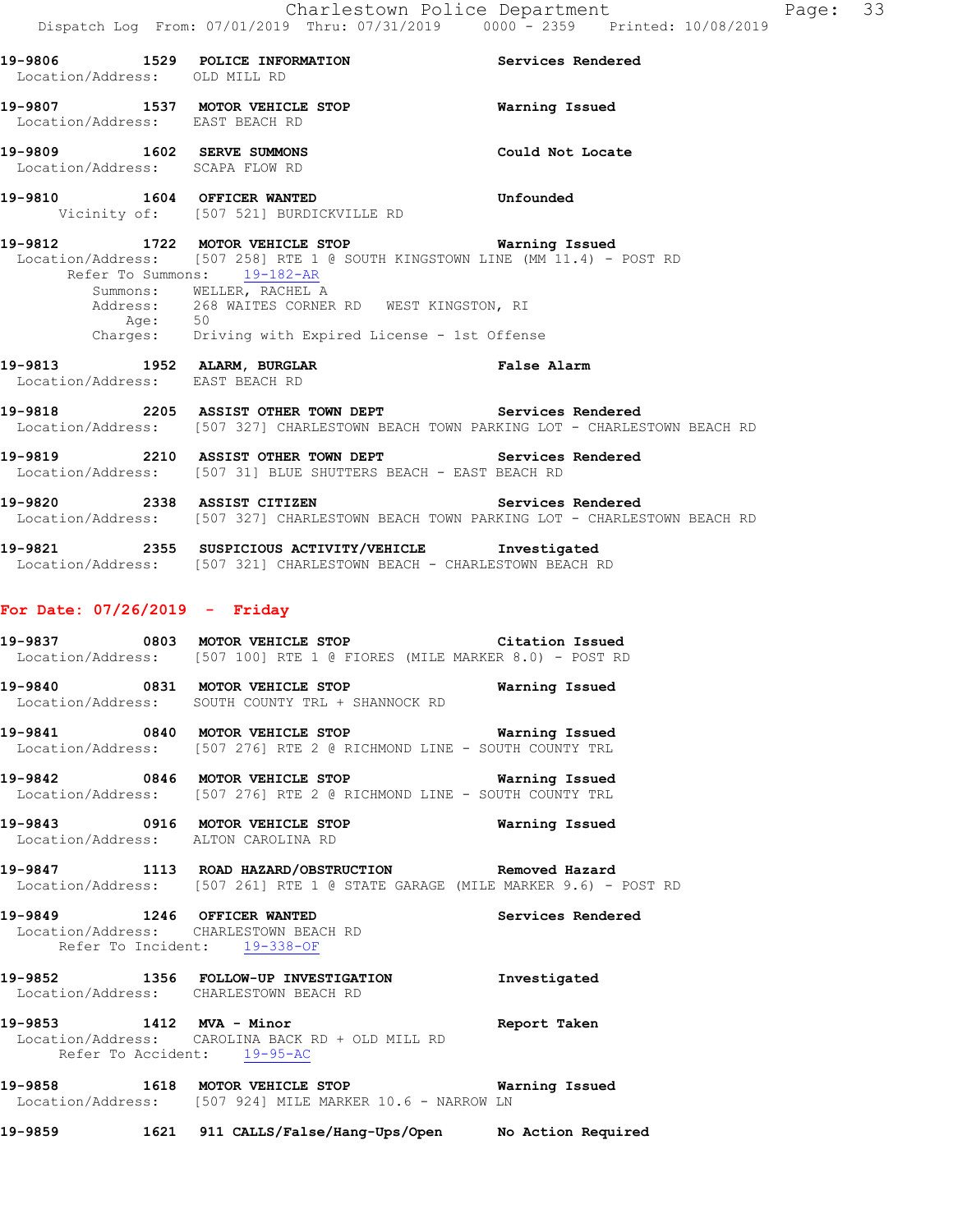|                                   | Charlestown Police Department                                                                                                                  |                          |
|-----------------------------------|------------------------------------------------------------------------------------------------------------------------------------------------|--------------------------|
|                                   | Dispatch Log From: 07/01/2019 Thru: 07/31/2019 0000 - 2359 Printed: 10/08/2019                                                                 |                          |
|                                   | Location/Address: [507 286] RTE 112 @ RICHMOND LINE - CAROLINA BACK RD                                                                         |                          |
| Location/Address: OLD POST RD     | 19-9862 1708 WELL BEING CHECK No Action Required                                                                                               |                          |
|                                   | 19-9863 1750 MOTOR VEHICLE STOP <b>WATER</b> Warning Issued<br>Location/Address: [507 258] RTE 1 @ SOUTH KINGSTOWN LINE (MM 11.4) - POST RD    |                          |
|                                   | 19-9866 1914 MOTOR VEHICLE STOP<br>Location/Address: WEST BEACH RD + SEA BREEZE AVE                                                            | Warning Issued           |
|                                   | 19-9867 1924 MOTOR VEHICLE STOP<br>Location/Address: [507 266] RTE 1 @ WILLOWS - POST RD                                                       | Warning Issued           |
| 19-9870                           | 0 2004 Boating - Assistance Report Taken<br>Location: [507 340] NINIGRET POND - WEST<br>Refer To Incident: 19-337-OF                           |                          |
|                                   | 19-9871 2116 ASSIST OTHER TOWN DEPT Services Rendered<br>Location/Address: [507 327] CHARLESTOWN BEACH TOWN PARKING LOT - CHARLESTOWN BEACH RD |                          |
|                                   | 19-9872 2242 FIREWORKS/Possession/Use/Other Investigated<br>Location/Address: [507 678] SANDPIPER LN                                           |                          |
|                                   | 19-9875 2324 ASSIST OTHER TOWN DEPT Services Rendered<br>Location/Address: [507 31] BLUE SHUTTERS BEACH PARKING LOT - EAST BEACH RD            |                          |
| Location/Address: LAURI DR        | 19-9876 2342 DISTURBANCE/Music/Noise Investigated                                                                                              |                          |
| For Date: $07/27/2019$ - Saturday |                                                                                                                                                |                          |
|                                   | 19-9884 0039 ANIMAL COMPLAINT<br>Location/Address: [507 100] RTE 1 @ FIORES (MILE MARKER 8.0) - POST RD                                        | Taken/Refered to Other A |
| Location/Address: KLONDIKE RD     | 19-9888 0144 SUSPICIOUS ACTIVITY/VEHICLE Investigated                                                                                          |                          |
|                                   | 19-9890 0233 ALARM, CO DETECTOR<br>Location/Address: [507 680] MOHAWK TRL                                                                      | Investigated             |
| Location/Address: JOSEPHINE DR    | 19-9891 0244 ANIMAL COMPLAINT Services Rendered                                                                                                |                          |
|                                   | 19-9892 0302 SUSPICIOUS ACTIVITY/VEHICLE Could Not Locate                                                                                      |                          |

- 19-9893 **0621 MOTOR VEHICLE STOP** No Action Required Location/Address: [507 261] RTE 1 @ STATE GARAGE (MILE MARKER 9.6) - POST RD
- **19-9894 0628 MOTOR VEHICLE STOP Warning Issued**  Location/Address: [507 29] ARROWHEAD DENTAL - SOUTH COUNTY TRL

**19-9895 0731 ANIMAL COMPLAINT Investigated**  Location/Address: JOSEPHINE DR

# **19-9896 0844 MOTOR VEHICLE STOP Warning Issued**  Location/Address: KING'S FACTORY RD

Location/Address: COLUMBIA HEIGHTS OVAL

### **19-9898 0931 MOTOR VEHICLE STOP Report Taken**  Location/Address: POST RD + ROSS HILL RD Refer To Incident: 19-339-OF

#### **19-9900 1029 MISSING PERSON Report Taken**  Location/Address: OLD POST RD Refer To Incident: 19-340-OF

#### **19-9901 1108 SUSPICIOUS ACTIVITY/VEHICLE Investigated**  Location/Address: [507 381] CVS PHARMACY - OLD POST RD

Page: 34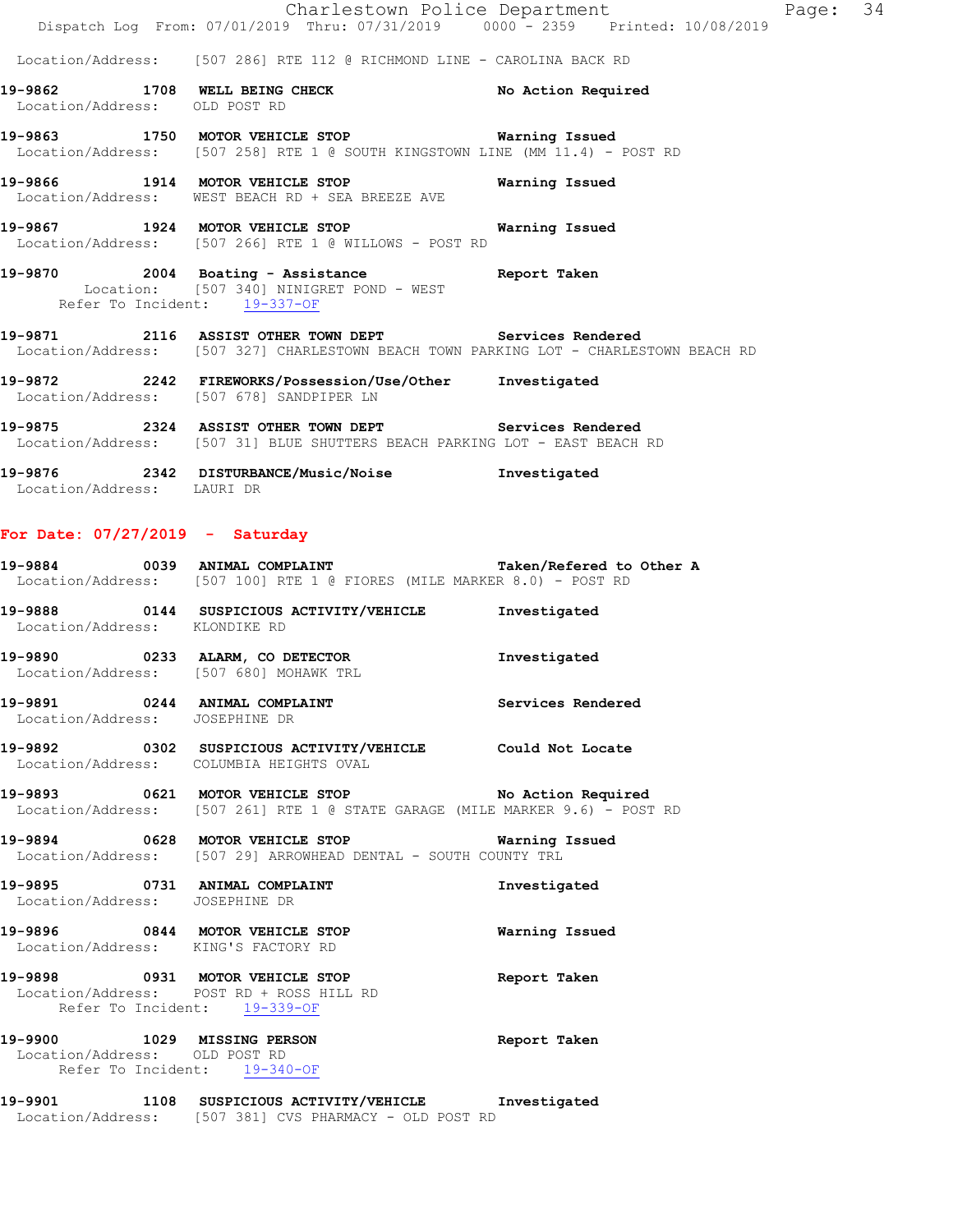|                                                                                               | Charlestown Police Department                                                                                                                  |                    | Page: 35 |  |
|-----------------------------------------------------------------------------------------------|------------------------------------------------------------------------------------------------------------------------------------------------|--------------------|----------|--|
|                                                                                               | Dispatch Log From: 07/01/2019 Thru: 07/31/2019 0000 - 2359 Printed: 10/08/2019                                                                 |                    |          |  |
|                                                                                               | 19-9902 1122 DISABLED MV<br>Location/Address: POST RD + SCHOOLHOUSE POND RD                                                                    | No Action Required |          |  |
|                                                                                               | 19-9903 1202 PARKING VIOLATIONS 10 Investigated<br>Location/Address: CHARLESTOWN BEACH RD                                                      |                    |          |  |
|                                                                                               | 19-9906 1516 COMPLAINT<br>Location/Address: [507 327] CHARLESTOWN BEACH TOWN PARKING LOT - CHARLESTOWN BEACH RD                                |                    |          |  |
|                                                                                               | 19-9907 1650 Boating - Assistance and Services Rendered<br>Location: [507 341] NINIGRET POND - EAST                                            |                    |          |  |
| 19-9908 1700 ASSIST CITIZEN<br>Refer To Incident: 19-341-OF                                   | Location/Address: [507 416] MOHEGAN RD                                                                                                         | Investigated       |          |  |
|                                                                                               | 19-9909 1703 MOTOR VEHICLE STOP<br>Location/Address: ARCHES - CHARLESTOWN BEACH RD                                                             | No Action Required |          |  |
| 19-9910 1751 MVA - Minor<br>Location/Address: SOUTH COUNTY TRL<br>Refer To Accident: 19-96-AC |                                                                                                                                                | Report Taken       |          |  |
| Refer To Incident: 19-342-OF                                                                  | 19-9912 1856 MOTOR VEHICLE STOP TREPORT Taken<br>Location/Address: [507 321] CHARLESTOWN BEACH - CHARLESTOWN BEACH RD                          |                    |          |  |
| Location/Address: BISCUIT CITY RD                                                             | 19-9917 2113 MOTOR VEHICLE COMPLAINT 50 Unfounded                                                                                              |                    |          |  |
|                                                                                               | 19-9918 2117 ASSIST OTHER TOWN DEPT Services Rendered<br>Location/Address: [507 31] BLUE SHUTTERS BEACH - EAST BEACH RD                        |                    |          |  |
|                                                                                               | 19-9919 2136 ASSIST OTHER TOWN DEPT Services Rendered<br>Location/Address: [507 327] CHARLESTOWN BEACH TOWN PARKING LOT - CHARLESTOWN BEACH RD |                    |          |  |
|                                                                                               | 19-9920 2149 FIREWORKS/Possession/Use/Other Investigated<br>Location/Address: [507 796] CHARLESTOWN BEACH RD                                   |                    |          |  |
| 19-9921 2322 OFFICER WANTED<br>Location/Address: DUHAMEL AVE                                  |                                                                                                                                                | <b>Unfounded</b>   |          |  |
| For Date: $07/28/2019$ - Sunday                                                               |                                                                                                                                                |                    |          |  |

**19-9922 0000 SUSPICIOUS ACTIVITY/VEHICLE No Action Required**  Location/Address: [507 20] NINIGRET PARK - PARK LN **19-9926 0043 MOTOR VEHICLE STOP Warning Issued** 

Location/Address: [507 258] RTE 1 @ SOUTH KINGSTOWN LINE (MM 11.4) - POST RD

**19-9927 0104 MOTOR VEHICLE STOP Warning Issued**  Location/Address: [507 260] RTE 1 @ GENERAL STANTON - POST RD

**19-9933 0238 MOTOR VEHICLE STOP Warning Issued**  Location/Address: OLD POST RD + GENWOOD DR

**19-9936 0559 MOTOR VEHICLE STOP Warning Issued**  Location/Address: [507 923] MILE MARKER 10.2 - FALCONE LN

**19-9940 1103 POLICE INFORMATION Services Rendered**  Location/Address: [507 45] RIPPY'S LIQUOR MART - SOUTH COUNTY TRL Refer To Incident: 19-344-OF

**19-9941 1113 MOTOR VEHICLE COMPLAINT Could Not Locate**  Location/Address: [507 276] RTE 2 @ RICHMOND LINE - SOUTH COUNTY TRL

**19-9942 1203 MVA - Minor Report Taken**  Location/Address: NARROW LN + OLD POST RD Refer To Accident: 19-97-AC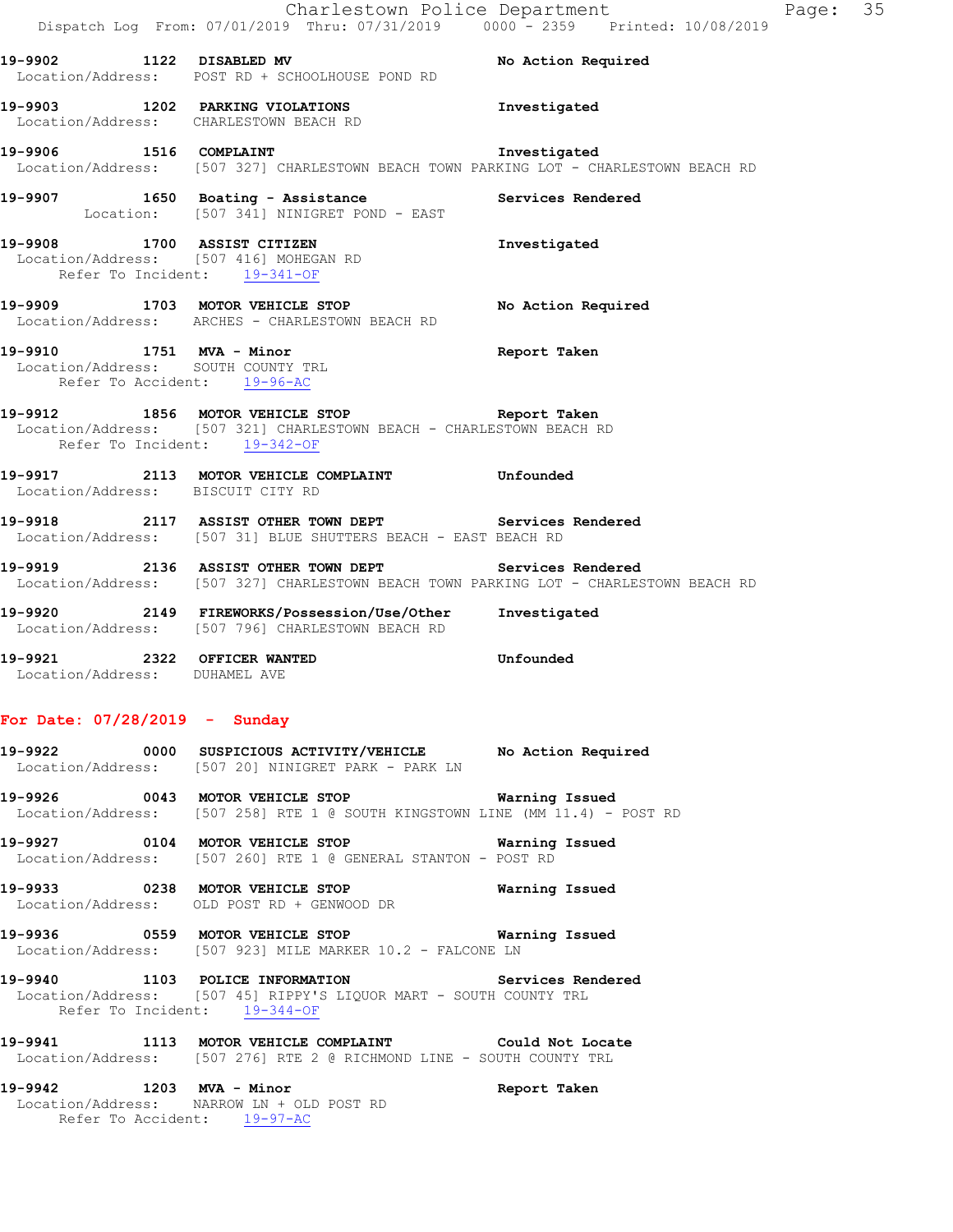**19-9943 1324 WATER RESCUE Services Rendered**  Location: [507 353] ATLANTIC OCEAN - OFF CHARLESTOWN BEACH

**19-9945 1510 ALARM, BURGLAR False Alarm**  Location/Address: OCEAN RIDGE DR

**19-9946 1529 TOWN ORDINANCE VIOLATION Warning Issued**  Location/Address: KLONDIKE RD

**19-9948 1635 MOTOR VEHICLE STOP Citation Issued**  Location/Address: [507 258] RTE 1 @ SOUTH KINGSTOWN LINE (MM 11.4) - POST RD

**19-9950 1654 ROAD HAZARD/OBSTRUCTION Removed Hazard**  Location/Address: POST RD + WEST BEACH RD

**19-9951 1654 WELL BEING CHECK Investigated**  Location/Address: KING'S FACTORY RD

**19-9952 1709 MOTOR VEHICLE STOP Warning Issued**  Location/Address: EAST BEACH RD

**19-9953 1741 POLICE INFORMATION No Action Required**  Location/Address: [507 642] CHARLESTOWN POLICE DEPARTMENT - OLD POST RD

**19-9955 1840 MOTOR VEHICLE STOP Warning Issued**  Location/Address: POST RD + PROSSER TRL

**19-9956 1959 TRAFFIC CONTROL Services Rendered**  Location/Address: CHARLESTOWN BEACH RD

**19-9958 2052 MOTOR VEHICLE STOP Citation Issued**  Location/Address: SCHOOLHOUSE POND RD + POST RD

**19-9959 2100 MOTOR VEHICLE COMPLAINT Could Not Locate**  Location/Address: [507 275] RTE 1 @ WESTERLY LINE - POST RD

**19-9960 2120 ASSIST OTHER TOWN DEPT Services Rendered**  Location/Address: [507 327] CHARLESTOWN BEACH TOWN PARKING LOT - CHARLESTOWN BEACH RD

**19-9961 2131 MISSING PERSON Report Taken**  Location/Address: [507 719] NEW BISCUIT CITY RD Refer To Incident: 19-345-OF

#### **For Date: 07/29/2019 - Monday**

**19-9964 0106 MOTOR VEHICLE STOP Warning Issued**  Location/Address: SHANNOCK RD + OLD COACH RD **19-9972 0513 MOTOR VEHICLE STOP Citation Issued**  Location/Address: [507 258] RTE 1 @ SOUTH KINGSTOWN LINE (MM 11.4) - POST RD **19-9973 0605 ALARM, BURGLAR Investigated**  Location/Address: [507 247] HUNGRY HAVEN RESTAURANT - SOUTH COUNTY TRL

**19-9974 0709 OFFICER WANTED Investigated** 

Location/Address: HOWARD DR

**19-9975 0822 ASSIST CITIZEN Report Taken**  Location/Address: CLEARVIEW RD Refer To Incident: 19-346-OF

**19-9976 0843 ALARM, BURGLAR Building Checked/Secured**  Location/Address: [507 757] WHITE TAIL CIR

**19-9985 1157 LARCENY Report Taken**  Location/Address: [507 73] CUTS N STUFF HAIR STYLIST - MATUNUCK SCHOOLHOUSE RD Refer To Incident: 19-347-OF

**19-9986 1223 MVA - Minor Report Taken**  Location/Address: [507 257] DUNNS CORNERS FIRE STATION (STATION TWO) - POST RD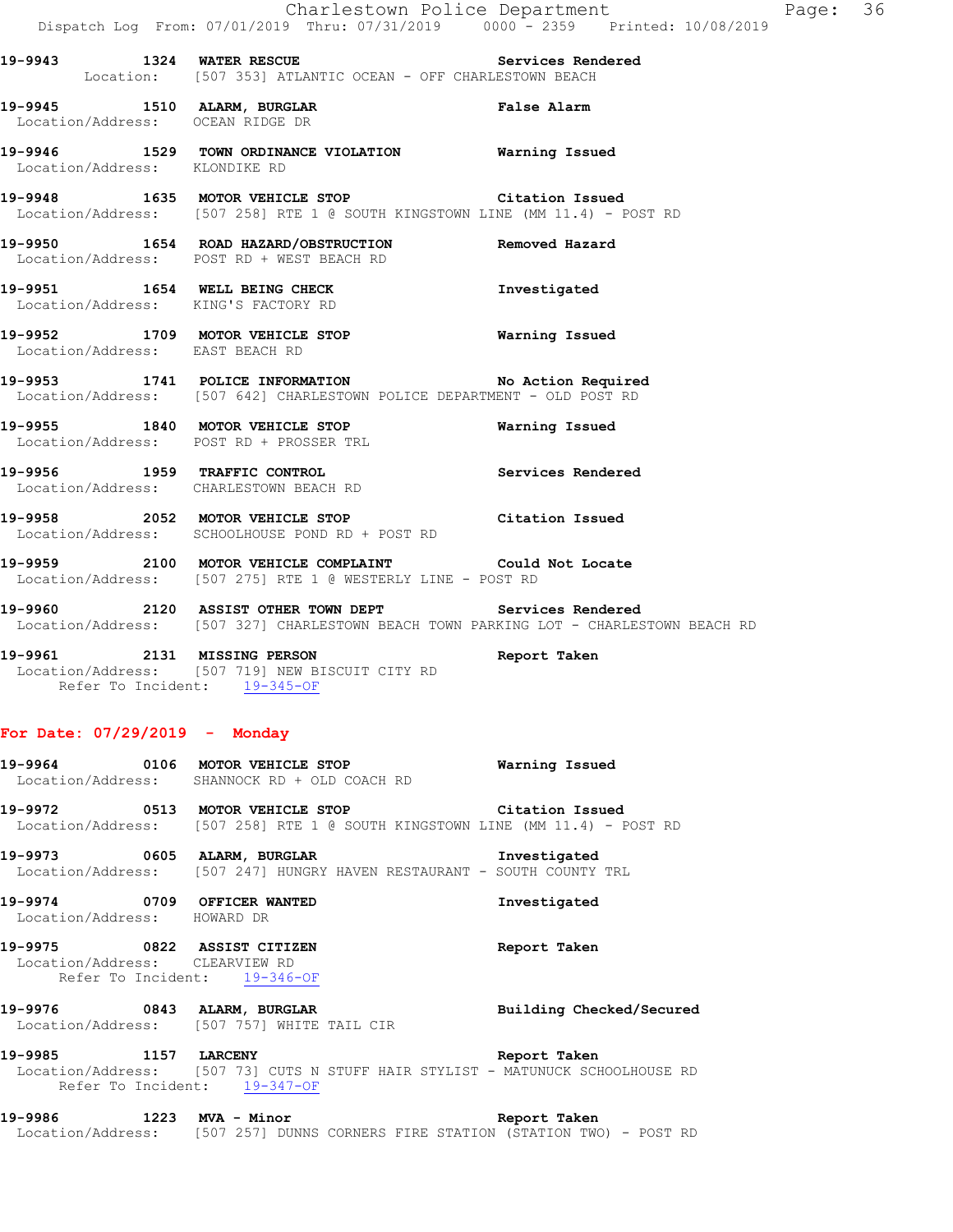|                               |                                                                                                                                                                                                                                                                                                                                                                | Charlestown Police Department<br>Dispatch Log From: 07/01/2019 Thru: 07/31/2019 0000 - 2359 Printed: 10/08/2019                       | P |
|-------------------------------|----------------------------------------------------------------------------------------------------------------------------------------------------------------------------------------------------------------------------------------------------------------------------------------------------------------------------------------------------------------|---------------------------------------------------------------------------------------------------------------------------------------|---|
|                               | Refer To Accident: 19-98-AC                                                                                                                                                                                                                                                                                                                                    |                                                                                                                                       |   |
|                               | 19-9987 1244 DISABLED MV<br>Location/Address: POST RD + PROSSER TRL                                                                                                                                                                                                                                                                                            | No Action Required                                                                                                                    |   |
|                               | 19-9988 1247 ASSIST OTHER POLICE DEPT Could Not Locate<br>Location/Address: [507 275] RTE 1 @ WESTERLY LINE - POST RD                                                                                                                                                                                                                                          |                                                                                                                                       |   |
|                               | 19-9991 1500 FIRE, BRUSH<br>Location/Address: CHARLESTOWN BEACH RD                                                                                                                                                                                                                                                                                             | Extinquished                                                                                                                          |   |
|                               | 19-9997 1615 PARKING VIOLATIONS<br>Location/Address: CHARLESTOWN BEACH RD                                                                                                                                                                                                                                                                                      | No Action Required                                                                                                                    |   |
|                               | 19-9998 1616 TRAFFIC CONTROL<br>Location/Address: WEST BEACH RD                                                                                                                                                                                                                                                                                                | Services Rendered                                                                                                                     |   |
|                               | 19-9999 1636 EMBEZZELMENT/FRAUD/FORGERY Investigated<br>Location/Address: CLEARVIEW RD                                                                                                                                                                                                                                                                         |                                                                                                                                       |   |
|                               | 19-10002 1735 FOUND/LOST PROPERTY Services Rendered Location/Address: KLONDIKE RD                                                                                                                                                                                                                                                                              |                                                                                                                                       |   |
|                               |                                                                                                                                                                                                                                                                                                                                                                | 19-10005 1840 FOUND/LOST PROPERTY Taken to Family/Guardian<br>Location/Address: [507 642] CHARLESTOWN POLICE DEPARTMENT - OLD POST RD |   |
|                               | 19-10004 1841 MOTOR VEHICLE STOP Warning Issued<br>Location/Address: [507 100] RTE 1 @ FIORES (MILE MARKER 8.0) - POST RD                                                                                                                                                                                                                                      |                                                                                                                                       |   |
| Location/Address: HOWARD DR   | Refer To Summons: 19-183-AR<br>Summons: HORSMAN, ALEXANDER M<br>Address: 30 HOWARD DR CHARLESTOWN, RI<br>Age: 34<br>Charges: DISORDERLY CONDUCT<br>RESISTING LEGAL OR ILLEGAL ARREST                                                                                                                                                                           | 19-10006 1913 PSYCHOLOGICAL EMERGENCY Transported to Hospital                                                                         |   |
|                               | 19-10007 2035 DISABLED MV<br>Location/Address: POST RD + NARROW LN                                                                                                                                                                                                                                                                                             | Investigated                                                                                                                          |   |
|                               | Location/Address: CLEARVIEW RD                                                                                                                                                                                                                                                                                                                                 | 19-10009 2045 DOMESTIC/Assault/Diso/Other Transported to Hospital                                                                     |   |
|                               | 19-10010 2110 PSYCHOLOGICAL EMERGENCY<br>Location/Address: CLEARVIEW RD                                                                                                                                                                                                                                                                                        | Transported to Hospital                                                                                                               |   |
|                               | 19-10011 2158 MOTOR VEHICLE COMPLAINT Could Not Locate<br>Location/Address: [507 270] RTE 1 @ BURLINGAME (MILE MARKER 6.0) - POST RD                                                                                                                                                                                                                           |                                                                                                                                       |   |
|                               | 19-10012 2202 DISABLED MV<br>Location/Address: NARROW LN + POST RD                                                                                                                                                                                                                                                                                             | Investigated                                                                                                                          |   |
| Location/Address: ARBUTUS TRL | 19-10013 2218 ALARM, BURGLAR                                                                                                                                                                                                                                                                                                                                   | Investigated                                                                                                                          |   |
|                               | 19-10014 2246 DOMESTIC/Assault/Diso/Other Investigated<br>Location/Address: INDIAN CHURCH RD<br>Refer To Arrest: 19-184-AR<br>Arrest: PRICE, RICHARD A<br>Address: 65 HIGH ST WESTERLY, RI<br>Age: 53<br>Charges: DOMESTIC - ASSAULT BY STRANGULATION<br>VIOLATION OF PROTECTIVE ORDER<br>DOMESTIC-REFUSE/RELINQUISH TELEPHONE<br>Refer To Incident: 19-348-OF |                                                                                                                                       |   |
|                               | 19-10015 2332 DISTURBANCE/Music/Noise Warning Issued                                                                                                                                                                                                                                                                                                           |                                                                                                                                       |   |

Vicinity of: CHARLESTOWN BEACH RD

Page: 37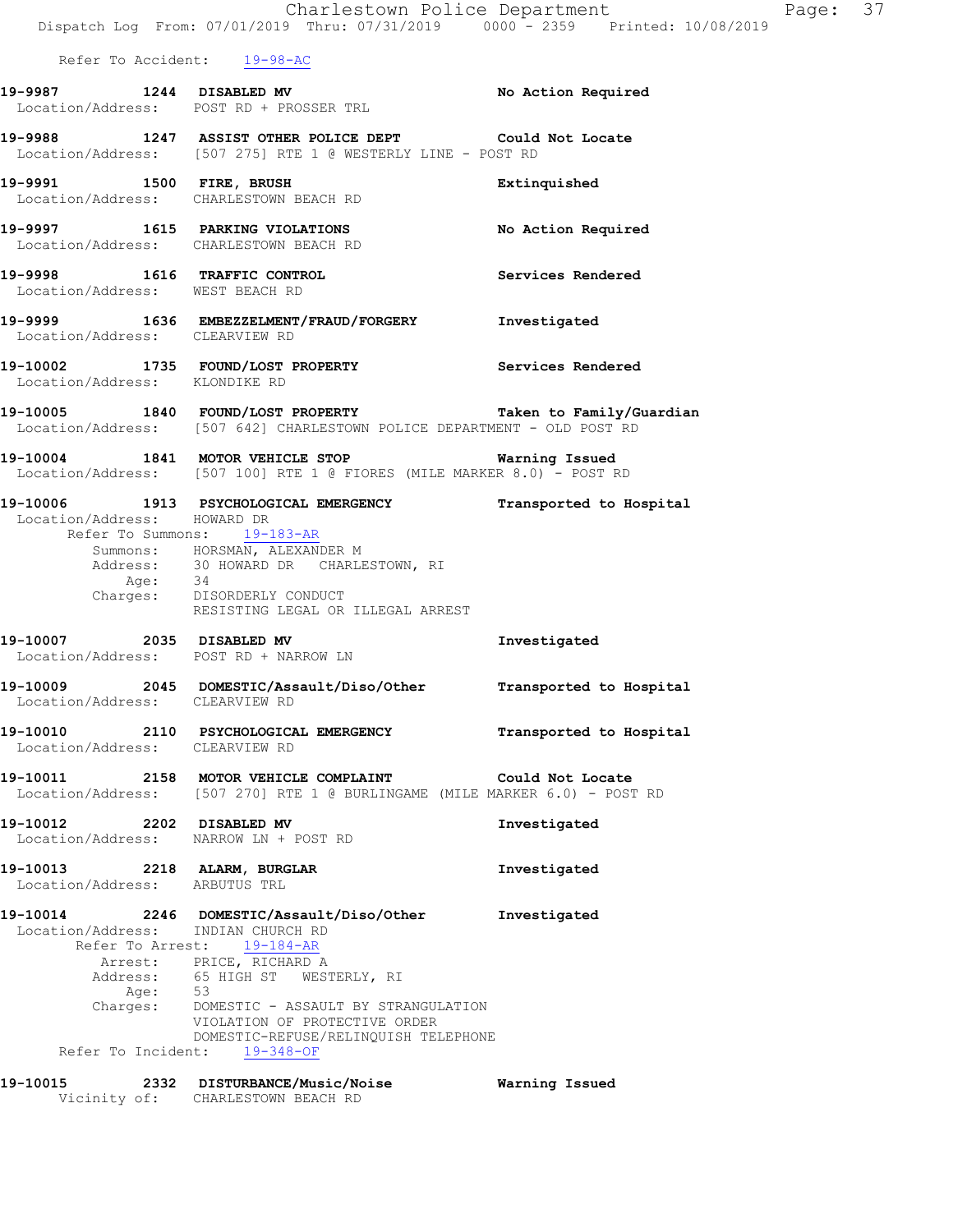## **For Date: 07/30/2019 - Tuesday**

| Location/Address: SOUTH COUNTY TRL                            | 19-10016   0101   SUSPICIOUS ACTIVITY/VEHICLE   Arrest(s) Made                                                                                   |                    |
|---------------------------------------------------------------|--------------------------------------------------------------------------------------------------------------------------------------------------|--------------------|
|                                                               | Refer To Arrest: 19-184-AR<br>Arrest: PRICE, RICHARD A<br>Address: 65 HIGH ST WESTERLY, RI                                                       |                    |
|                                                               | Address.<br>Age: 53<br>Charges: DOMESTIC - ASSAULT BY STRANGULATION<br>VIOLATION OF PROTECTIVE ORDER<br>VIOLATION OF PROTECTIVE ORDER            |                    |
|                                                               | DOMESTIC-REFUSE/RELINQUISH TELEPHONE                                                                                                             |                    |
| 19-10017 0150 DISABLED MV                                     | Location/Address: [507 318] EAST BEACH STATE PARKING LOT - EAST BEACH RD                                                                         | Services Rendered  |
|                                                               | 19-10018 0448 ASSIST OTHER TOWN DEPT Services Rendered<br>Location/Address: [507 327] CHARLESTOWN BEACH TOWN PARKING LOT - CHARLESTOWN BEACH RD  |                    |
| 19-10020 0853 OFFICER WANTED                                  | Location/Address: CHARLESTOWN BEACH RD<br>Refer To Incident: 19-349-OF                                                                           | Report Taken       |
|                                                               | 19-10021 0923 POLICE TRANSPORT Taken/Refered to Other A<br>Location/Address: [507 642] CHARLESTOWN POLICE DEPARTMENT - OLD POST RD               |                    |
|                                                               | 19-10023 1213 FOUND/LOST PROPERTY Services Rendered<br>Location/Address: [507 263] RTE 1 @ TOURIST INFO (MILE MARKER 7.6) - POST RD              |                    |
|                                                               | 19-10027 1426 FOLLOW-UP INVESTIGATION Services Rendered<br>Location/Address: [507 73] CUTS N STUFF HAIR STYLIST - MATUNUCK SCHOOLHOUSE RD        |                    |
|                                                               | 19-10025 1427 MOTOR VEHICLE STOP Citation Issued<br>Vicinity of: [507 642] CHARLESTOWN POLICE DEPARTMENT - OLD POST RD                           |                    |
| 19-10026 1431 ALARM, FIRE<br>Location/Address: COVE DR        |                                                                                                                                                  | Services Rendered  |
| Location/Address: KLONDIKE RD<br>Refer To Incident: 19-350-OF | 19-10028 1438 VANDALISM                                                                                                                          | Report Taken       |
|                                                               | 19-10030 1556 MOTOR VEHICLE STOP <b>Warning Issued</b><br>Location/Address: [507 269] RTE 1 @ DRIVING RANGE - POST RD                            |                    |
|                                                               | 19-10033 1815 MOTOR VEHICLE STOP<br>Location/Address: ROSS HILL RD + BUCKEYE BROOK RD                                                            | Warning Issued     |
|                                                               | 19-10035 1928 MOTOR VEHICLE STOP<br>Location/Address: [507 924] MILE MARKER 10.6 - NARROW LN                                                     | Warning Issued     |
|                                                               | 19-10039 2106 ASSIST OTHER TOWN DEPT No Action Required<br>Location/Address: [507 327] CHARLESTOWN BEACH TOWN PARKING LOT - CHARLESTOWN BEACH RD |                    |
|                                                               | 19-10037 2108 ASSIST OTHER TOWN DEPT Services Rendered<br>Location/Address: [507 31] BLUE SHUTTERS BEACH - EAST BEACH RD                         |                    |
|                                                               | 19-10038 2111 MOTOR VEHICLE STOP<br>Location/Address: OLD POST RD + OAK RIDGE RD                                                                 | Warning Issued     |
| Location/Address: BOTKA WOODS DR                              | 19-10040 2115 DISTURBANCE/Music/Noise Investigated                                                                                               |                    |
|                                                               | 19-10042 2158 SUSPICIOUS ACTIVITY/VEHICLE Investigated<br>Location/Address: [507 39] CHARLESTOWN SENIOR CENTER - PARK LN                         |                    |
| 19-10044 2325 ASSIST CITIZEN                                  | Location/Address: [507 327] CHARLESTOWN BEACH TOWN PARKING LOT - CHARLESTOWN BEACH RD                                                            | Services Rendered  |
| Location/Address: SOUTH COUNTY TRL                            | 19-10047 2349 FOLLOW-UP INVESTIGATION                                                                                                            | No Action Required |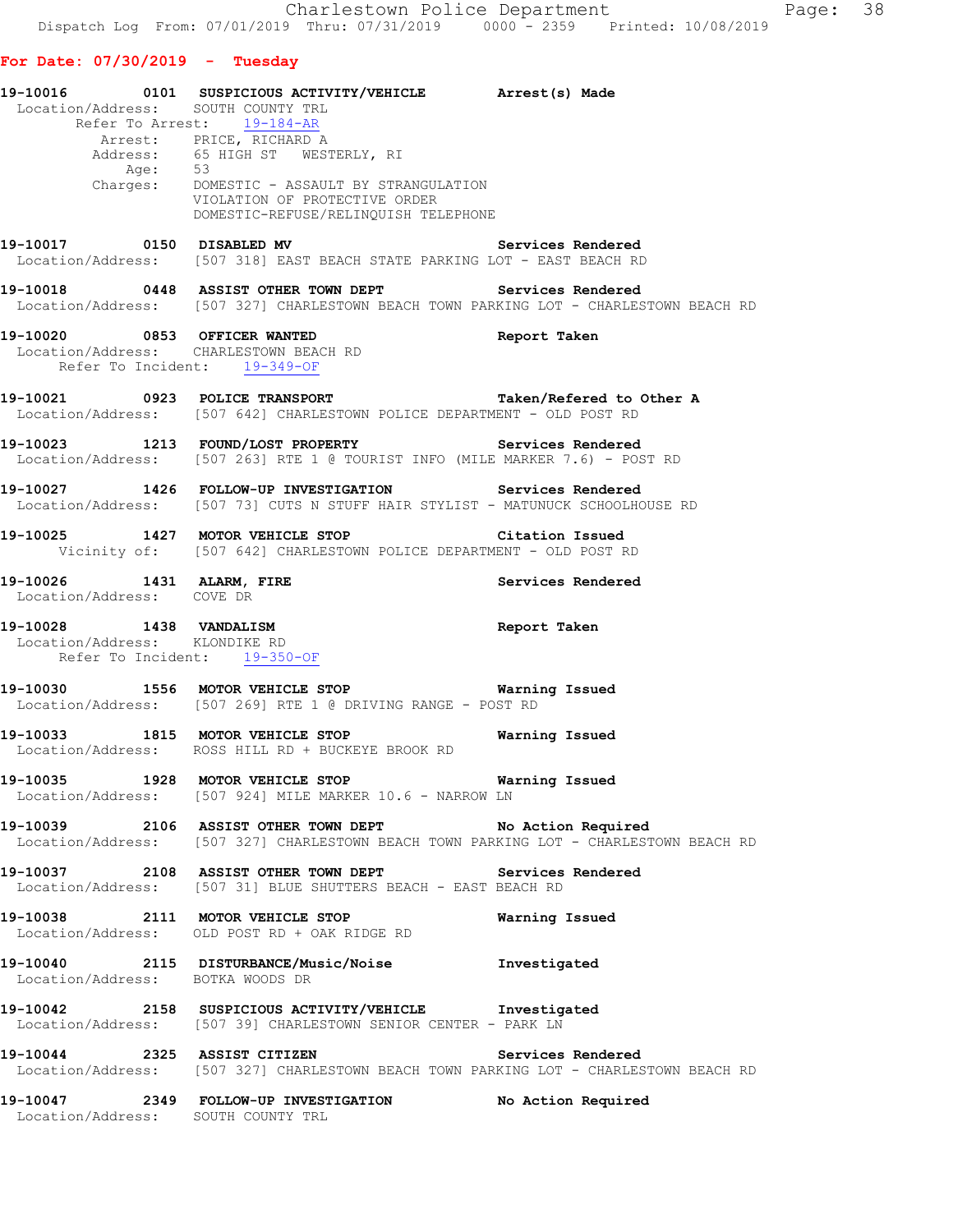#### **For Date: 07/31/2019 - Wednesday**

- **19-10051 0112 MOTOR VEHICLE STOP Citation Issued**  Location/Address: POST RD + SCHOOLHOUSE POND RD **19-10052 0135 MOTOR VEHICLE STOP Warning Issued**  Location/Address: POST RD + SCHOOLHOUSE POND RD
- **19-10057 0513 ROAD HAZARD/OBSTRUCTION Services Rendered**  Location/Address: BISCUIT CITY RD + MAIZE DR
- **19-10058 0523 TRAFFIC CONTROL Services Rendered**  Location/Address: POST RD + KING'S FACTORY RD
- **19-10060 0748 DISABLED MV Investigated**  Location/Address: [507 100] RTE 1 @ FIORES (MILE MARKER 8.0) - POST RD
- **19-10061 0754 TRAFFIC CONTROL Services Rendered**  Location/Address: [507 604] BESTWAY GAS STATION - POST RD
- **19-10062 0811 MOTOR VEHICLE STOP Warning Issued**  Location/Address: SOUTH COUNTY TRL + CAROLINA BACK RD
- **19-10064 0923 ALARM, BURGLAR False Alarm**  Location/Address: [507 539] OLD POST RD
- **19-10069 1203 TRAFFIC CONTROL No Action Required**  Location/Address: [507 321] CHARLESTOWN BEACH - CHARLESTOWN BEACH RD
- **19-10070 1210 ALARM, BURGLAR Building Checked/Secured**  Location/Address: [507 804] BEAVER LN **19-10071 1215 POLICE INFORMATION Investigated**
- Location/Address: HAZEN ST
- **19-10073 1248 POLICE INFORMATION Report Taken**  Location/Address: UPLAND RD Refer To Incident: 19-351-OF
- **19-10074 1321 OFFICER WANTED Arrest(s) Made**  Location/Address: [507 45] RIPPY'S LIQUOR MART - SOUTH COUNTY TRL Refer To Summons: 19-185-AR Summons: JOHNSON, NOLAN A Address: 155 BEECHWOOD TRL EXETER, RI Age: 19 Charges: UNLAWFUL DRINKING - ID CARD MISUSE/V Refer To Incident: 19-352-OF
- **19-10080 1703 DISABLED MV No Action Required**  Location/Address: [507 266] RTE 1 @ WILLOWS - POST RD
- **19-10082 1711 MVA Minor Report Taken**  Location/Address: POST RD + ROSS HILL RD Refer To Accident: 19-99-AC
- **19-10086 1839 MOTOR VEHICLE STOP Warning Issued**  Location/Address: [507 258] RTE 1 @ SOUTH KINGSTOWN LINE (MM 11.4) - POST RD
- **19-10089 1921 MOTOR VEHICLE STOP Citation Issued**  Location/Address: [507 303] RTE 1 @ SOUTH SHORE MENTAL HEALTH (MM 9.0) - POST RD
- **19-10090 1940 MOTOR VEHICLE STOP Citation Issued**  Location/Address: POST RD + BEND RD
- **19-10091 2002 MOTOR VEHICLE STOP Warning Issued**  Location/Address: POST RD + KING'S FACTORY RD
- **19-10092 2011 MOTOR VEHICLE STOP Warning Issued**  Location/Address: [507 100] RTE 1 @ FIORES (MILE MARKER 8.0) - POST RD